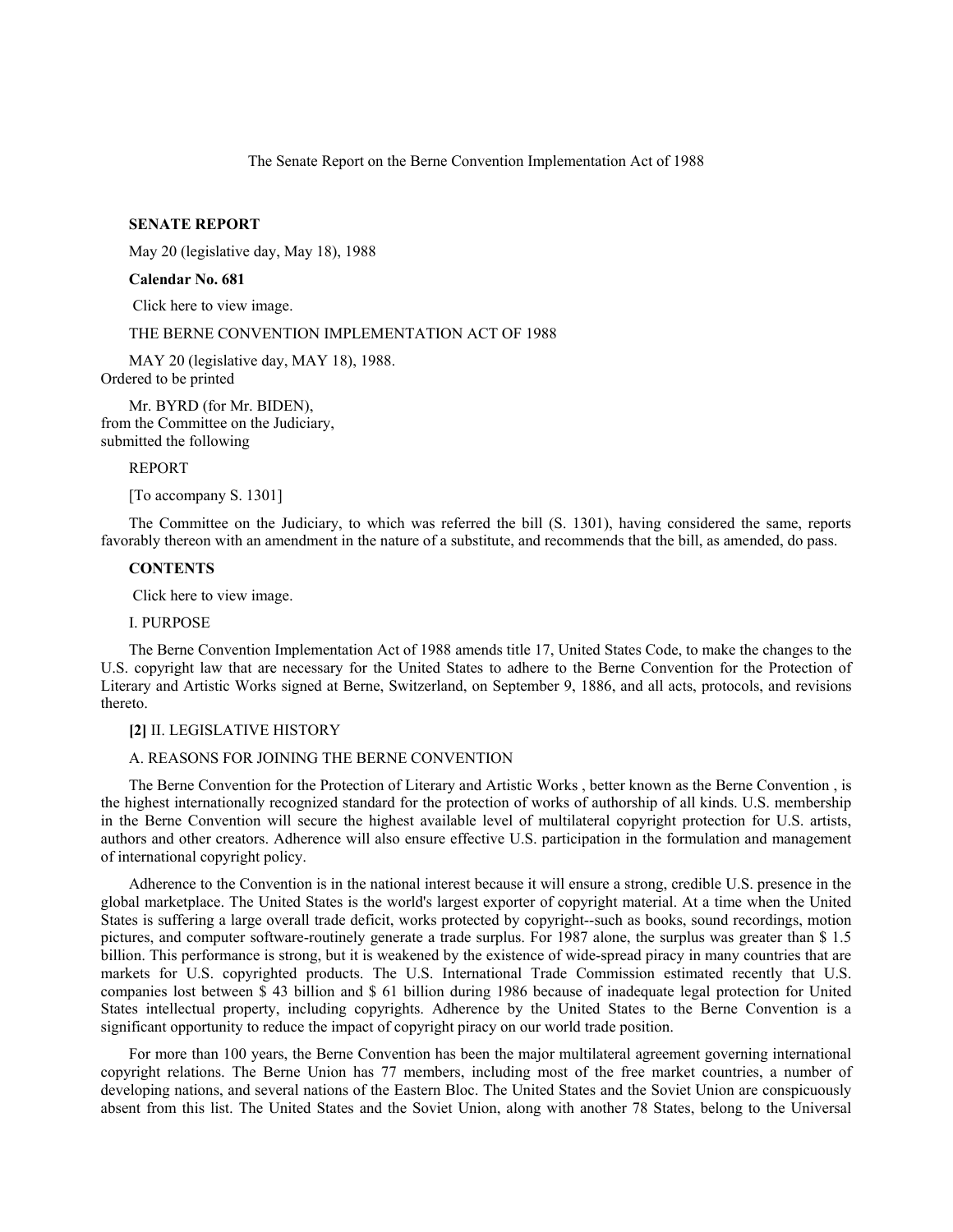Copyright Convention (UCC) , which has lower standards of copyright protection. Both Berne and the UCC are administered by United Nations Agencies; Berne by the World Intellectual Property Organization (WIPO) and the UCC by the United Nations Educational Scientific and Cultural Organization (UNESCO). Fiftythree states adhere to both, and the United States has copyright relations, either through the UCC, certain other multilateral agreements, or bilaterally, with almost 100 countries.

The Berne Convention assures higher levels of protection than the UCC. Protection under both treaties is based on the general concept of ''national treatment,'' which requires each member State to accord to nationals of other member States the same level of copyright protection provided to its own citizens. The national treatment obligation under the UCC is general, and its minimum levels of protection are not sufficient to deter piracy of U.S. works. While the Berne Convention is also grounded in the concept of national treatment, it is superior to the UCC because it also requires that generally well-specified minimum rights be guaranteed under the laws of member states for works originating in other member [3] states. Among these are: duration of copyright for life of the author plus 50 years, and rights of translation, reproduction, public performance, broadcasting, adaptation and arrangement. Thus, Berne assures the highest level of protection in the countries that are the largest users of American copyrighted works.

While bilateral copyright agreements are important, there are clear advantages to a multilateral approach. First, adherence to Berne will immediately give the United States copyright relations with 24 countries with which no current relations exist. A twentyfifth country, the Peoples Republic of China, with more than a billion potential users of American works, has given strong signals that it is considering adherence to Berne. Second, bilateral arrangements often suffer from lack of certainty or varying standards, and are more likely to be dishonored. Protection of U.S. works under bilateral agreements, moreover, is often problematic. The standards in these agreements vary widely, they lack the credibility and authority of an international convention like Berne, and sometimes they are simply ignored.

Berne adherence will also secure high-level protection for U.S. copyright holders by eliminating the need to rely on the so-called ''back-door'' to Berne protection. Article 3(1) of the Berne Convention extends protection to the works of authors of non-Berne countries, like the United States, if the works are published simultaneously in the country of origin and in a Berne country. Many U.S. copyright owners have attempted to obtain Berne protection through simultaneous publication of their works in the United States and in the nearest Berne country market, Canada.

In fact, simultaneous publication is expensive and uncertain. Only large U.S. companies can afford the substantial expense of attempting simultaneous publication in a Berne country. Article 3(3) of the Berne Convention defines publication as making a sufficient number of copies of the work available to the public in the Berne member country where it is published. This is difficult or impossible for many U.S. publishers and for most individual authors, artists and composers, for whom Berne protection through the ''back door'' is not economically feasible. Also, while the 1948 Brussels version of the Convention defined simultaneous publication as publication in two or more countries within 30 days, some Berne States, like Canada, have not adhered to the Brussels text and consequently may require publication within a shorter period of time. Proving simultaneous publication in a foreign court can be expensive, burdensome, and fraught with uncertainty. A recent example is the *Cineads* case, which arose in Thailand, a Berne member State. There, considerable expense was incurred by the American licensee in an ultimately unsuccessful attempt to prove simultaneous publication to the satisfaction of the Thai court.

Another reason that U.S. copyright owners may not safely rely on ''back door'' protection is that the Berne Convention allows its members to retaliate against the works of non-member States obtaining protection through this means. The capacity of Berne members to retaliate is not remote. Under the Canadian copyright law, for example, it is illegal to import books within 14 days of their first publication in another country. This provision, which is not generally enforced, was enacted to prohibit American publishers **[4]** from using Canada as a source of ''back door'' Berne protection. The risk of such retaliation may increase if the United States remains outside the Berne Union while U.S. publishers seek to obtain ''back door'' protection.

Adherence to the Berne Convention is also necessary to ensure effective U.S. participation in the formulation and management of international copyright policy. New technologies like satellites, photocopiers, computers, and video and audio recorders have ''internationalized'intellectual property to an unprecedented extent. When the United States withdrew from UNESCO in 1984, it gave up its vote in the UNESCO General Conference, the body that makes decisions on the programs of the UNESCO Copyright Division. Participation by the United States in an effective international copyright organization like the Berne Union is essential.

The U.S. Copyright Office, Administration representatives, and members of Congressional committees have recognized the importance to U.S. copyright holders of decisions taken under the auspices of the WIPO and, at the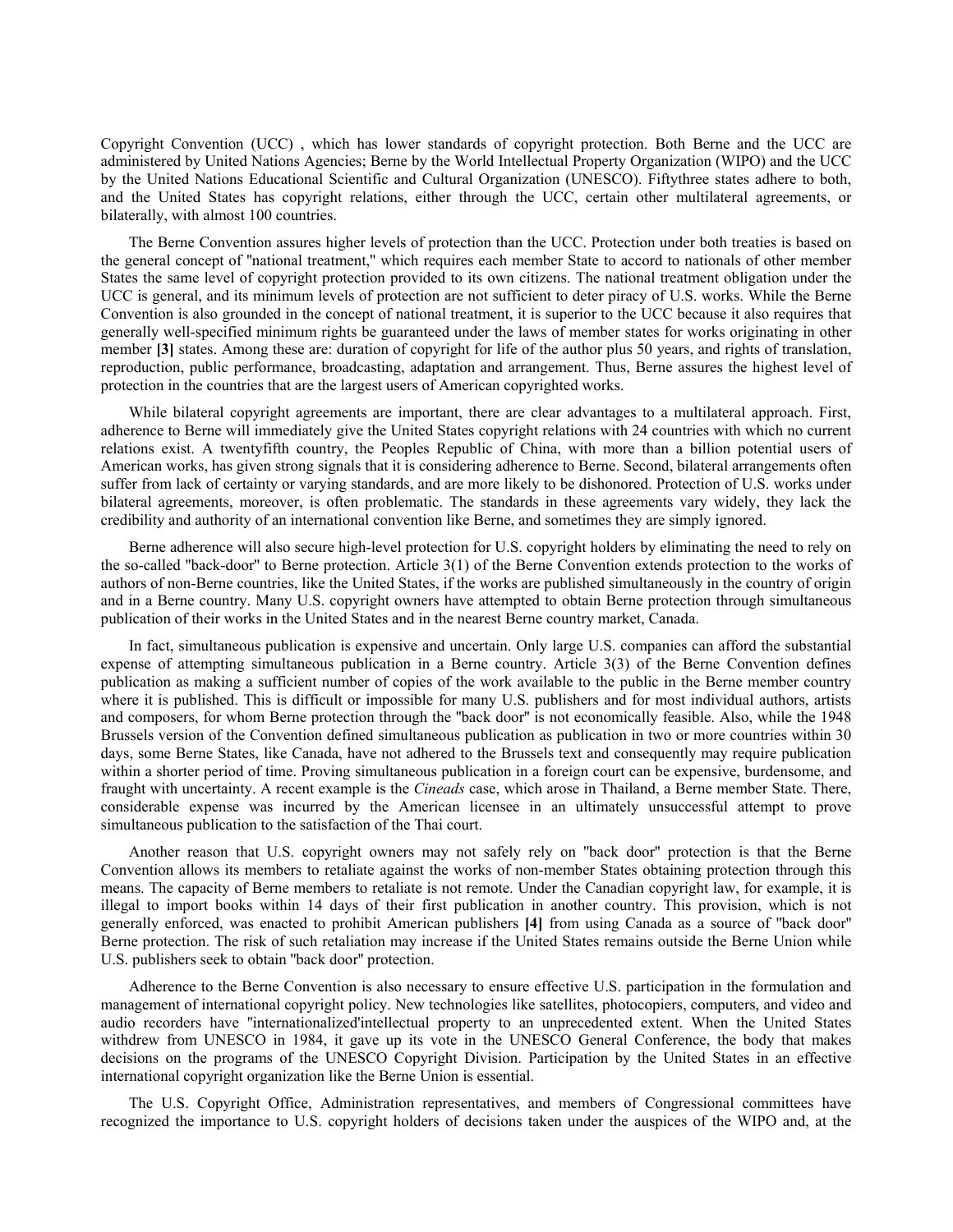national level, states of the Berne Union. U.S. representatives have attended Berne revision and other Berne conferences, but as passive observers with no direct voice and only indirect influence on the deliberations. The limitations were described poignantly by Barbara Ringer, former Register of Copyrights, in her analysis of the 1967 Stockholm Conference to revise Berne:

From the outset of the conference it was obvious that the developing countries were well organized and prepared to fight, and that the developed countries were in disarray. Such open negotiations as there were took place in a febrile atmosphere of crisis and bitter debate, but most of the real decisions were made *in camera*, between the principal negotiators from India and the United Kingdom. The large American observer delegation was generally aware of what was going on, and was concerned with both the form the Protocol was taking and the danger that the whole Conference might blow up. Although Abraham L. Kaminstein, the U.S. Register of Copyrights, made an ''intervention'' at the Conference, commenting on the course of events, the American delegates were Berne outsiders with no real influence upon the outcome.

Ringer, ''The Role of the United States in International Copyright--Past, Present and Future,'' *56 Geo. L. J. 1050, 1070 (1968).* U.S. adherence to Berne will give our officials the right to participate fully in the administration and management of the Convention. Since revision of the Convention requires a unanimous vote, the United States could, if it joins Berne, prevent any decision detrimental to U.S. interests.

Membership in Berne also will serve to strengthen the credibility of the U.S. position in trade negotiations with countries where piracy is not uncommon. Thailand, a Berne member, is a good example. Thai officials repeatedly highlight the inconsistency of U.S. efforts to persuade the Thai government to combat piracy of U.S. work when we do not belong to Berne. They add that while the United States has so far failed to join Berne, it nonetheless claims **[5]** Berne benefits through the ''back door'' and urges other nations to conform to Berne standards. Adherence can only heighten U.S. credibility and raise the likelihood that other nations will enter the Convention or increase existing levels of copyright protection.

Berne adherence will also complement a major trade policy goal of the United States--to formulate an intellectual property code within the General Agreement on Tariffs and Trade (the GATT). An intellectual property code, including a section on copyrights, within the GATT must be drawn from the fundamental economic rights established in the Berne Convention and adequate and effective copyright laws.

The United States has an unparalleled stake in preserving Berne's high levels of copyright protection. The development of a GATT intellectual property code, while a commendable goal, is no substitute for U.S. adherence to the Berne Convention. The U.S. position for inclusion of Berne-level copyright standards within a GATT intellectual property code may be seriously undermined if the United States is advocating this position from outside the Berne Union.

### B. ACTION PRECEDING COMMITTEE PASSAGE OF S. 1301

For almost one hundred years, differences between U.S. law and Berne Convention standards kept our nation from joining the Convention. However, in the last two decades, changes in American law and in the Berne standards have narrowed that gap. S. 1301 makes the last remaining changes to the copyright law to reconcile the difference between Berne standards and U.S. law so that the United States can join Berne.

During the 99th Congress, Senator Charles McC. Mathias, Jr., Chairman of the Judiciary Committee's Subcommittee on Patents, Copyrights and Trademarks, compiled an extensive record on the Berne Convention. Senator Mathias convened a hearing on May 16, 1985 to examine the implications, both domestic and international, of U.S. adherence to Berne. On April 15, 1986, the Subcommittee held a second hearing on Berne. See S. Hrg. 99-982. On October 1, 1986, Senator Mathias introduced S. 2904, the Berne Convention Implementation Act of 1986, in order to focus debate on the practical questions presented by U.S. adherence to Berne.

In the 100th Congress, Senator Leahy introduced S. 1301, his bill to implement the Berne Convention, on May 29, 1987. On December 18, 1987, at the Administration's request, Senator Hatch introduced S. 1971, a bill that took a slightly different approach toward implementing the Berne Convention. Senator Thurmond co-sponsored that initiative.

On February 18, 1988, Representative Robert Kastenmeier, the principal House sponsor of Berne implementing legislation, and high ranking Administration officials testified before the Patents, Copyrights and Trademarks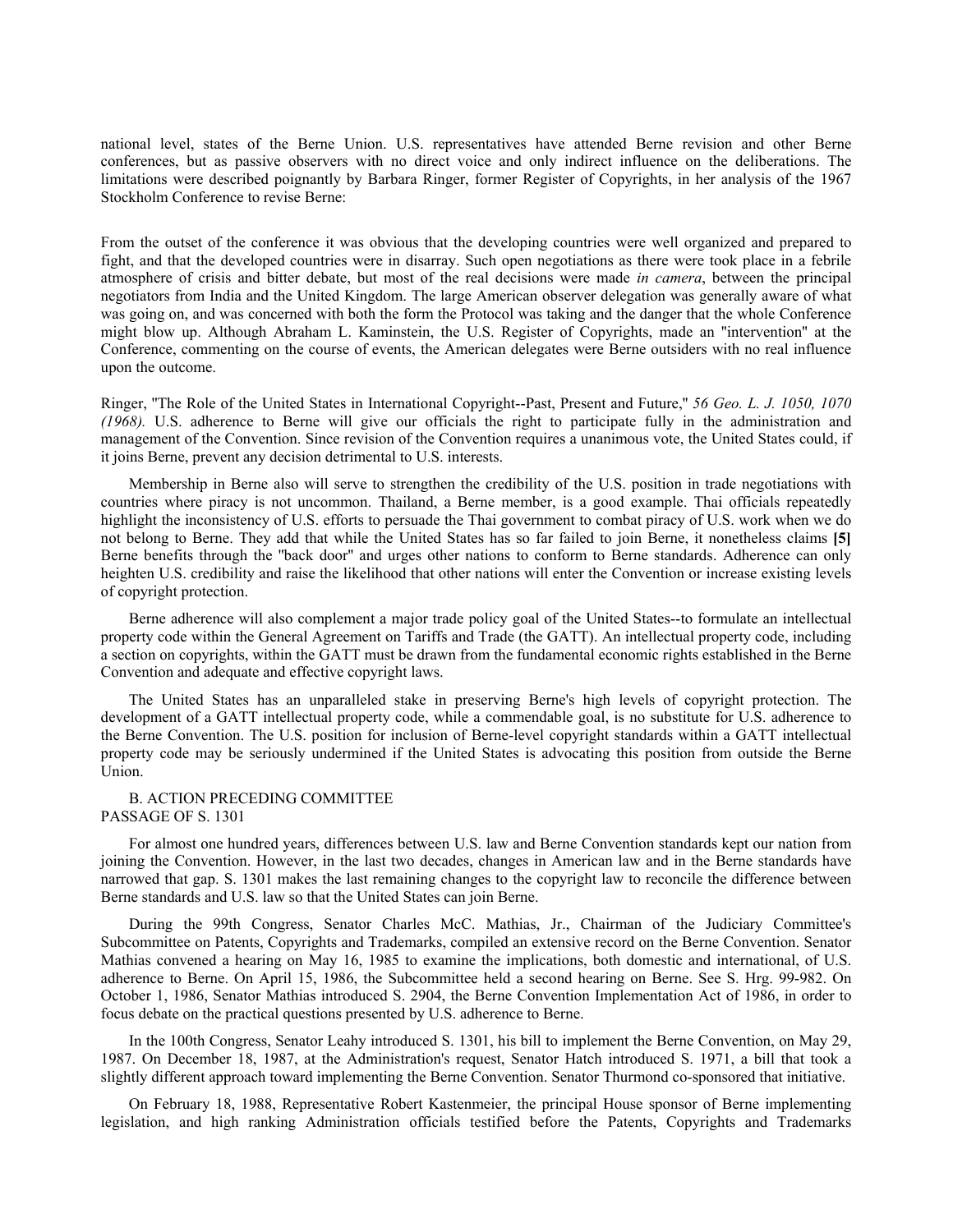Subcommittee that U.S. membership in the Berne Convention would benefit the U.S. copyright community and enhance U.S. trade policy. C. William Verity, the Secretary of Commerce, Clayton Yeutter, the U.S. Trade Representative, and Allan Wallis, Under Secretary of State for Economic Affairs, expressed the Administration's strong support for Berne. Ralph **[6]** Oman, the Register of Copyrights, and Irwin Karp, who served as Chairman of the Ad Hoc Working Group on U.S. Adherence to the Berne Convention that was formed in 1985 at the suggestion of the State Department, also testified in support of U.S. adherence.

On March 3, 1988, Chairman DeConcini convened a second hearing on Berne. Top officials from the pharmaceutical, publishing, motion picture and information industries testified in support of Berne. The first panel consisted of Mr. Kenneth Dam, Vice President of IBM, Mr. C.L. Clemente, General Counsel of Pfizer, Inc., Mr. David Brown, representing the Motion Picture Association of America and the Alliance of Motion Picture and Television Producers, and Mr. Andrew Neilly, of John Wiley and Sons, Inc. Mr. Dam also submitted statements in support of Berne adherence from two large private sector coalitions, the National Committee for Berne Convention (NCBC) and the Committee for Adherence to Berne (CAB). Mr. Clemente also advised the subcommitee of the support for Berne from several major corporations participating in the Intellectual Property Committee (IPC). A list of members of the NCBC, CAB and IPC is included as an appendix to this section.

The second and third panels primarily addressed the question of moral rights. The second set of panelists were Mr. David Ladd, representing the Coalition to Preserve the American Copyright Tradition, Mr. Donald Kummerfeld, representing the Magazine Publishers of America, and Mr. John Mack Carter, representing the American Society of Magazine Editors. They argued against any change to the U.S. laws concerning an artist's right to control attribution of or any alteration to his creation.

The third panel included Mr. Steven Spielberg, representing the Director's Guild of America, Mr. George Lucas, Chairman of the Board of Lucasfilm, Inc., and Mr. Bo Goldman, representing the Writer's Guild of America, West. While supporting adherence to Berne, they encouraged the Committee to enact legislation to enhance an artist's right to control any alteration to his creation.

The committee notes that the Subcommittee on Technology and the Law also examined the right of an artist to control any alteration to his creation. On May 12, 1987, the subcommittee conducted a hearing on the legal issues that arise when color is added to films originally produced, sold and distributed in black and white. See S. Hrg. 100-391.

Finally, the committee would like to acknowledge the fine work of the House Judiciary Committee's Subcommittee on Courts, Civil Liberties and the Administration of Justice under the leadership of Chairman Robert E. Kastenmeier. Chairman Kastenmeier compiled a valuable hearing record from six days of hearings and from a consultation in Paris and Geneva with copyright experts from Berne member countries. The committee's deliberations benefitted from the House record.

### NATIONS THAT ARE MEMBERS OF THE BERNE CONVENTION

## (COPYRIGHT--JANUARY 1987)

Argentina, Australia, Austria, Bahamas, Barbados, Belgium, Benin, Brazil, Bulgaria, Burkina Faso, Cameroon, Canada, Central African Republic, Chad, Chile, Colombia, Congo, Costa Rica, Cote **[7]** d'Ivoire, Cyprus, Czechoslovakia, Denmark, Egypt, Fiji, Finland, France, Gabon, German Democratic Republic, Germany, Federal Republic of, Greece, Guinea, Holy *See* Hungary, Iceland, India, Ireland, Israel, Italy, Japan, Lebanon, Libya, Liechtenstein, Luxembourg, Madagascar, Mali, Malta, Mauritania, Mexico, Monaco, Morocco, Netherlands, New Zealand, Niger, Norway, Pakistan, Philippines, Poland, Portugal, Romania, Rwanda, Senegal, South Africa, Spain, Sri Lanka, Suriname, Sweden, Switzerland, Thailand, Togo, Tunisia, Turkey, United Kingdom, Uruguay, Venezuela, Yugoslavia, Zaire, Zimbabwe.

*Appendix*

#### *National Committee for the Berne Convention (NCBC)*

ADAPSO (The Computer Software and Services Industry Association), American Association of School Administrators, American Association of University Professors, American Council on Education, American Library Association, ASCAP (American Society of Composers, Authors & Publishers), Applied Data Research, Inc., AAUP (Association of American University Presses), Association of Research Libraries, Autodesk, Inc., Baltimore County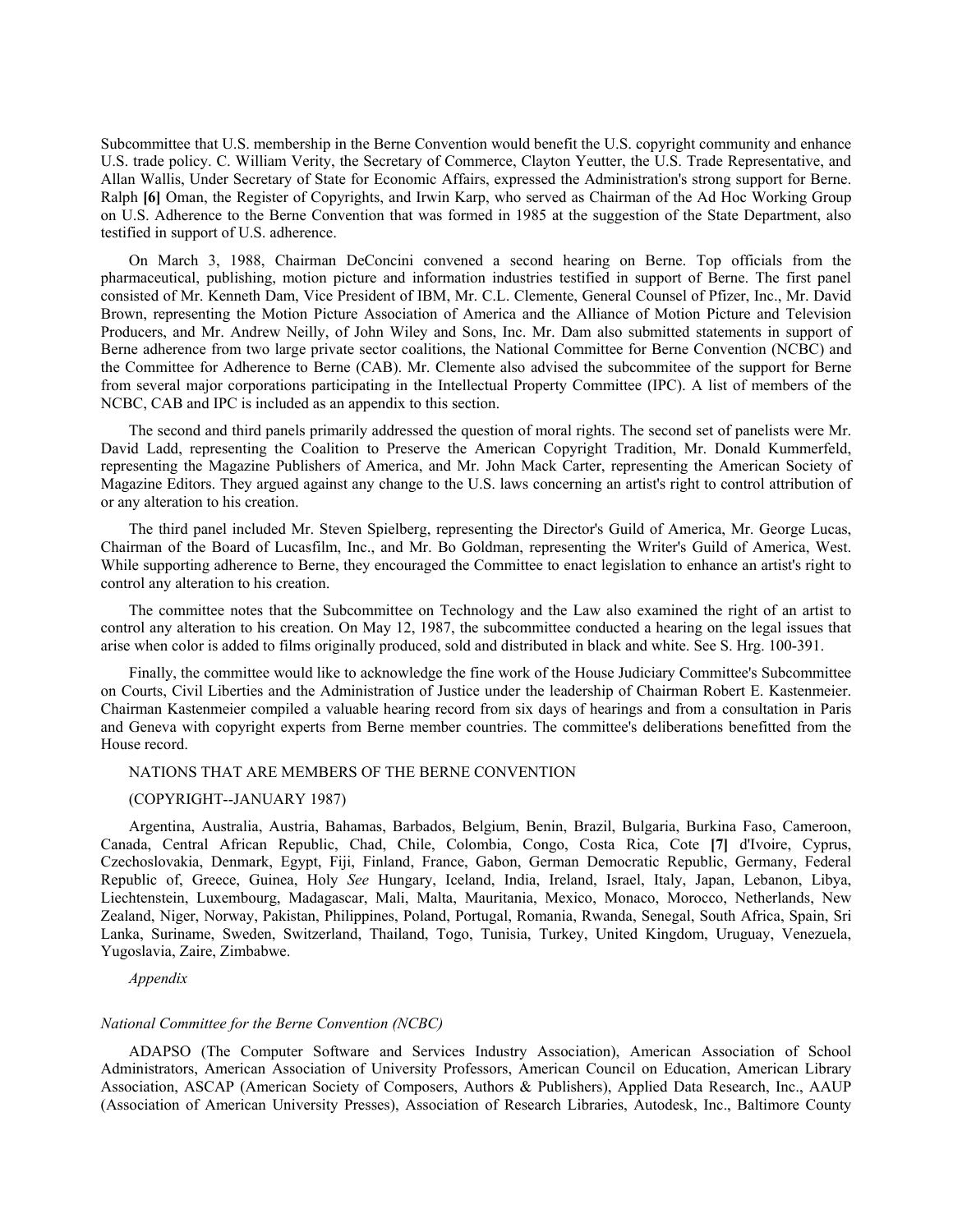Schools, BMI (Broadcast Music Inc.), CBEMA (Computer and Business Equipment Manufacturers Association), Comshare, Incorporated, Council for American Private Education, The Data Group Corporation, Deneb Systems, Inc., The Walt Disney Company, Distribution Management Systems Corp., Elsevier Science Publishing Company, Inc., Gancom, Inc., Harcourt Brace Jovanovich, Inc., I.M.R.S., Inc., Integral Business Systems, IBM (International Business Machines Corporation), IIA (Information Industry Association), International Reading Association, Johns Hopkins University, Management Science America, Inc., (MSA), Music Educations National Conference, National Clearinghouse for Bilingual Education, National Commission on Libraries and Information Science, NMPA (National Music Publishers Association), NSBA (National School Boards Association), SESAC Inc., Supply Tech, Inc., TLB, Inc., Unitech Software, Inc., U.S. Catholic Conference, United States Council for International Business, Vanguard Atlantic Ltd., Viewplan, Inc., VM Personal Computing, Inc., WOS Data Systems, Inc., John Wiley & Sons, Inc. Publishers.

Ashton-Tate Corporation, Harris Publishing Company, Hudson Hills Press, Inc., IPL (Intellectual Property Owners, Inc.), Lotus Development Corporation, MPAA (Motion Picture Association of America), Music Publishers Association of the United States, Peter Norton Computing Members. Intellectual Property Committee.

#### *Committee for Adherence to Berne (CAB)*

ADAPSO, American Electronics Association, American Film Marketing Association, Association of American Exporters and Importers, AT&T, BMG Music (Formerly RCA-Ariola, Intl.), California Council for International Trade, Computer and Business Equipment Manufacturers Association, Consumers for a Sound Economy, Digital Equipment Corporation, Elsevier, Science Publishing Co., Inc., Gulf & Western (Simon & Schuster Paramount Pictures), Hewlett-Packard Company, Hasbro Toy Company, Hudson Hill **[8]** Press, IBM Corporation, Information Industries Association, Intellectual Property Committee, Intellectual Property Owners, John Wiley & Sons, Inc., Lotus Software, Motion Picture Association of America, National Association of Manufacturers, Training Media Distributor Association, Texas Instruments Incorporated, Walt Disney Studios.

### *Intellectual Property Committee (IPC)*

Bristol-Myers Company, E.I. du Pont de Nemours and Company, FMC Corporation, General Electric Company, General Motors Corporation, Hewlett-Packard Company, IBM Corporation, Johnson & Johnson, Merck & Co., Inc., Monsanto Company, Pfizer Inc., and Rockwell International.

#### III. DISCUSSION

The section-by-section analysis contained in Part VI. of this report addresses each provision of S. 1301. Several provisions of the bill are discussed in greater detail below.

## ARCHITECTUAL WORKS

In order to be compatible with the Berne Convention, U.S. copyright law must protect the subject matter that is entitled to protection under Berne. To ensure that U.S. law protects architectural works to the extent required by Berne, Section 4(1) amends the definition of ''Pictorial, graphic, and sculptural works'' contained in section 101 of Title 17, United States Code . The Act strikes from the definition the phrase, ''technical drawings, diagrams, and models,'' and inserts in lieu thereof, ''diagrams, models, and technical drawings, *including architectural plans* (emphasis added).''

The U.S. copyright law, as explained by legislative reports and as applied by the courts, protects architectural plans and drawings. The 1976 Copyright Act did not expressly mention them in the definition of ''Pictorial, graphic, and sculptural works'' contained in section 101. *See* Copyright Law Revision, House Report No. 94-1476 , 94th Congress, 2d Session (1976), p. 55 (''[a]n architect's *plans and drawings* would, of course, be protected by copyright...'').*See also* testimony of David E. Lawson, FAIA, before the House Judiciary Committee's Subcommittee on Courts, Civil Liberties and the Administration of Justice, February 9, 1988, p. 4.

The amendment made by this Act makes clear that, ''pictorial, graphic, and sculptural works,'' include architectural plans and drawings and merely codifies the current law governing architectural plans and drawings. Thus, it will continue to be an infringement to reproduce the architectural plans themselves without permission of the copyright holder. Simply to construct any architectural work that is represented in copyrighted architectural plans remains subject, however, to *17 U.S.C. 113*, which is not changed by S. 1301.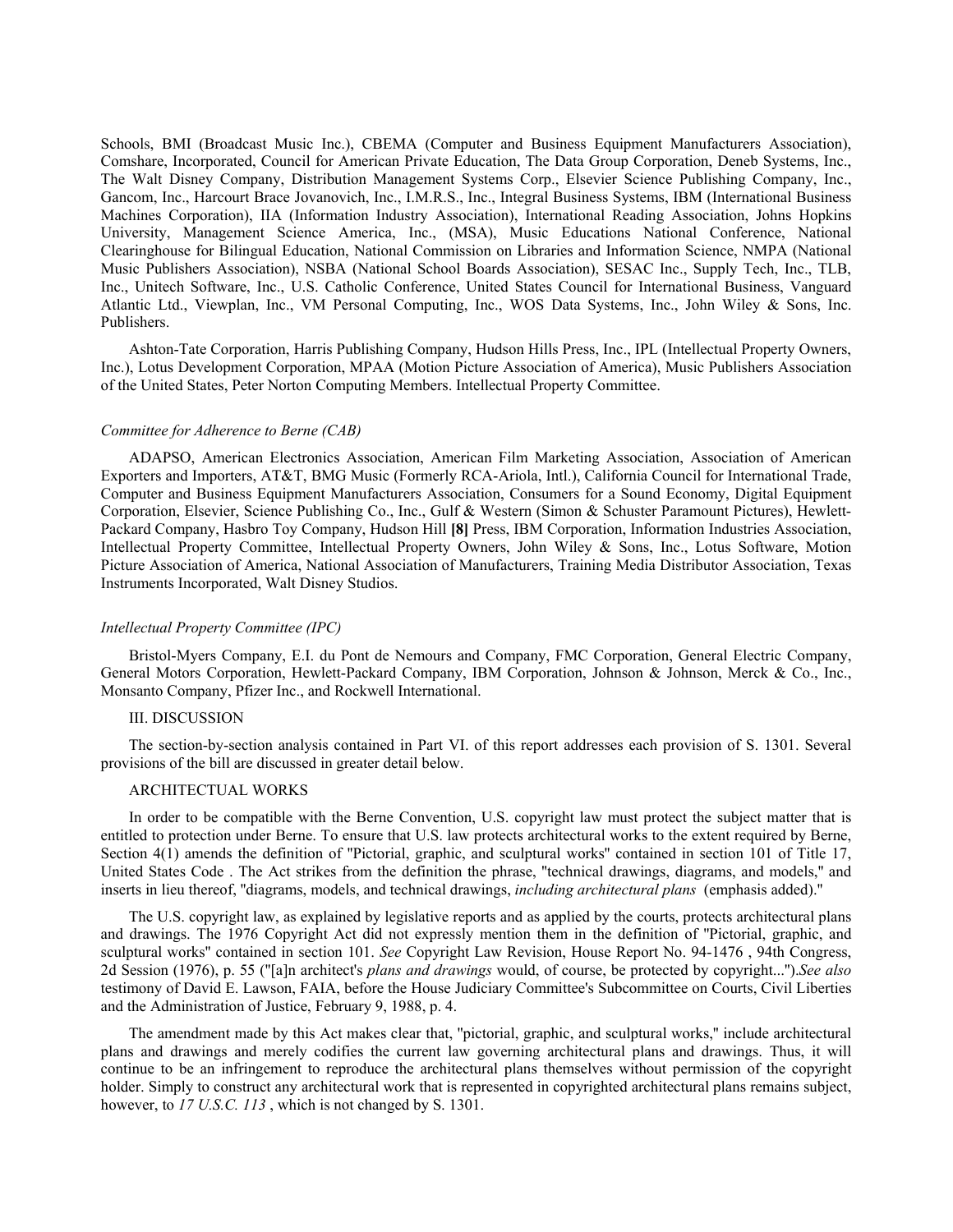This bill does not amend any other provision of the definition of ''pictorial, graphic, and sculptural works,'' and deliberately leaves in place the final sentence of the definition, which states that the design of a useful article (also defined in section 101) shall be considered a pictorial, graphic, and sculptural work:

**[9]** only if, and only to the extent that, such design incorporates pictorial, graphic, or sculptural features that can be identified separately from, and are capable of existing independently of the utilitarian aspects of the article.

This same standard of physical or conceptual separability applied by the courts to other pictorial, graphic, and sculptural works applies to architectural works. Specifically, this means that even though the shape of a useful article, such as a building, may be aesthetically satisfying and valuable, the copyright law does not protect the shape. Only those elements, if any, that can be identified separately from the shape of the useful article (as a simple example, a gargoyle on a building) are copyrightable.

In the case of architectural works, in addition to protection for separable artistic sculpture or decorative ornamentation, purely nonfunctional or monumental structures, as well as models, may be subject to copyright.

It is the committee's conclusion that U.S. Copyright law as modified by this Act, and other state and federal remedies, protect architectural works to the extent required by the Berne Convention. However, the committee will ask the Copyright Office to work with architects, builders, and contractors on an in-depth study of United States laws governing architectural works. That study, which will be completed by January 2, 1989, will also review the level of protection provided to architectural works by other Berne members. The committee looks forward to the Copyright Office's recommendation on whether it is desirable to increase the level of protection that architectural works enjoy under the U.S. copyright law.

# MORAL RIGHTS

## A. SECTION 2 - DECLARATIONS

 Article 6bis of the Berne Convention requires that member States recognize, independently of the author's economic rights, that ''the author shall have the right to claim authorship of the work and to object to any distortion, mutilation or other modification of, or other derogatory action in relation to, the said work, which would be prejudicial to his honor or reputation.''

The statutes and decisions under which these rights are protected in Berne States are commonly referred to as comprising the ''moral rights'' in that sense are not provided in U.S. statutes, and various decisions of state and federal courts have rejected claims that were denominated specifically as ''moral rights'' or that sought relief under the ''moral rights'' doctrine.

However, protection is provided under existing U.S. law for the rights of authors listed in Article 6bis : (1) to claim authorship of their works (''the right of paternity''); and (2) to object to distortion, mutilation or other modification of their works, or other derogatory action with respect thereto, that would prejudice their honor or reputation (the ''right of integrity''). This existing U.S. law includes various provisions of the Copyright Act and Lanham Act , various state statutes, and common law principles such as libel, defamation, misrepresentation, and unfair competition, which have been **[10]** applied by courts to redress authors' invocation of the right to claim authorship or the right to object to distortion.

Section 2(3) of the Act clarifies that the amendments made by this Act, together with the law as it exists on the date of enactment of the Act, satisfy U.S. obligations under Article 6bis and that no further rights or interests shall be recognized or created for that purpose. The committee notes that Dr. Arpad Bogsch, Director General of WIPO, has given his opinion that the United States may become a member of the Berne Convention without making any changes to U.S. law for the purposes of Article 6bis. *See* letter of Dr. Arpad Bogsch to Irwin Karp, Esq., June 16, 1987, attached to Mr. Karp's prepared testimony of February 18, 1988. Consequently, the ''moral rights'' doctrine is not incorporated into the U.S. law by this statute.

### B. SECTION 3-CONSTRUCTION OF THE BERNE CONVENTION

Because existing U.S. law satisfies the requirements of Article 6bis of Berne , the committee has decided not to address the question of whether new provisions should be added to the Copyright Act or other statutes with respect to the author's right of paternity or right of integrity.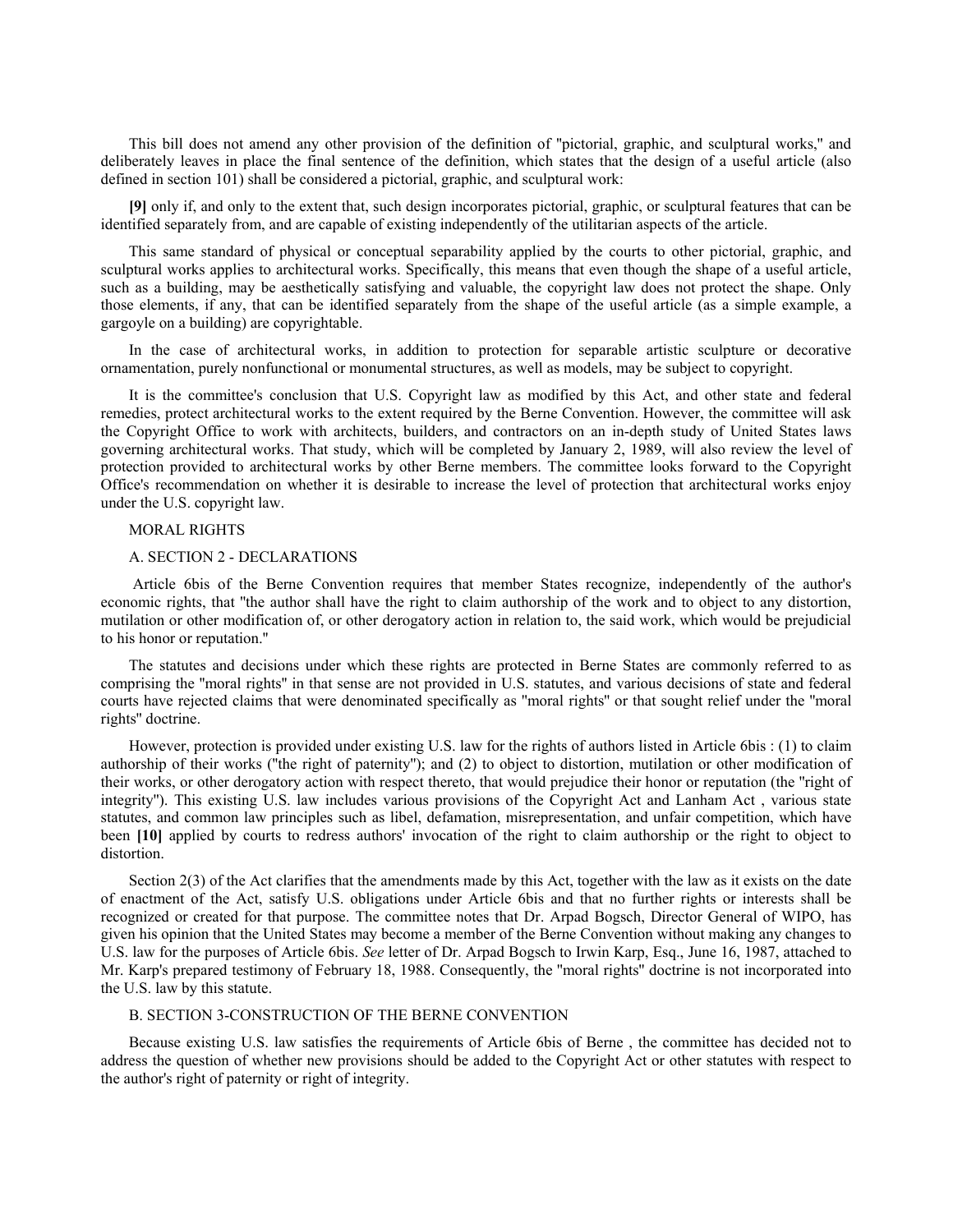The committee believes that U.S. adherence to the Berne Convention, and satisfaction of U.S. obligations under that Convention, should not change current law on this subject. Therefore, S. 1301 will not, and should not, change the current balance of rights between American authors and proprietors, modify current copyright rules and relationships, or alter the precedential effect of prior decisions.

The committee also does not intend to change, reduce, or expand existing U.S. law with respect to the author's right to claim authorship or his or her right to object to distortion.

Accordingly, Section 3 of this Act, in conjunction with other provisions of this Act, is intended to preserve the status quo with respect to those rights. The provisions are intended neither to reduce nor expand any rights that may now exist, nor to create any new rights under federal or state statutes or the common law. Consequently, neither the interpretation of, nor the decisions in, prior cases should be changed or affected in any way because of the provisions of this Act, the action of our adherence to the Berne convention, or our obligations under Berne. Courts should be as free to apply common law principles and to interpret statutory provisions, with respect to claims of the right of paternity and the right of integrity as they would be in the absence of U.S. adherence to Berne.

## C. SECTION 4 (3)--EFFECT OF BERNE CONVENTION

The committee has sought to asssure that the existing balance of rights between authors and proprietors is unaffected by U.S. membership in the Berne Convention, and that future expansion or reduction of the right to paternity and the right to integrity in U.S. law is based solely upon the development of the common law, court decisions based on existing statutes, or actions of the state or federal government. Section 4, as it applies to those rights, mandates that courts in the U.S. faced with claims to those rights should look **[11]** for guidance neither to Berne nor to the laws of other signatories to Berne, except where U.S. conflict of law rules or a specific contract require the application of foreign law.

### D. SECTION 6--PREEMPTION

As stated above, the committee has concluded that the ''moral rights'' obligations of the United States under the Berne Convention are satisfied by certain rights provided for in a variety of federal and state laws. The purpose of Section 6 is to make clear that the scope of federal preemption under Title 17, United States Code , remains unaffected by this Act, and will be neither expanded nor reduced by U.S. adherence to Berne or the satisfaction of U.S obligations thereunder.

## COPYRIGHT FORMALITIES

 Article 5(2) of the Berne Convention states that ''the enjoyment and the exercise of [copyright] shall not be subject to any formality.'' As Donald C. Curran, the Acting Register of Copyrights, pointed out to the Subcommittee on Patents, Copyrights and Trademarks in its first hearing on the subject of joining the Berne Convention, ''at least since 1908, the absence of ''formalities' has been generally understood as one of the salient characteristics of the Berne Union.'' *U.S. Adherence to the Berne Convention*, Hearings before the Subcommittee on Patents, Copyrights and Trademarks of the Committee on the Judiciary, 99th Cong. (hereafter cited as 99th Congress Hearings), Statement of Acting Register of Copyrights Donald C. Curran, at 71 (May 16, 1985). It has also long been recognized that, after the 1976 copyright law revision, the principal remaining area of incompatibility between current U.S. copyright law and the standards of the Berne Convention is in the field of formalities. The issue was succinctly framed by Dr. Arpad Bogsch, the Director-General of the World Intellectual Property Organization, which adminsters the Berne Convention, in his 1985 testimony before the subcommittee:

The only real difference ... that makes the U.S. law incompatible with the Berne Convention consists in the notice and registration requirements. 99th Congress Hearings, at 10 (May 16, 1985.)

With respect to formalities, S. 1301, as amended, charges the Copyright Act to eliminate those provisions, and only those provisions, that the committee believes to be incompatible with the directive of Article 5(2) of the Berne Convention . It thus brings U.S. law into conformity with a central principle that has characterized Berne almost since its inception, and most clearly since the 1908 Berlin revision of the Convention. This is the concept of automatic protection of works of authorship, and the rejection of the idea that the government of a State adhering to the Berne Convention may condition effective protection for a work originating in another Berne member State on the satisfaction of government-imposed formal requirements.

**[12]** A. HISTORICAL BACKGROUND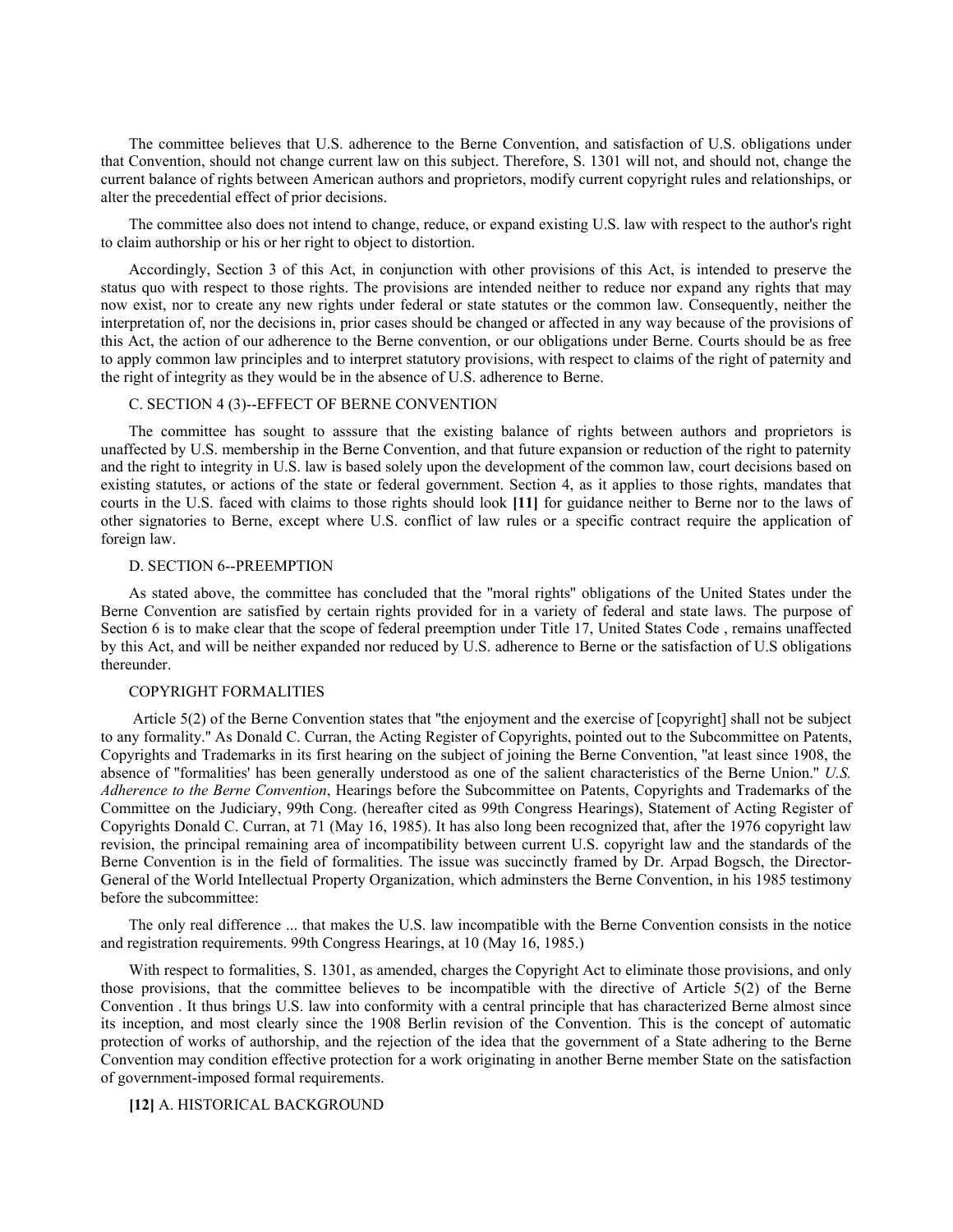The idea of protection without formalities was a central concern of the European authors, whose efforts culminated in the adoption of the original Berne Convention in 1886. The 1858 Congress of Authors and Artists in Brussels, widely regarded as the first step in the process leading up to the adoption of Berne, adopted a resolution stating that ''foreign authors should not be compelled to fulfill particular formalities in order to be able to invoke and bring suit on their property right.'' *See* 99th Congress Hearings, at 62 (statement of Acting Register Donald C. Curran).

The original text of the Berne Convention permitted member States to condition their protection of works on the satisfaction of any formalities imposed by the domestic law of the country of the works' origin. However, the courts in some countries interpreted this provision to allow the forum country to impose formalities parallel to those existing in the country of origin. This frustrated the original goal of eliminating formalities for protection of foreign works, a situation which led to the adoption, at several authors' Congresses in the first decade of this century, of resolutions calling for the elimination of all formalities for protection of foreign works originating in Berne member States. Ultimately, the 1908 Berlin revision of the Berne Convention adopted the language now found in Article 5(2) of the Convention's text: a fiat prohibition on the imposition of any governmental formalities as a precondition for ''the enjoyment and the exercise'' of copyright in foreign works from other members of the Berne Union.

# B. FORMALITIES UNDER CURRENT U.S. COPYRIGHT LAW

The U.S. Copyright Act has always contained some formalities which, if applied to works originating in Berne member States, would render our law incompatible with the standard enunciated in Article 5(2) . While the precise definition of the term ''formalities,'' as used in Berne Convention parlance, has been subject to dispute, there is general agreement that the suspect provisions of U.S. law fall into three major categories: notice, registration, and recordation.n1

## *1. Notice*

The requirement that a work bear some sort of a notice of copyright in order to obtain or maintain copyright protection has been a feature of every U.S. copyright law since the original Copyright Act of 1790. The current provisions, found in sections 401 et seq. of **[13]** Title 17 , have been summarized by the Register of Copyrights as follows:

Under the present law, omission or mistakes amounting to an omission of the notice can result in the work being placed in the public domain in this country if prescribed corrective measures are not taken within the statutorily specified timeframe. This constitutes a prohibited formality under Berne, at least as applied to works whose country of origin is another Berne state.

Testimony of Ralph Oman before the House Subcommittee on Courts, Civil Liberties, and the Administration of Justice, September 17, 1987, at 23.

In his tesimony before the Subcommittee on Patents, Copyrights, and Trademarks, the Register of Copyrights asserted that the "eliminat [ion of] copyright notice as a condition of copyright protection [is] required by the Berne Convention.'' Statement of Ralph Oman, February 18, 1988, at 15. The committee agrees with this conclusion, and notes that the same conclusion has been reached by virtually every witness and commentator who has addressed the notice provisions of current U.S. copyright law.

### *2. Registration*

#### *a. Summary of current law*

 Section 408(a) of the Copyright Act provides that a claim of copyright in a work may be registered with the Copyright Office ''at any time during the subsistence of copyright in any published or unpublished work.'' The same provision states that ''such registration is not a condition of copyright protection,'' except when registration is made as part of the process of curing the omission of copyright notice. *17 U.S.C. 408*(a), 405 . With this exception, registration is thus not a prerequisite to the existence of copyright protection. However, the question of whether the registration provisions of existing U.S. copyright law, as applied to foreign works originating in States adhering to Berne, constitute a prohibited formality with respect to the ''enjoyment and exercise'' of copyright, to employ the parlance of Article 5(2) of the Berne Convention , is a much more difficult question.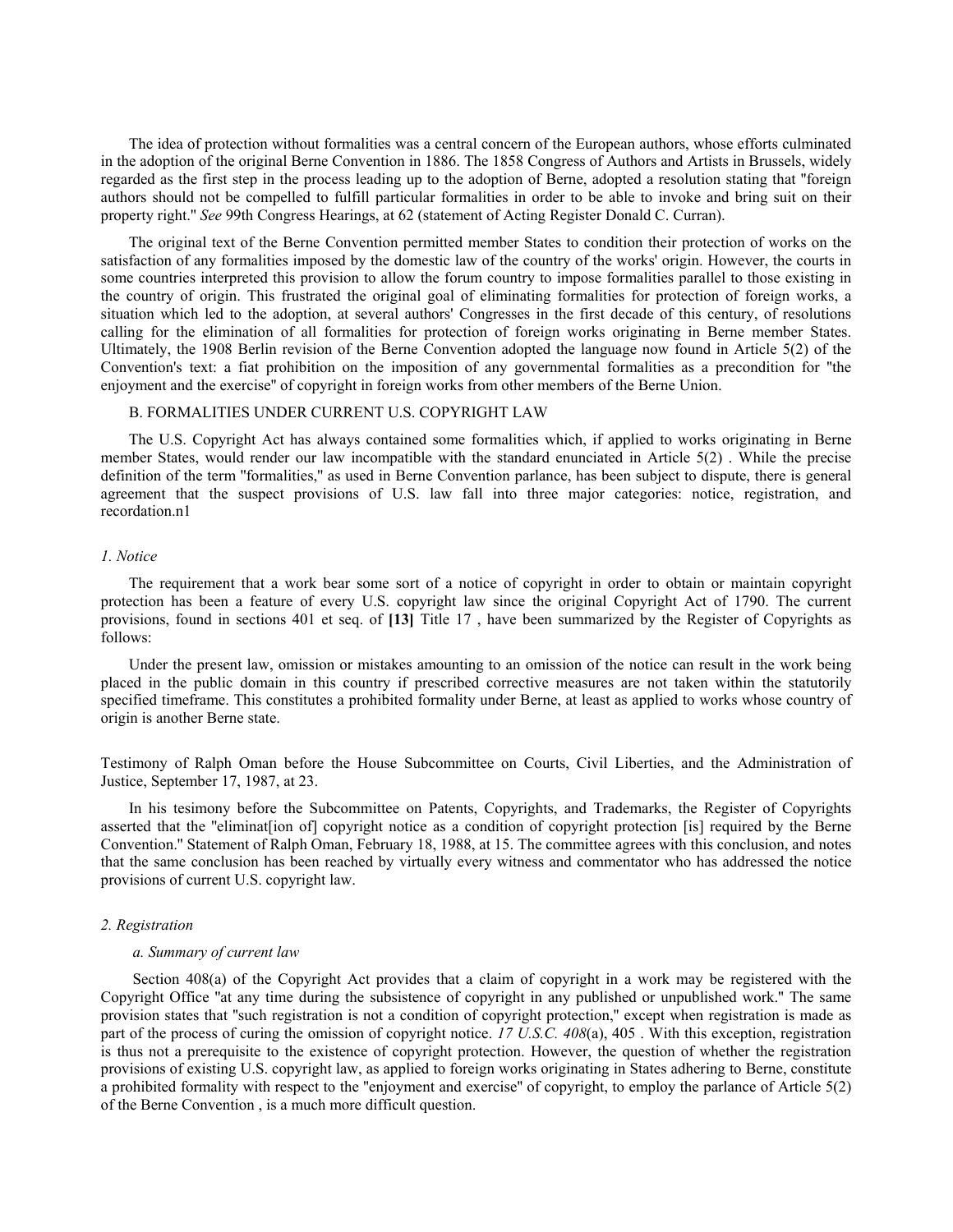The failure to register a claim of copyright in a work has profound consequences for the ability of an author or other copyright claimant to enforce his or her claim to copyright. A central consequence is spelled out in section 411(a) of Title 17 . The general rule is that ''no action for infringement of the copyright in any work shall be instituted until registration of the copyright claim has been made in accordance with this title.'' *17 U.S.C. 411*(a) ; *see also 17 U.S.C. 501*(b) .

As a result of Section 411(a), compliance with copyright registration procedures is a statutory prerequisite to the right of an author or other copyright proprietor to seek any redress, whether by injunction, damages or both, for infringement of the work. Thus, until the Register of Copyrights has determined that the work in question ''constitutes copyrightable subject matter and [meets] the other legal and formal requirements'' of the Copyright Act, 17 **[14]** U.S.C. 410(a) , and that ''the claim is [not] invalid for any other reason,'' *17 U.S.C. 410*(b) , judicial enforcement of the claim to copyright cannot be obtained.n2

Registration is significant for enforcement of copyright under current law in other way as well. If registration is made within five years after first publication of the work, the certificate of registration issued by the Register of Copyrights ''shall constitute prima facie evidence of the validity of the copyright and of the facts stated in the certificate.'' *17 U.S.C. 410*(c) . Timely registration is also a prerequisite to an award of statutory damages and attorneys' fees under sections 504 and 505 of the Act. *17 U.S.C. 412* . Finally, if a claim in a work has been registered, the recordation with the Copyright Office of a transfer of copyright ownership serves as constructive notice to all persons of the fact of the transfer, and, with certain limitations, gives the recorded transfer priority over subsequent purported transfers. *17 U.S.C. 205* (c) and (e) .

## *b. Compatibility with Berne*

The issue that the committee has had to confront is whether these registration provisions of current law are compatible with the standard set forth in Article 5(2) of Berne . The question is whether they, either *en masse* or singly, make the "exercise" or the "enjoyment" of copyright "subject to [a] formality." If so, they are inconsistent with Berne, and must be changed in order for the United States to join the Convention.

After considering extensive testimony and submissions on this topic, the committee has concluded that section 411(a) in its current form is incompatible with Article 5(2) of Berne . The committee recognizes that this conclusion is not free from doubt, but on the record before it, the committee is persuaded that the requirement of registration as a prerequisite to an infringement lawsuit is a prohibited formality. On the other hand, it has concluded that the statutory incentives for registration contained in the provisions of sections 410(c), 412, and 205 of the Copyright Act are not preconditions for the ''enjoyment and exercise'' of copyright. While those**[15]** provisions substantially enhance the relief available to the proprietor of a registered work, they do not condition the availability of all meaningful relief on registration, and therefore are not inconsistent with Berne.

The committee's conclusion on this issue is consistant with the preponderance of the testimony before it. The statement of the Director General of WIPO before the subcommittee in 1985 has already been quoted. While Dr. Bogsch did not specify the particulars of the statutory ''registration requirements'' in U.S. law that he viewed as incompatible with Berne, the committee believes that the most reasonable interpretation of his testimony is that section 411(a) , which makes registration a prerequisite for judicial enforcement of copyright, is among those provisions of U.S. law which do not comport with the Berne standard of protection without formalities. More importantly, the committee of U.S. copyright experts which studied the issue of Berne compatibility at the request of the State Department reached the same conclusion with respect to section 411(a) . This Ad Hoc Committee's final report concluded that '' section 411 is... not compatible with Berne to the extent that it requires registration of a work of which the U.S. is not the country of origin as a prerequisite to instituting an infringement action.'' 99th Congress Hearings, at 473. Other experts in U.S. copyright law, and on the requirements of the Berne Convention, have reached the same conclusion. *See* e.g. Statement of Irwin Karp, February 18, 1988, at 15-18; Statement of Association of American Publishers to House Subcommittee on Courts, Civil Liberties and the Administration of Justice, November 6, 1987, at 2-3; Statement of Morton David Goldberg for the Information Industry Association before the House Subcommittee, February 10, 1988 at 30-39; *see also* Gabay, ''The United States Copyright System and the Berne Convention,'' 26 *Bull. Copyright Society* 202, 208 (1978-1979); Stewart, *International Copyright and Neighbouring Rights* 106 (1983), Ginsburg, ''L'evolution recente du droit d'auteur aux Etats-Unis,'*Revue Internationale du Droit D'Autur* 110 (1987).

The principal dissenter from this consensus--that section 411(a) establishes a formality prohibited by the Berne Convention--is the Copyright Office.n3 As the agency charged with the administration of the copyright laws, and with the representation of U.S. government interests in the field of copyright in international fora, the Copyright Office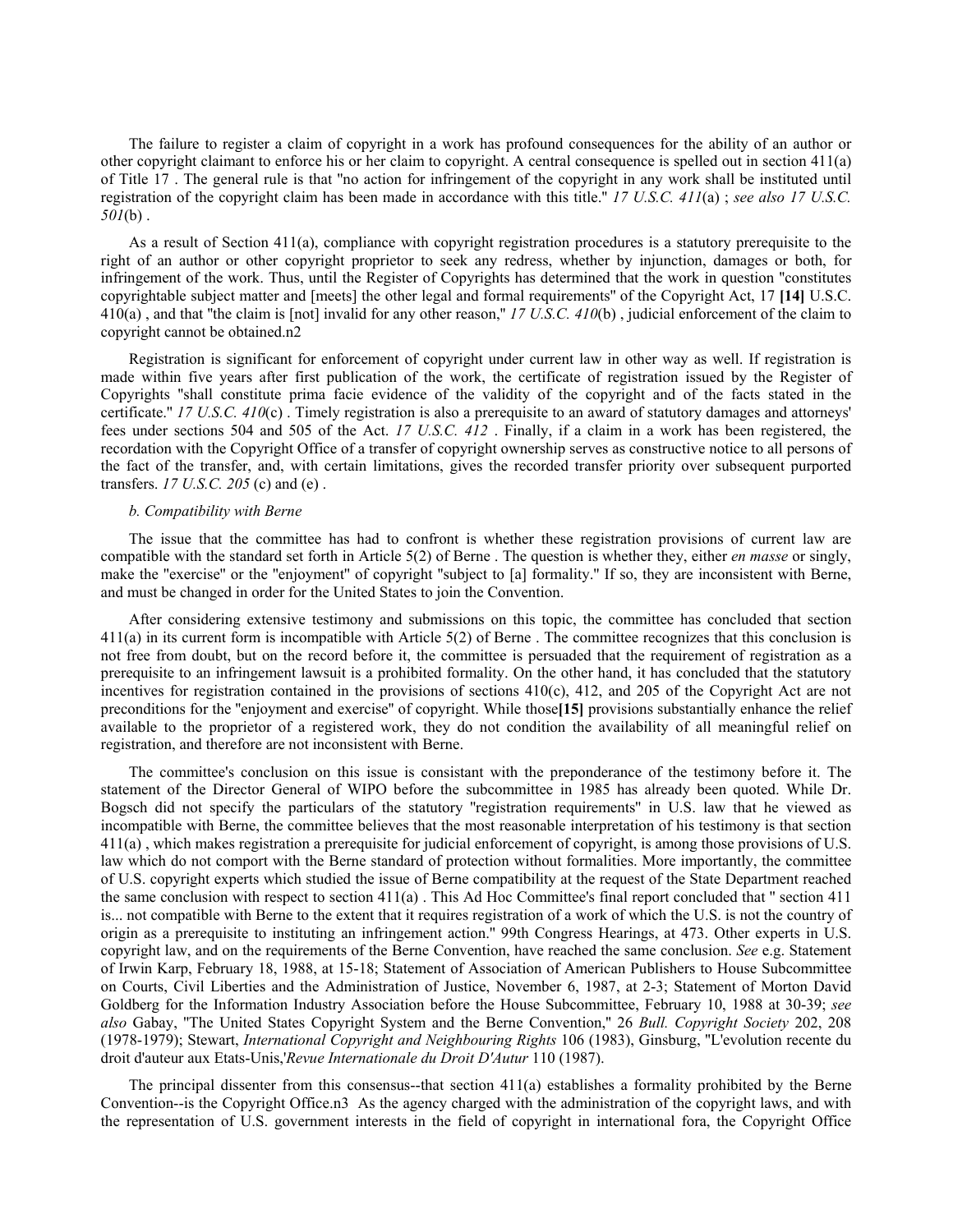possesses considerable expertise on this question. The committee has carefully considered its arguments in support of the proposition that section  $411(a)$  in its current form is compatible with Berne standards. A number of those arguments merit discussion in this report.

The Copyright Office's position rests upon two assertions. First, it argues that the requirement of registration as a prerequisite to an infringement suit is compatible with Berne standards. Second, it **[16]** argues that the elimination of section 411(a) will undermine the existing system of registration, and that it therefore is undesirable on policy grounds. These arguments will be addressed in turn.

### *c. The arguments for compatibility*

Although the Copyright Office has consistently testified that there is ''ample legal justification'' for the conclusion that the current law on registration is compatible with Berne, *see* Senate Hearings, 99th Congress, at 52, the specific basis for its conclusion with respect to section 411(a) is far from clear. In his testimony before the House Subcommittee on June 17, 1987, the Register noted:

The laws and practices of Berne countries that impose restrictions on the enforcement of rights and the WIPO's *Guide to the Berne Convention* support the view that the Berne Convention permits a distinction between those formalities whose observance constitutes a ''condition... for the right to exist'' and procedural or judicial formalities. Formalities that constitute a condition of copyright protection are forbidden; those of a procedural or judicial nature are not.

#### House testimony, at 18.

Applying this distinction to all the registration provisions except the use of registration in the process of curing a failure to provide notice of copyright, the Register testified that:

in all other cases, registration... is procedural and relates to judicial formalities. Even as a prerequisite to litigation, registration [is] not [a] condition for the right to exist. When one examines the laws of Berne members, especially in South and Central America, one finds public registration requirements that are closer to proscribed formalities than those present in the United States system.

## *Id.,* at 25-26.

The Register is correct that, with the exception of the provisions on registration as an element of curing notice defects, registration is "not a condition for [copyright] to exist" under current U.S. law. But Article 5(2) of Berne does not address the existence of copyright. It prohibits formalities as preconditions for ''the enjoyment and the exercise'' of copyright. The author of an unregistered work does have a copyright on his work, under U.S. law. But his ''enjoyment and exercise'' of that copyright is severely limited, or perhaps non-existent, if he is barred access to the only forum in which he may seek to prevent, or to be compensated for, unauthorized reproductions or other infringements of the work. Under current law, the author of an unregistered work has, if anything, a right without a remedy, a right that ''exists'' but that he is unable to fully ''enjoy or exercise.''

Senator Leahy pinpointed this distinction in his statement on the Senate floor when he introduced S. 1301:

Registration of a copyrighted work with the Copyright Office is not, technically speaking, a condition for the existence of copyright under current U.S. law. It is, however, a precondition for the exercise of any of the bundle of **[17]** rights conferred by copyright, since, under section 411 of the Copyright Act, no court action for infringement of the copyright may be maintained until registration has been accomplished. This metaphysical distinction between the existence of a right to prevent unauthorized use of a copyrighted work, and the exercise of that right, may be maintainable under other legal systems. But in our legal tradition, which disfavors the creation of rights without remedies, it is more difficult to argue that a hurdle such as registration, which bars the courthouse door to any enforcement of an author's rights, is not a formality inconsistent with Berne standards.

133 Cong. Rec. S. 7370 (daily ed., May 29, 1987) (statement of Senator Leahy).

After nearly a year of consideration of this question and extensive testimony on the topic, the committee concludes that the distinction proffered by the Copyright Office--between formalities that are ''a condition of copyright protection''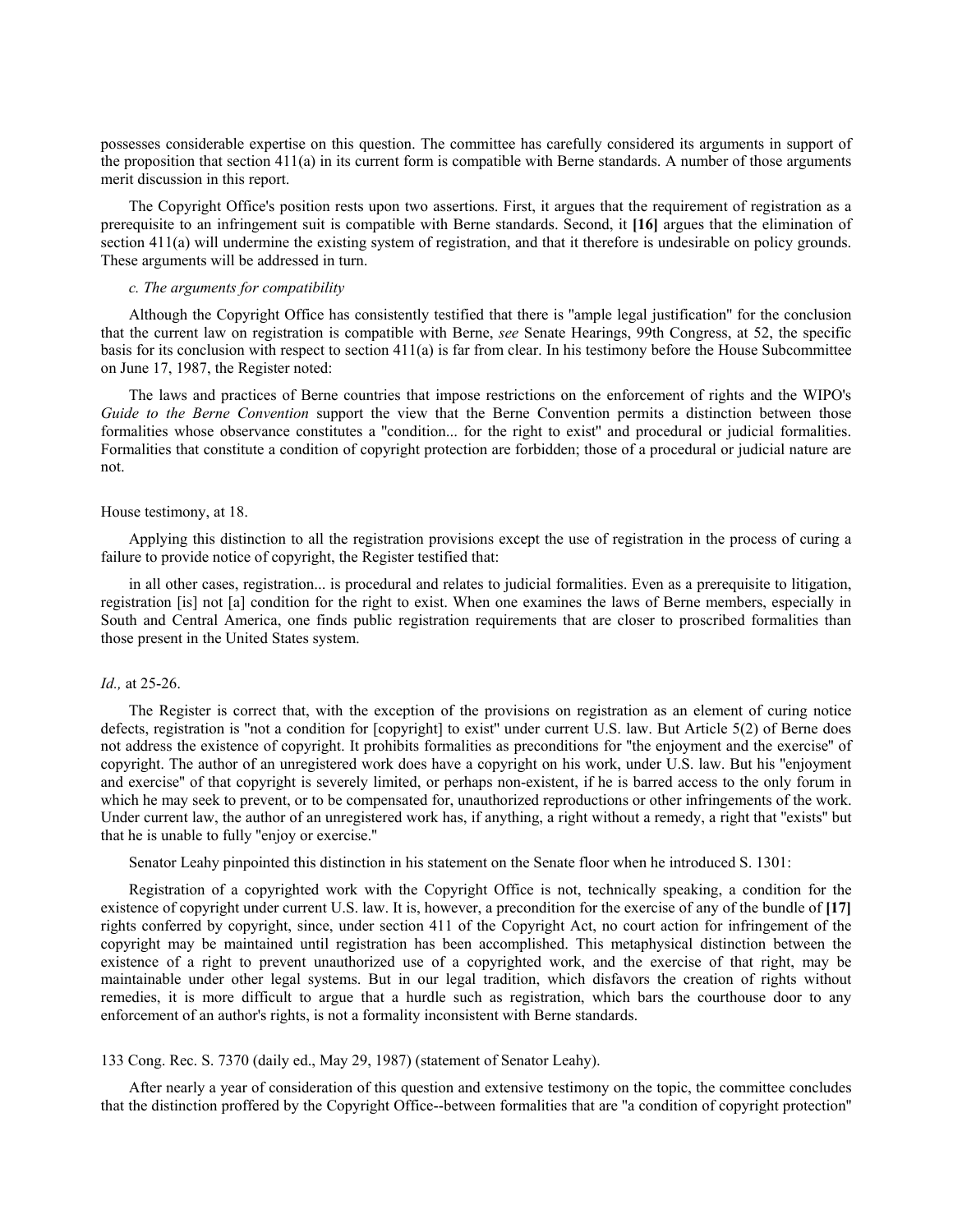and those that are merely procedural--remains, in the context of the existing law on registration as a prerequisite to suit, more ''metaphysical'' than real.n4

Furthermore, the committee observes that the Copyright Office's argument on this score may set a dangerous precedent. If the United States enters Berne with section 411(a) intact, on the theory that ''procedural'' formalities are permissible prerequisites to any enforcement of copyright, we might soon come to regret our decision.

The Copyright Office's process for reviewing applications for registration is fair and principled, and there is no suggestion in the record before the committee that registration is ever delayed or denied for improper reasons. But in today's world trading environment, it would be unrealistic to assume that this would always be the case in other countries that now are, or may seen become, Berne members. If the world's largest exporter of copyrighted goods takes the position that a government agency may, without violating Berne standards, be entrusted with the keys to the courthouse door in infringement actions, other countries may seize upon this precedent to impose truly onerous and unjustified prerequisites to copyright enforcement in their legal systems. At that point, the problem of a right without a remedy would become a very practical concern to American authors, publishers, and other copyright interests, rather than merely a matter of jurisprudential theory.

Some foreign countries may, and no doubt will, adopt a variety of strategems in the future to frustrate copyright protection for works created by American authors. Were the U.S. to join Berne and retain section 411(a) in its current form, we would send the undesirable signal to current and future Berne members that registra- **[18]** tion procedures provide a legally unobjectionable method for achieving this goal. These countries could condition enforcement of copyright on the satisfaction of registration requirements tailored to minimize impact on domestic creators, while erecting obstacles to the protection of copyright in foreign works, a market category in which U.S. works are dominant in many foreign countries. Such strategems could be legitimized by the example of U.S. adherence to Berne, with provisions that are legally similar (even if practically quite different) and are left intact in our law.

This scenario, which is far from speculative, would undermine the advantages for enhanced teade in copyrighted works that would otherwise flow from adherence to Berne. The burden lifted from the shoulders of our trade negotiators by U.S. adherence to Berne would be replaced by another difficult addition to the agenda of our bilateral discussions on copyright policy. Our power to veto changes in the text of Berne that would be harmful to the interests of creators and copyright owners would be undercut by the plausible interpretation of existing Berne standards that could be derived from our failure to eliminate registration as a prerequisite to enforcement of copyright. Even subsequent legislation to modify section 411(a) would not fully undo the damage created by this precedent. Surely the United States should hesitate to establish such a precedent.

The second basis on which the Copyright Office asserts the compatibility of section 411(a) with Berne relates to the practices of other Berne countries, which it asserts already include more onerous formalities. The record on this point is far from clear. Certainly no major player in the Berne system, such as the European nations or Japan, requires registration as a condition of judicial enforcement of copyright. Nor is such a requirement found in the copyright systems of those Berne members, such as the United Kingdom and other Commonwealth countries, whose legal systems, like ours, derive from the common law. The Register, in his responses to Senator Leahy's written questions, notes that ''all Berne countries maintain some procedural requirements to enforce copyright,'' and summarizes the available date on registration systems as follows:

At least nine Berne countries have registration systems that are mandatory in certain respects--that is, failure to comply results in loss of protection, or completely bars maintenance of the right. Some of these countries exempt foreign works. Some may apply the Convention directly and the court would exempt foreign works. At least two (Argentina and Uruguay) appear not to exempt foreign works.

Responses of March 31, 1988, at 17. The Report of the Ad Hoc Committee provides further information on the practices of Argentina and Uruguay, stating that these countries ''exempt foreigners from their registration requirements if they have complied with the requirements of protection in their countries of origin." 99th Congress Hearings at 481, n. 22; see also *id.* at 483, 487-88.

Berne does not forbid its members to impose formalities on works first published on its own territory. The United States would **[19]** be as free to impose on its own authors a requirement of registration as a prerequisite to suit as the existing Berne members are free, apparently, to exempt foreign works from their registration requirements. As a practical matter, it may be that Argentina and Uruguay, as their laws have been explained by the Ad Hoc Committee,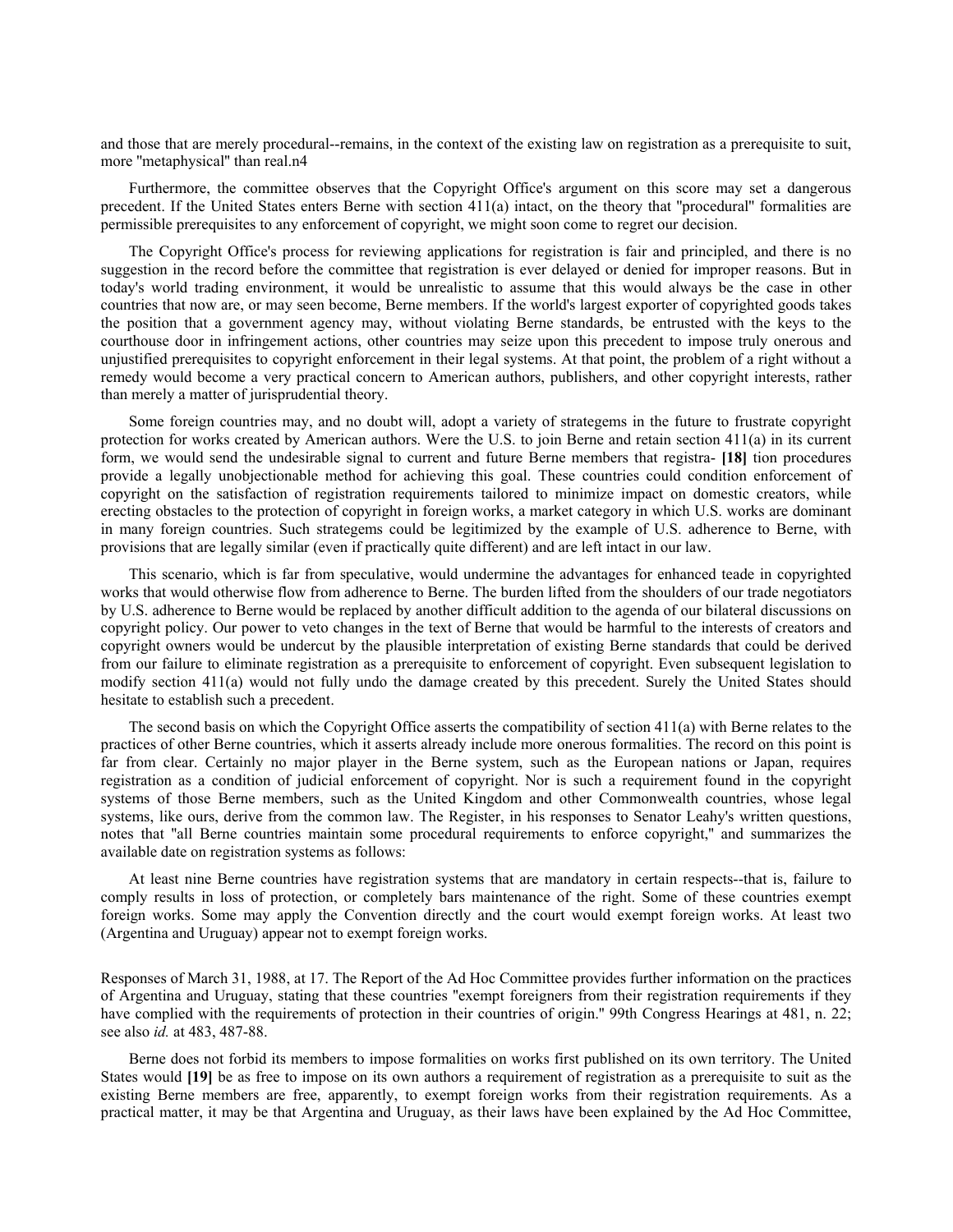take this approach, since so few Berne members seem to impose such a requirement on their own nationals. In any event, the committee is not prepared to conclude that the practices of at most two of the 78 Berne member nations, to the extent these practices can be discerned, provide more than minimal support for the argument that section 411(a) in its current form is compatible with Berne.

Accordingly, the committee remains unpersuaded by the arguments that existing section 411(a) may be retained unchanged as the U.S. prepares to join the Berne Convention.

### *d. Policy arguments for retaining section 411(a)*

The Copyright Office has been even more vocal in its argument that any change in the registration requirements of current law, apart from the role of registration in curing defective notice of copyright, should be resisted on policy grounds. Two principal policy arguments have been advanced: first, that any change in current law would harm the existing registration system; and second, that the elimination of section 411(a) would clog the courts by reducing the efficiency of copyright litigation.

*i. Impact on registration system.*--The committee concurs with the Copyright Office's assertion that the present system of copyright registration benefits all participants in the copyright system, as well as the general public. Registration provides a useful public record, and provides the Library of Congress with an efficient means of obtaining copies of copyrighted works without resorting to enforcement of the statutory deposit procedure. The registration system is voluntary, in the sense that an author is not legally required to register a work, although, as noted above, he may not seek to enforce his rights with respect to that work without having attempted to register it. But even though voluntary, compliance with the registration procedures is nearly universal. About 600,000 works are registered each year, including virtually all of those for which the public benefits of registration are substantial.

Nearly every significant work is registered because the incentives for registration are considerable. Some of these incentives have little to do with the enforcement procedures of the statute. There are sound business reasons for registration wholly apart from the prospect of infringement litigation. Section 411(a) is, of course, an incentive, since copyright claims in an unregistered work cannot be judicially enforced. While section 411(a) gives the Copyright Office access to the court for copyright litigants, two even more powerful incentives included in the 1976 revision of the Copyright Act govern what the copyright proprietor may seek once the courthouse door is opened: section 410(c) gives a timely registration prima facie effect in infringement litigation, and section 412 conditions the availability of the powerful remedies of statutory damages and attorneys' fees upon timely registration. Section 205 (c) and (e) also provide an incentive for transferees of copyright **[20]** ownership to ensure that registration is made. Finally, of course, there are the intangible factors that may lead authors to register their works with the Copyright Office in the belief that a registration certificate constitutes a government agency's stamp of approval on the fruit of the author's creative efforts.

Thus, while the Register of Copyrights has frequently referred to the statutory incentives for registration as a ''threelegged stool,'' in fact the registration system is underpinned by a number of incentives--legal, business, and personal--all of which point an author or other copyright proprietor toward the option of registration.

The issue presented by this legislation is whether the elimination or modification of one of these underpinnings--the section 411(a) requirement of registration as a prerequisite to suit--threatens to undermine this successful registration system. The committee recognizes that the resolution of this issue is a difficult task. Although the Copyright Office has commissioned a voluminous study (''the King study'') on user attitudes toward the registration system, it candidly admits that the results of that study shed no light upon the relative power of the different incentives for registration. Since it is unknown why virtually every significant work is registered today, it is difficult to determine how the adjustment of the incentives for registration will affect registration behavior.

The Copyright Office concludes from this that ''the incentives to register are, in essence, a bundle. The removal of one incentive will likely result in the loss of same registrations ... The King study analyzed the registration issues in terms of the bundle of rights. Neither King nor any other study has made an effort to gauge the consequences of eliminating one of the incentives.'' Responses of March 31, 1988, at 13-14.

Rather than simply conclude that the ''bundle'' of copyright incentives is inviolate, the committee has considered how the elimination of the section 411(a) requirement of registration as a prerequisite to copyright enforcement is likely to affect registration behavior. It has concluded that the impact is likely to be minimal.

If S. 1301 is enacted, a copyright proprietor who is unable or unwilling to seek registration of his claim will, unlike under current law, be able to file a lawsuit for infringement. But the proprietor of an unregistered work will remain at a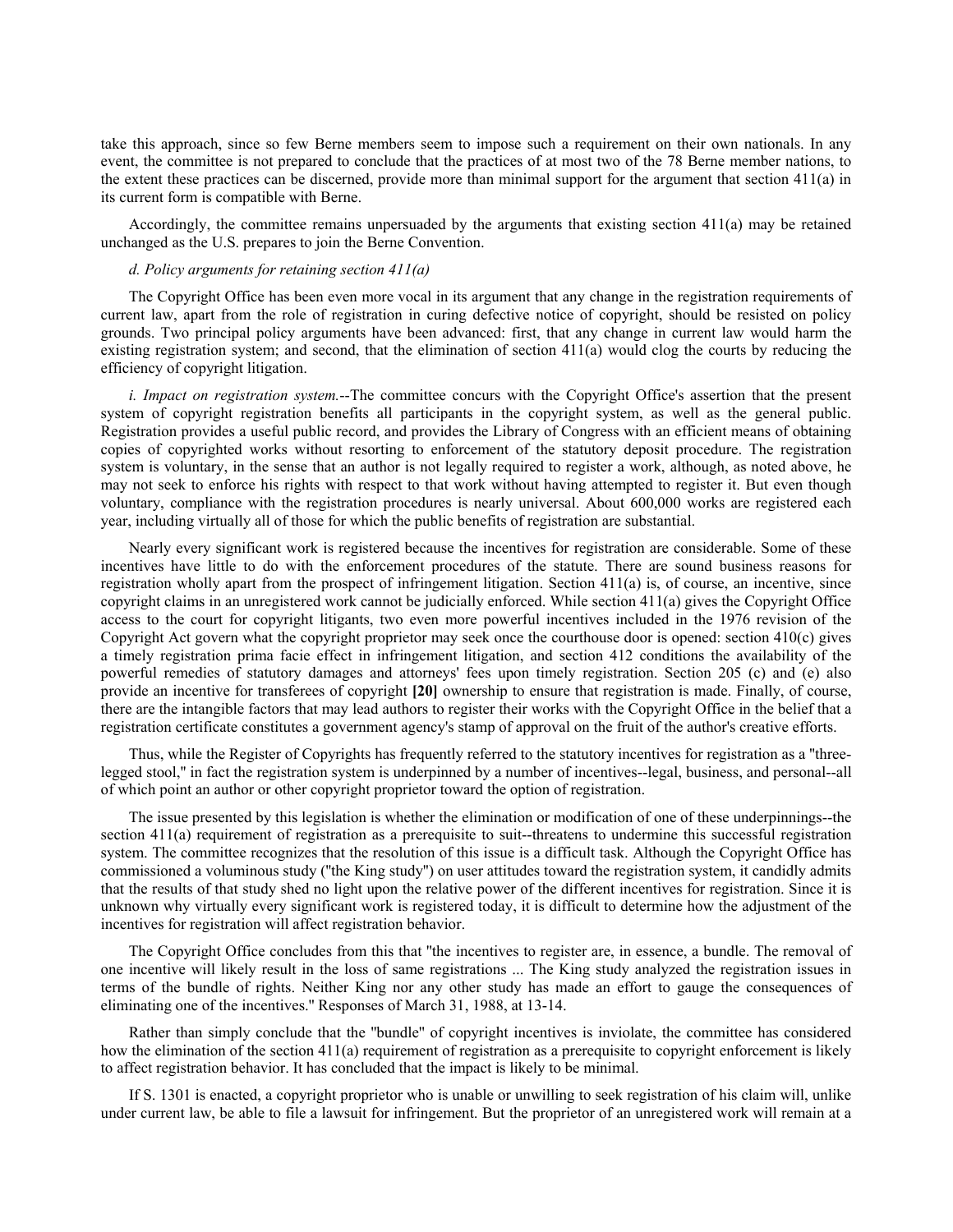substantial disadvantage in the ensuing litigation as compared to the position he or she would occupy had the work been registered. The proprietor, as the plaintiff, will face the task of convincing the court that the work is indeed entitled to copyright protection under U.S. law. The proprietor will assume the burden of proving authorship of the work, and, for a published work, establishing the origin of the work in either the United States, or a country with which the United States has either multilateral or bilateral copyright relations, or demonstrating some other basis upon which the court's enforcement powers under U.S. law may be invoked. Of course, if the work had been registered in a timely fashion, the plaintiff could have made out a *prima facie* case on all these points--indeed, on the entire issue of the validity of the claimed copyright--simply by presenting a cer- **[21]** tificate of registration to the court under section 410(c) , which is unaffected by S. 1301.n5

Assuming that the proprietor of an unregistered work were able to prove these facts without the benefit of a registration certificate, and that the claimed infringement were also proven, the plaintiff would be entitled to those actual damages flowing from the infringement. Under the traditional principles of equity, and the applicable statutory provisions *( 17 U.S.C. 502* ), the plaintiff could seek an injunction, and other equitable relief provided by the statute. However, the plantiff [sic] would not be entitled to the statutory damages set forth in section 504(c) of the Act, as doubled by enactment of S. 1301. Nor could the plantiff [sic] seek to have the infringer held liable for the plaintiff's attorney's fees. These elements of relief, which Congress has provided in order to encourage enforcement of copyright and make more claims viable subjects of enforcement litigation, would remain available only with result to works that had been registered with the Copyright Office. This is in accordance with the provisions of *17 U.S.C. 412* , which S. 1301 would not amend.

According to the figures provided by the Copyright Office, a total of thirteen infringement actions were filed during the past five years by copyright claimants whose registration applications had been refused. It stands to reason that the elimination of section 411(a) would be likely to increase this level of litigation with respect to unregistered works from the current level of two or three per annum. But because of the retention--and, in the case of statutory damages, the enhancement--of the remaining statutory incentives for registration, it appears exceedingly unlikely that this increase will be great in the context of the roughly 2000 copyright infringement lawsuits filed annually.

Consequently, to the extent that the prospect of future litigation is a motivating factor in registrations, it is unlikely that many copyright claimants would choose to forego registration, given the attendant increased difficulties they would encounter in seeking to prove and to obtain redress for infringements. Of course, to the extent that registrations are motivated by other reasons, such as sound business practices and personal considerations, elimination of section 411(a) would have no impact on registration volume whatsoever.

As introduced, S. 1301 contained additional statutory incentives for registration. As Senator Leahy explained in his statement to the Senate, these additional incentives were proposed in response to the Copyright Office's fear that elimination of section 411(a) would cause a substantial degradation of the registration system. As Senator Leahy noted:

**[22]** [I]f the Register's prediction is correct, the consequences would be undesirable. It is certainly worth exploring ways to strengthen the incentives to register that remain in our law even after eliminating the one incentive that is incompatible with the standards of the Berne Convention.

Accordingly, my bill takes up the Register's plea to fashion a new leg for the three-legged stool. It ... proposes additional incentives for timely registration by all copyright claimants. These include: the impositon of a registration requirement for criminal enforcement of a copyright; the prospective limitation of statutory damages and attorney's fees as remedies for copyright infringement of a published work to instances in which the work is registered within 5 years after publication; a doubling of the levels of statutory damages ...; and enhanced penalties for failure to deposit works with the Library of Congress.

### 133 Cong. Rec. S 7370 (daily ed., May 29, 1987).

The subcommittee considered all these additional incentives, but ultimately decided to reject all but one of them. The Copyright Office testified that ''whether these incentives would preserve all the benefits of the present system is uncertain.'' Oman Statement, at 16. The committee's decision not to include most of these additional incentives is not based on the view that they are insufficient substitutes for section 411(a), but rather that they could unnecessarily penalize authors who fail to register their works, or to do so in a timely manner. The committee further concluded that these additional incentives are unnecessary in order to prevent degradation of the registration system, since it is not persuaded that elimination of section 411(a) is likely to have that effect. The amended bill does include one of Senator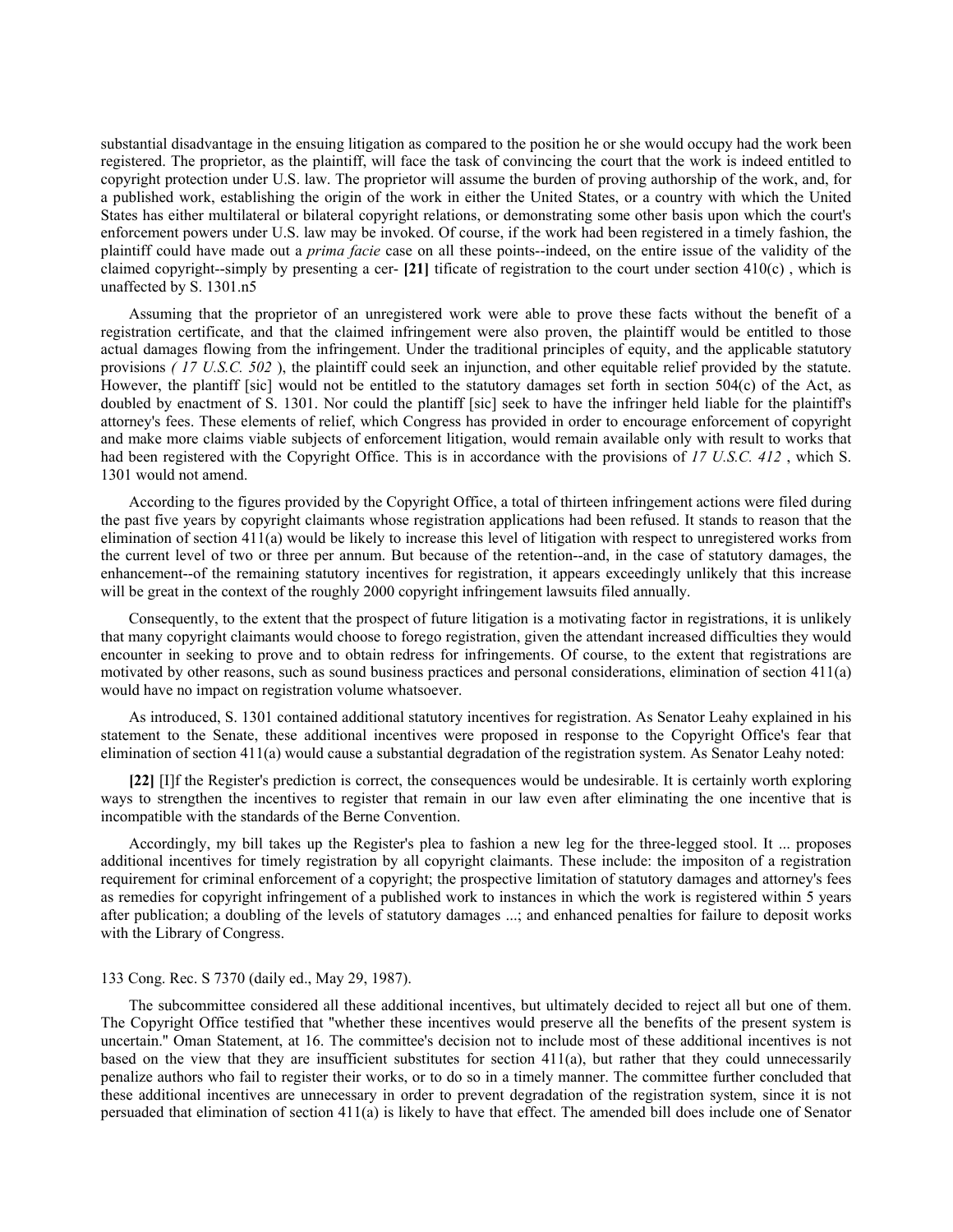Leahy's proposed additional incentives: the doubling of statutory damages from the levels established in the 1976 Copyright Act. As Senator Leahy noted, this change ''not only increases the incentive to register, but also takes into account inflation since these levels were originally established in 1976.'' 133 Cong. Rec. at S 7370 (daily ed., May 29, 1987). The Copyright Office has previously testified that a doubling of statutory damages would be justified on inflation grounds. [Cite: 99th Cong. oversight hearings, Criminal and Civil Copyright Enforcement]

In assessing the likely impact of any change in section 411(a) on the volume of copyright registrations, the committee has taken into account the role of the registration system in maintaining the comprehensive collections of the Library of Congress. As the Register of Copyrights observed in his testimony:

[R]egistration also necessarily requires a deposit of actual copies or phonorecords or of appropriate identifying material. These deposits may be selected by the Library of Congress for its collections, and they represent the principal copyright law source for acquisitions by the Library.

Statement of Ralph Oman, February 18, 1988, at 18. It follows from the committee's conclusion that the elimination of section 411(a) is unlikely to have much effect on registration behavior that such a change is also unlikely to have much impact on this element of the **[23]** Library's acquisitions program. Of course, the Library has other means of acquiring works, including the mandatory deposit requirements of section 407 of the Copyright Act , and non-copyright means. The record before the committee does not clearly reflect the extent to which the Library is dependent upon the submission to the Copyright Office of works sought to be registered, as contrasted with these other means of acquisition.

The Library's use of ''registration deposit' to acquire works for its collection is a useful feature of the current registration system. For the reasons stated above, the committee believes that it is likely to be equally useful whether or not section 411(a) is modified or eliminated. At the same time, if section 411(a) is incompatible with the standards of the Berne Convention, the argument that its elimination from our law might have same marginal impact on the acquisition practices of the Library must be considered in light of the benefits of Berne adherence. These benefits are likely to include some increase in the publication of foreign works in the United States, particularly works originating in countries with whom we do not now have copyright relations because of our absence from Berne. The strengthening of the world copyright system, which will be a by-product of U.S. adherence to Berne, should bring more foreign works into the U.S. market, just as it will help to open foreign markets to U.S. works. These new foreign works, if published in the United States, will come within the scope of the mandatory deposit requirement. More importantly, there is no basis for assuming that foreign publishers will be less eager to protect their works against infringement in this country than are domestic publishers. Like their U.S. brethren, foreign publishers will have powerful incentives to register their works with the Copyright Office, and thus make them available to the library through "registration deposit," even if section 411(a) is eliminated from our law. Thus, enactment of S. 1301 may on balance enhance, rather than diminish, the usefulness of this means of acquisition by the Library.n6

*ii. Impact on courts*.--The second major policy argument against elimination of section 411(a) is that the requirement of registration as a precondition of an infringement suit ''simplif[ies] and expedite[s] litigation,'' Oman Senate Testimony at 16, and that therefore its elimination will be burdensome to the federal courts. As the Register of Copyrights explained in his responses to Senator Leahy's questions:

If section 411(a) is eliminated as an incentive, courts will be asked to rule on an increased number of novel copyright issues, without benefit of an administrative record to expedite their proceedings. Copyright owners with questionable claims will seek to enforce rights by asking the courts--often in the context of shortfused temporary re- **[24]** straining order or a preliminary injunction--to rule directly on their claims without risking the negative implications that would arise from a possible Copyright Office denial of registration. Attorneys with weak cases, or novel cases would have a powerful incentive to bypass the Copyright Office in precisely the kind of case in which the courts want to have the advice of an expert agency.

### March 31, 1988, Responses, at 15.

It appears to the committee that this policy argument underestimates the capabilities of the federal courts, and misconceives their role, in the enforcement of the copyright law. After all, it is the courts, not the Copyright Office, that interpret and apply the copyright law to disputes arising from alleged infringements. While Congress could have chosen to give the Copyright Office the power to conduct administrative proceedings to decide such disputes, it has never done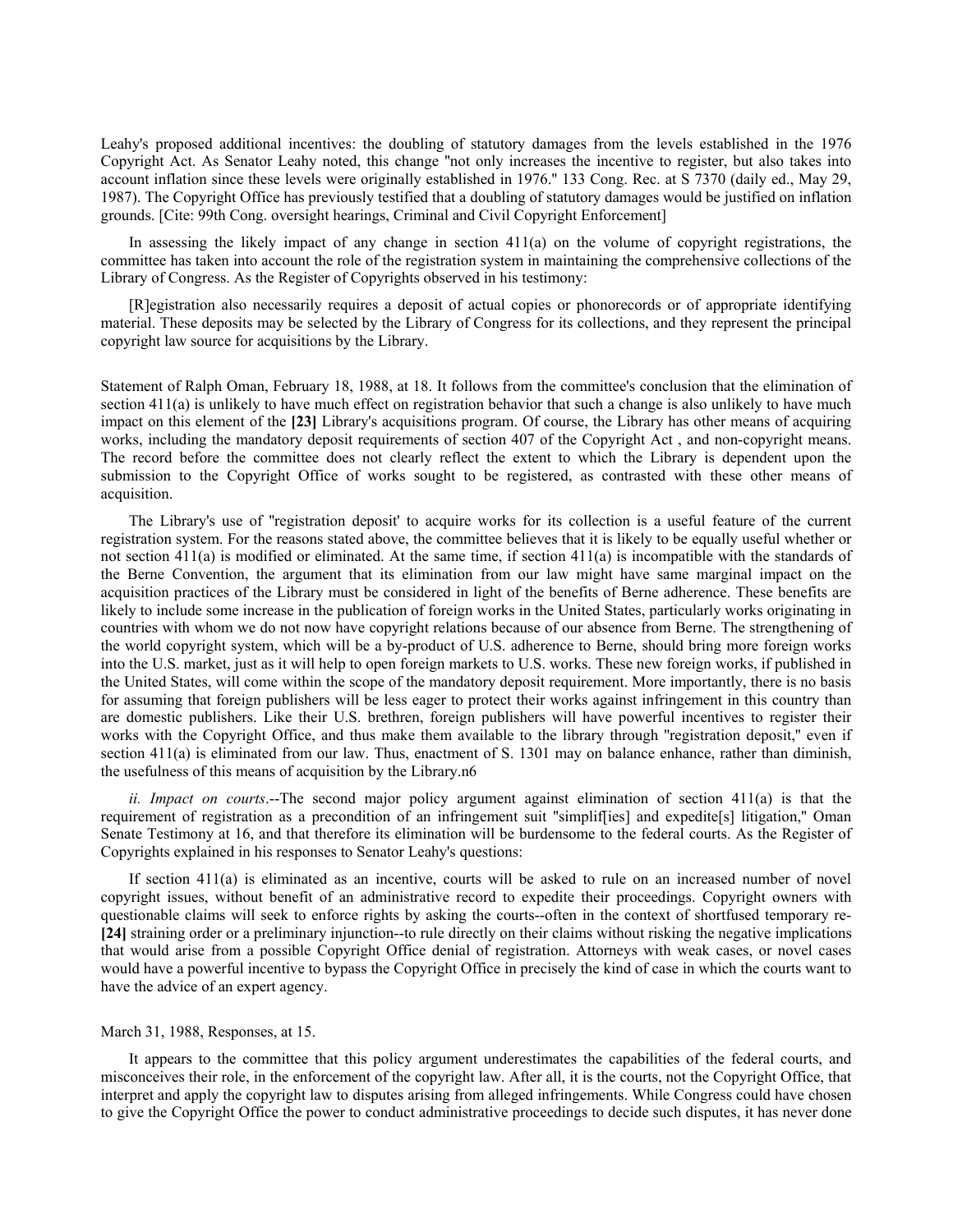so. Rather, it has assigned that role to the courts, in adversary proceedings in which one party shoulders the burden of proving his entitlement to relief.

As discussed above, even without the gate-keeping function of section 411(a) , the law gives copyright claimants strong disincentives to come to court without a registration certificate, which, if timely obtained, establishes a prima facie case of key elements of the plaintiff's claim for relief. See 17 U.S.C. 410(c). In the vast majority of cases, plaintiffs will continue to file cases armed with that certificate; and its absence alone, without any expert opinion from the Copyright Office appearing on the face of the pleadings, will alert the courts to the need to put the plaintiff to his proof of the claim that he is the author of the work and that it constitutes copyrightable subject matter.

Indeed, under current law, the courts are already required to undertake an independent determination of copyrightability. Courts can--and do--decide that, despite the issuance of a registration certificate, the plaintiff is not entitled to claim the protection of the copyright laws, just as they can--and do--decide that the Office's refusal to issue a registration certificate does not foreclose the plaintiff from proving that the work is copyrightable. Of course, the Office's opinions are often helpful to the courts in making these determinations, and they will continue to serve that function in the overwhelming majority of cases, even if section 411(a) is eliminated. But the traditional adversary system of resolving disputes, rather than the *ex parte* proceedings of the Copyright Office in deciding whether or not to issue a certificate of registration, has, and will continue to have, the final word.

Of course, nothing in this legislation would prevent the courts from seeking the opinion of the Copyright Office even in those rare cases in which an infringement action is filed with respect to a work which has never been submitted for registration. Similarly, nothing in this bill would inhibit the ability of the Copyright Office to offer its expert opinion, whether by way of formal intervention, **[25]** *amicus curiae status, or other means, even in cases in which it has not been invited by the court or the parties to do so*.n7

Finally, the fact that the courts may be required, as they are today, to rule on disputed claims "in the context of a shortfused temporary restraining order'' will not impede the discharge of their responsibility to provide definitive interpretations of the copyright law. Under current law, unaffected by this legislation, the determination made by the Copyright Office in the registration process is no more entitled to determinative weight at the inception of a lawsuit than it is at any other stage of the proceedings. The responsibility for ruling on applications for temporary relief, using traditional equity principles and applicable statutes and court rules, remains the court's responsibility; and the burden remains on the plaintiff to justify any claim for such a remedy.

The federal courts rule every day on such applications, same of them involving legal issues equally as complex and specialized as those presented in copyright infringement cases. In making such rulings in copyright cases brought after the enactment of this legislation, the court will continue to have before it, in the vast majority of the cases, the expert opinion of the Copyright Office. The committee is not prepared to conclude that the courts will be unable faithfully to discharge their responsibilities in those rare cases in which that opinion is not reflected in the papers before them.

In short, the committee concludes that the elimination or modification of section 411(a) , by itself, is unlikely to make the litigation of copyright cases less efficient or expeditious, and that it is not likely to have a deleterious effect on the copyright jurisprudence developed by the federal courts in such cases.

# *3. Recordation*

 Section 205 of the Copyright Act requires the Copyright Office to record any document submitted to it that constitutes a transfer of copyright ownership ''or other document pertaining to a copyright.'' *17 U.S.C. 205*(a) . Recordation has three effects. First, it is a pre-condition to the initiation of an infringement action by a purported transferee of the copyright or of any exclusive right thereunder. *17 U.S.C. 205*(d) . Second, if the recorded document meets certain requisites and pertains to a work which has been registered, the recordation ''gives all persons constructive notice of the facts stated in the recorded document.'' *17 U.S.C. 205*(c) . Third, if a recorded document meets the standards for constructive notice effect under section 205(c) , it takes priority over subsequent conflicting transfers of copyright ownership if recordation has been made in a timely fashion. *17 U.S.C. 205*(e) .

Only the first effect of recordation has been questioned as a formality which may be prohibited by Berne. (The second two effects, even though they depend upon the existence of registration, do not preclude enforcement of a claim airising from an unrecorded transfer, although they do provide strong incentives for recordation and, **[26]** indeed, for registration. In this sense, they are analogous to the statutory incentives for registration, such as statutory damages and attorneys' fees, which the committee has concluded are compatible with Berne.)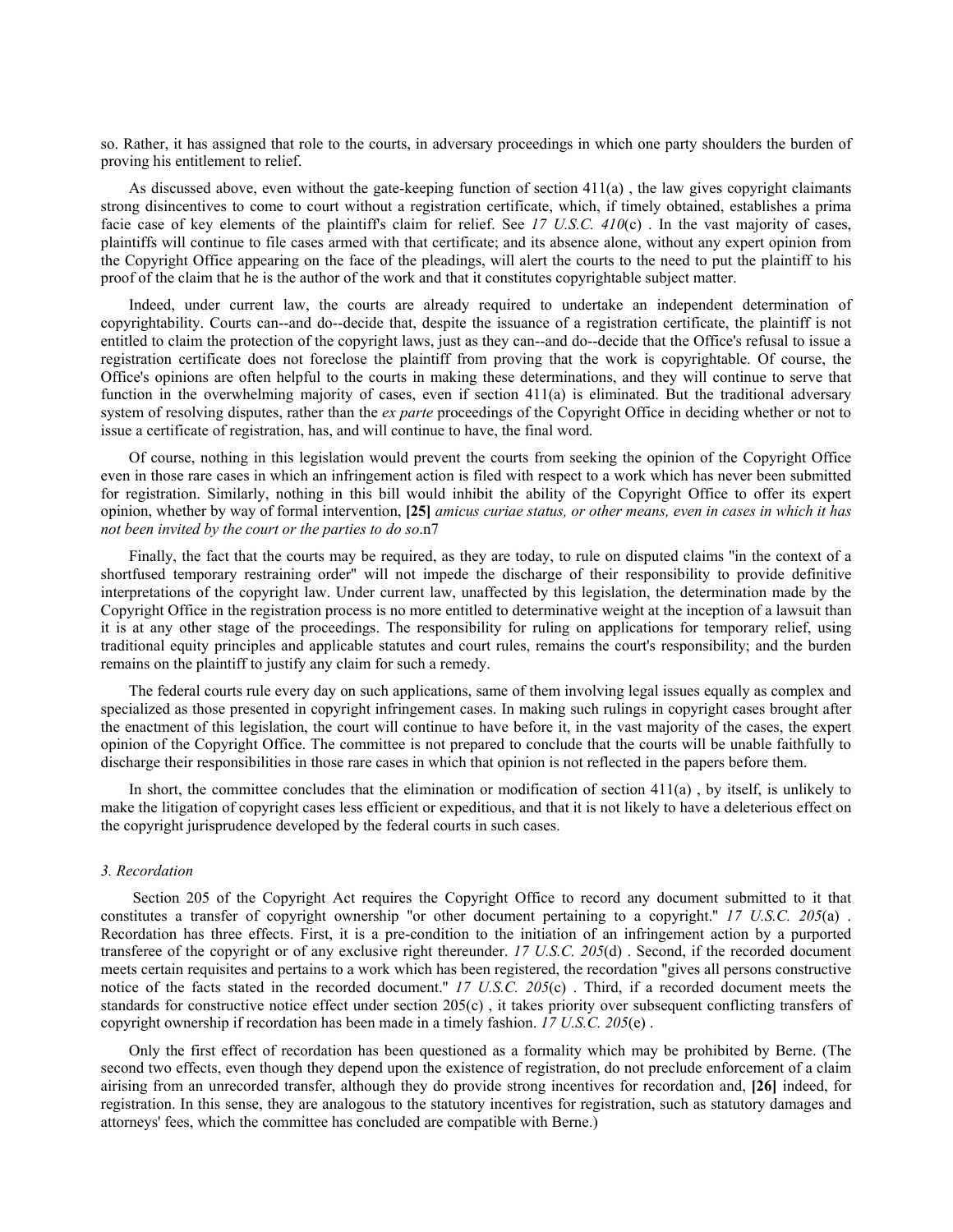The committee concludes that the recordation requirement of section 205(d) , at least as applied to foreign works originating in Berne countries, is incompatible with the Berne prohibition against formalities as preconditions for the ''enjoyment and exercise'' of copyright. Although the Copyright Office evidently has no discretion, unlike in registration, to prevent the transferee of copyright ownership from satisfying this precondition, the fact remains that a transferee claiming under an unrecorded document is effectively precluded from enforcing his or her claim, and thus from enjoying and exercising his or her rights, within the meaning of Article 5(2) of Berne .

## JUKEBOX PROVISIONS

On January 1, 1978, the U.S. Code for the first time provided specified exclusive rights in nondramatic works that are publicly performed ''by means of a phonorecord player.'' Pursuant to *17 U.S.C. 116* , a jukebox operator is required to deposit a fixed annual statutory royalty fee with the Register of Copyrights in order to use copyrighted phonorecords. This compulsory license for jukebox performances has been cited in the past as an obstacle to U.S. adherence to the Berne Convention.

 Article 11(1) of the Berne Convention states that ''[a]uthors of ... musical works shall enjoy the exclusive right authorizing ... the public performance of their works." This exclusive right extends to public performance "by any means or process ... '' Accordingly, the right of a composer over the public performance of his music in the Berne Convention encompasses performance by means of recordings. Thus, on its face, Article 11(1) does not accommodate the jukebox compulsory license in the U.S. Code.

Although the provisions of Article 11(1) do not provide for compulsory licenses for the public performance of music, other provisions of the Convention, such as those in Article 11bis governing broadcasting rights, expressly permit some compulsory licenses. Article 11bis permits compulsory licenses for broadcasting which guarantee ''authors of literary and artistic works'' an ''equitable remuneration ... fixed by a competent authority'' and which have no extraterritorial application and no prejudicial effects on moral rights. Article 11bis(2). Accordingly, the committee's conclusion that the jukebox licensing provisions must be changed does not mean that other compulsory licenses which are specifically sanctioned by the Berne Convention need to be altered. The cable compulsory license at *17 U.S.C. 111* , for instance, is governed by the provisions of Article 11bis(2) of Berne . Similarly, the mechanical license in Section 115 of the Copyright Act is governed by Article 13(1) which permits compulsory licenses to record specified musical works. The Berne Convention permits compulsory licenses only in certain instances and not in others.

Witnesses before the Subcommittee on Patents, Copyrights and Trademarks have testified about the need for a change in U.S. com- **[27]** pulsory licensing for jukeboxes in order to comply with Berne's provisions governing public performances.

In the subcommittee's 1985 hearings on U.S. Adherence to Berne, Acting Register of Copyrights Donald C. Curran maintained that the jukebox license ''appears contrary to Berne.'' Senate Hearings, 99th Congress, at 54. Moreover, the Final Report of the Ad Hoc Working Group on U.S. Adherence to the Berne Convention reached the same conclusion. *Id.,* at (446-52) On February 18, 1988, Mr. Ralph Oman, Register of Copyrights and Assistant Librarian for Copyright Services, reiterated the Copyright Office's conclusion that the Berne Convention required the owners of musical compilations to have an ''exclusive'' right of performance.

In its 1986 hearing, the subcommittee also received testimony from Mr. Elroy Wolff, representing the Amusement and Music Operators Association, that the jukebox industry was in decline. (*see* Statement of Elroy Wolff, Senate Hearings, 99th Congress, at 388-399) Accordingly, the committee was aware of the need to protect the health of the domestic jukebox industry.

Thus, both S. 1301, introduced by Senator Leahy, and S. 1971, introduced by Senator Hatch on behalf of the Reagan Administration, replaced the compulsory license with provisions adequately protecting the domestic jukebox industry, but also complying with Berne. The two bills differ in only minor details.

As reported by the committee, S. 1301 allows copyright owners and the jukebox operators to negotiate voluntary licensing agreements. As long as the parties conclude suitable agreements, through voluntary negotiations, the new licensing agreements are to be given effect ''in lieu of any otherwise applicable determination by the Tribunal.'' Also, S. 1301 permits the parties to resolve any contractual disputes through arbitration, if necessary, and does not allow the Tribunal to ''conduct any rate making activity with respect to coin-operated phonorecord players unless ''the parties are unable to come to an agreement. Until the parties reach a voluntary arrangement, ''the terms of the compulsory license, with respect to the public performance of nondramatic musical works by means of coin-operated phonorecord players, that is in effect on the day before the effective date [of this legislation] shall remain in force.''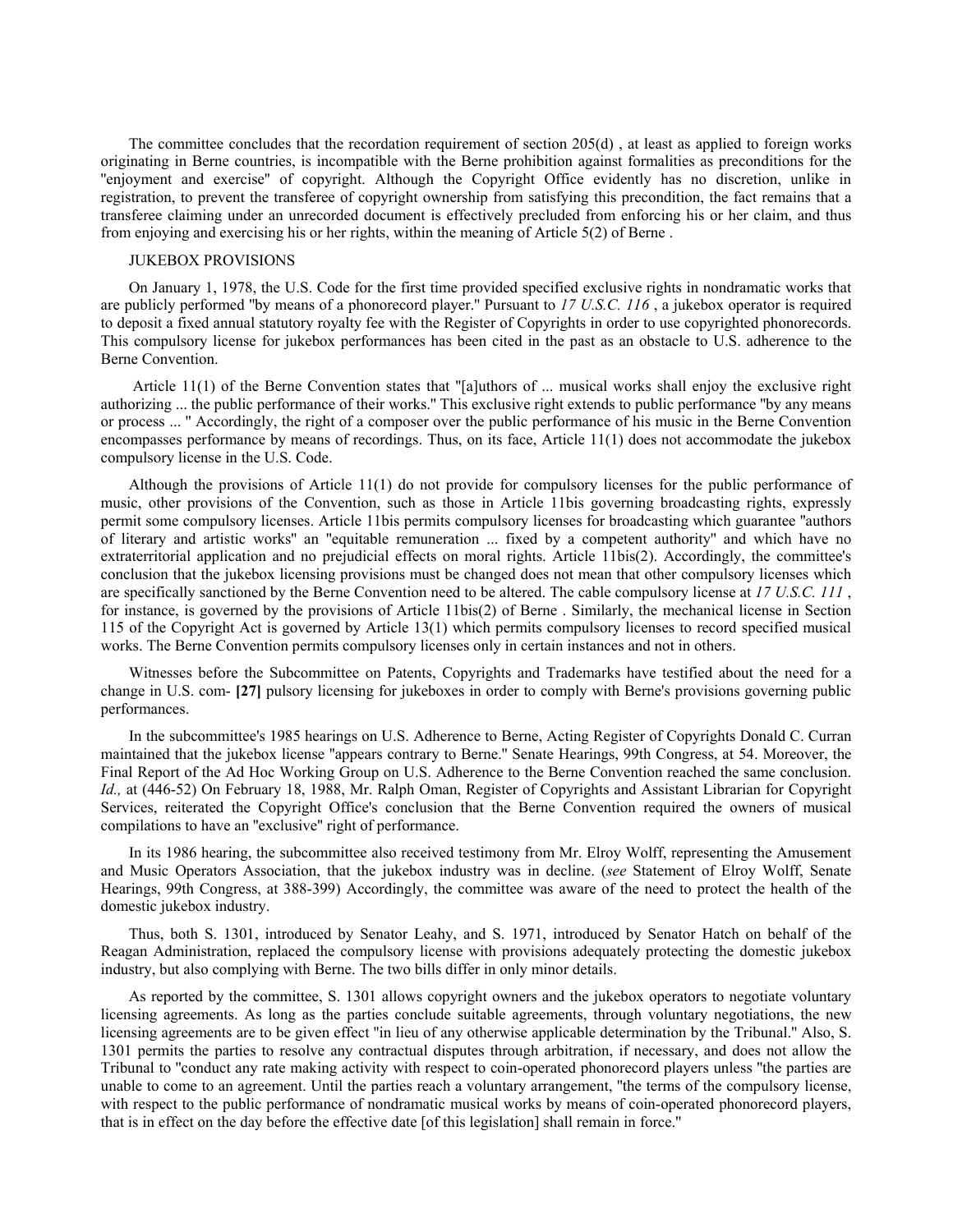With respect to the safety net provisions--which apply in the event a voluntary agreement cannot be reached or lapses--Mr. Oman testified that S. 1301 satisfies the requirements of the Berne Convention by elevating negotiated licenses between copyright owners and jukebox owners above the compulsory licenses in the current law. He noted that ''some Berne Union countries do regulate organizations representing authors and copyright proprietors, including the setting of fees'' and that the safety net provision can be ''justified as analogous to regulation of collective societies.'' Thus, he concluded, S. 1301 was compatible with Berne.

S. 1301, as reported, would permit negotiations and agreements by the parties ''notwithstanding any provision of the antitrust laws.'' The intent of this language is to ensure that antitrust laws do not bar voluntary negotiations on licensing agreements.

All differences between S. 1301 and S. 1971 were quickly reserved by the committee in an effort to comply with Berne and simulta- **[28]** neously ensure continuance of fair accommodations between jukebox owners and copyright holders. Accordingly, the final provisions of S. 1301, as amended by the committee, are strikingly similar to S. 1971 and the original version of S. 1301. With these changes in place, the committee concludes that U.S. domestic jukebox law is fully in compliance with the requirements of the Berne Convention.

## EFFECTIVE DATE

Section 13 specifies that the Act and the amendments made by the Act to title 17, United States Code, take effect on the same day on which the Berne Convention enters into force for the United States. Based on recommendations from the State Department, the committee concludes that the Act and the amendments made by the Act should take effect on the same day the treaty enters into force for the United States (*see*April 7, 1988 letter from Betsy R. Warren, Acting Assistant Secretary for Legislative Affairs, U.S. Department of State to Congressman Robert W. Kastenmeier, April 24, 1988 letter from J. Edward Fox, Assistant Secretary for Legislative Affairs, U.S. Department of State to Senator Dennis DeConcini).

Once the Berne Convention enters into force for the United States, all States adhering to the Berne Convention are required to protect works of American authors. However, an author from a State adhering to the Berne Convention is not entitled to Berne protection in the U.S. until the U.S. law is changed according to the terms of this Act. Thus, if the Berne Convention enters into force for the U.S. before the Act and the amendments made by the Act take effect, the works of American authors would be entitled to protection in all nations that are members of the Berne Convention even though an author from a State adhering to the Berne Convention would not be entitled to protection under the U.S. law.

Similarly, if the Act and the amendments made by the Act were to take effect any time before the Berne Convention enters into force for the U.S., the U.S. would be obligated to protect the work of an author from a State adhering to Berne even though American authors would not be entitled to protection from other countries by virtue of the Berne Convention.

In order to eliminate any uncertainty or inequity that might arise as a result of a gap between the time the U.S. law is changed pursuant to the terms of this Act, and the time the Berne Convention enters into force for the United States, S. 1301 provides that the Act and the amendments made by the Act will take effect on the same day the treaty enters into force for the United States.

Moreover, the committee has concluded that if the Act and the amendments made by the Act take effect on the same day the treaty enters into force for the United States, it further discredits any assertion that the Berne Convention is in any way self-executing. (*see*discussion of section 2 of S. 1301, *infra.*)

## A. PRECEDENTS

It is not at all uncommon for statutes which implement obligations under international treaties to become effective at the same **[29]** time the particular treaty has entered into force for the United States.

The best example in the intellectual property field may be P.L. 83-743, which amended the U.S. Code to fulfill U.S. obligations under the Universal Copyright Convention (UCC). Section 4 provided that the Act, ''shall take effect upon the coming into force of the Universal Copyright Convention in the United States of America.'' The Act passed the House of Representatives on August 3, 1954 and the Senate on August 18, 1954. The President signed it into law on August 31, 1954.

The Senate gave its advice and consent to the UCC treaty on June 25, 1954. The President ratified the treaty on November 5, 1954 and had the instrument deposited on December 6, 1954. In accordance with Article IX of the UCC,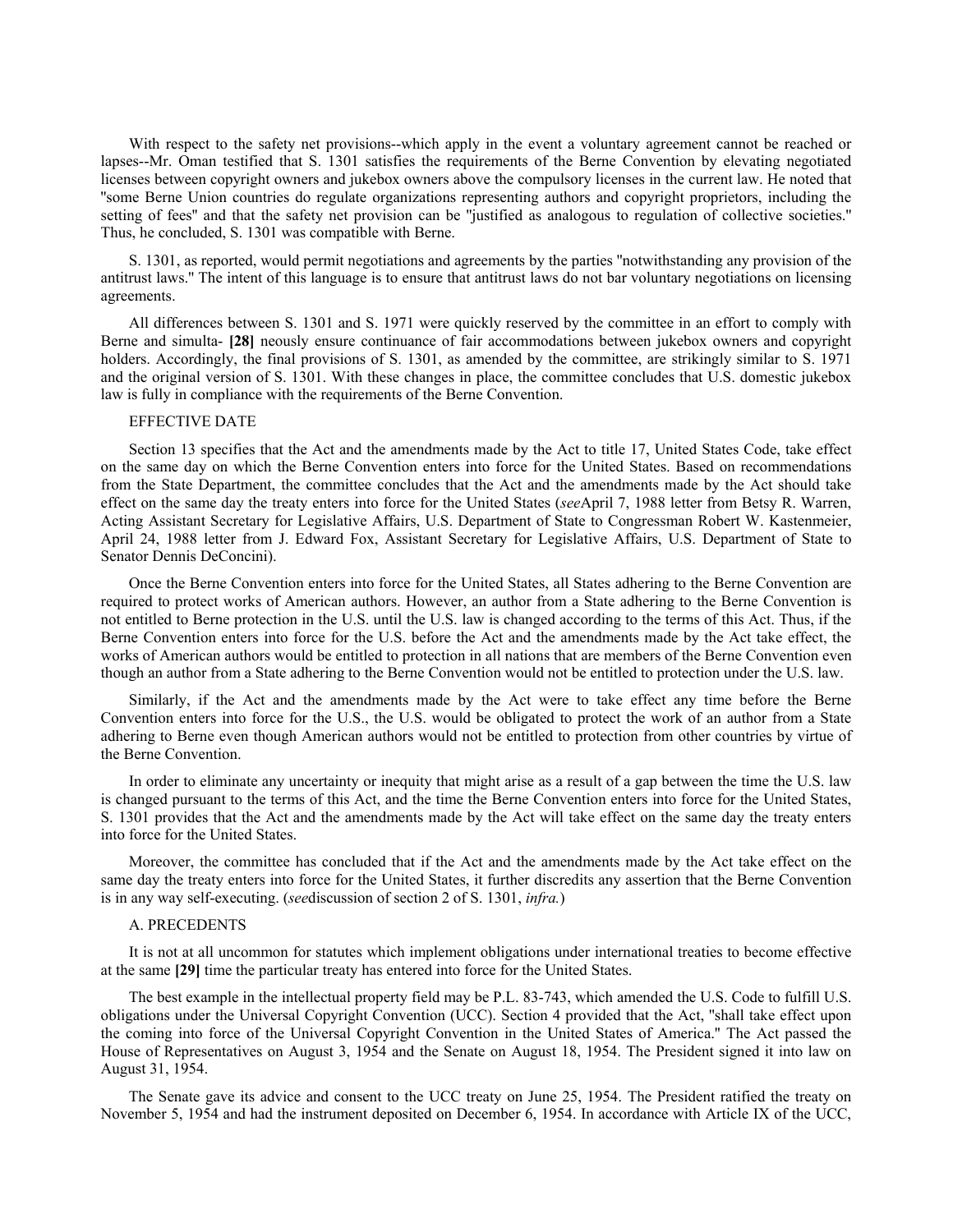the UCC entered into force for the U.S. and eleven other countries on September 16, 1955. Accordingly, the changes to the U.S. Code contained in the Act went into effect on September 16, 1955, three months after the deposit of twelve ratifications, acceptances or accessions.

Another example in the intellectual property field is P.L. 99-616, which amended the patent laws in order to implement U.S. withdrawal of a declaration under article 64(1)(a) of the Patent Cooperation Treaty . Section 9 of the Act provided that, ''Sections 2 through 8 of this Act shall come into force on the same day as the effective date of entry into force of Chapter II of the Patent Cooperation Treaty with respect to the United States, by virtue of the withdrawal of the declaration under article 64 (of the Treaty) ... '' The Act passed the House of Representatives on October 17, 1986 and the Senate on October 16, 1986. The President signed it into law on November 6, 1986.

The Senate gave its advice and consent to U.S. withdrawal of the declaration on October 9, 1986. The President ratified the withdrawal on March 27, 1987 and had the instrument deposited on April 1, 1987. Article 64 of the Treaty specified that the withdrawal become effective three months after the date of the deposit. Because the Patent and Trademark Office indicated that it would not be ready to begin processing international applications under Chapter II of the treaty until July 1, 1987, the Executive specifically chose to deposit the instrument on April 1, 1987. As a result, the withdrawal became effective, and the changes to the U.S. Code contained in the Act went into effect, on July 1, 1987.

#### B. ESTABLISHING THE EFFECTIVE DATE

As indicated in the April 29, 1988 letter from J. Edward Fox to Senator DeConcini, once implementing legislation has been enacted, the Senate has given its advice and consent to U.S. accession to the Convention, and the President has signed the instrument of accession, the Executive will deposit the instrument of accession with the Director General of the World Intellectual Property Organization. The instrument, which will be prepared by the Department of State, will indicate that the Convention shall enter into force for the United States on a specified date, which will be approximately four months from the date the President signs the instrument. Within a short time after the instrument has been de- **[30]** posited, the Executive will ensure that public notice is given in the *Federal Register* to indicate the exact date on which the Convention enters into force and the changes to the United States Code contained in the Act go into effect.

# IV. VOTE OF COMMITTEE

On April 13, 1988, with a quorum present, the Subcommittee on Patents, Copyrights and Trademarks voted unanimously to report S. 1301 to the Committee on the Judiciary, with an amendment in the nature of a substitute.

On April 14, with a quorum present, the Committee on the Judiciary, by voice vote, unanimously ordered the bill, S. 1301 as amended, favorably reported.

V. TEXT OF S. 1301

## **SECTION 1. SHORT TITLE.**

This Act may be cited as the ''Berne Convention Implementation Act of 1988''.

## **SEC. 2. DECLARATIONS.**

The Congress makes the following declarations:

(1) The Convention for the Protection of Literary and Artistic Works, signed at Berne, Switzerland, on September 9, 1986, and all acts, protocols, and revisions thereto (hereafter in this Act referred to as the ''Berne Convention'') are not self-executing under the Constitution and Laws of the United States.

(2) The obligations of the United States under the Berne Convention may be performed only pursuant to appropriate domestic law.

(3) The amendments made by this Act, together with the law as it exists on the date of the enactment of this Act, satisfy the obligations of the United States in adhering to the Berne Convention and no further rights or interests shall be recognized or created for that purpose.

## **SEC. 3. CONSTRUCTION OF THE BERNE CONVENTION.**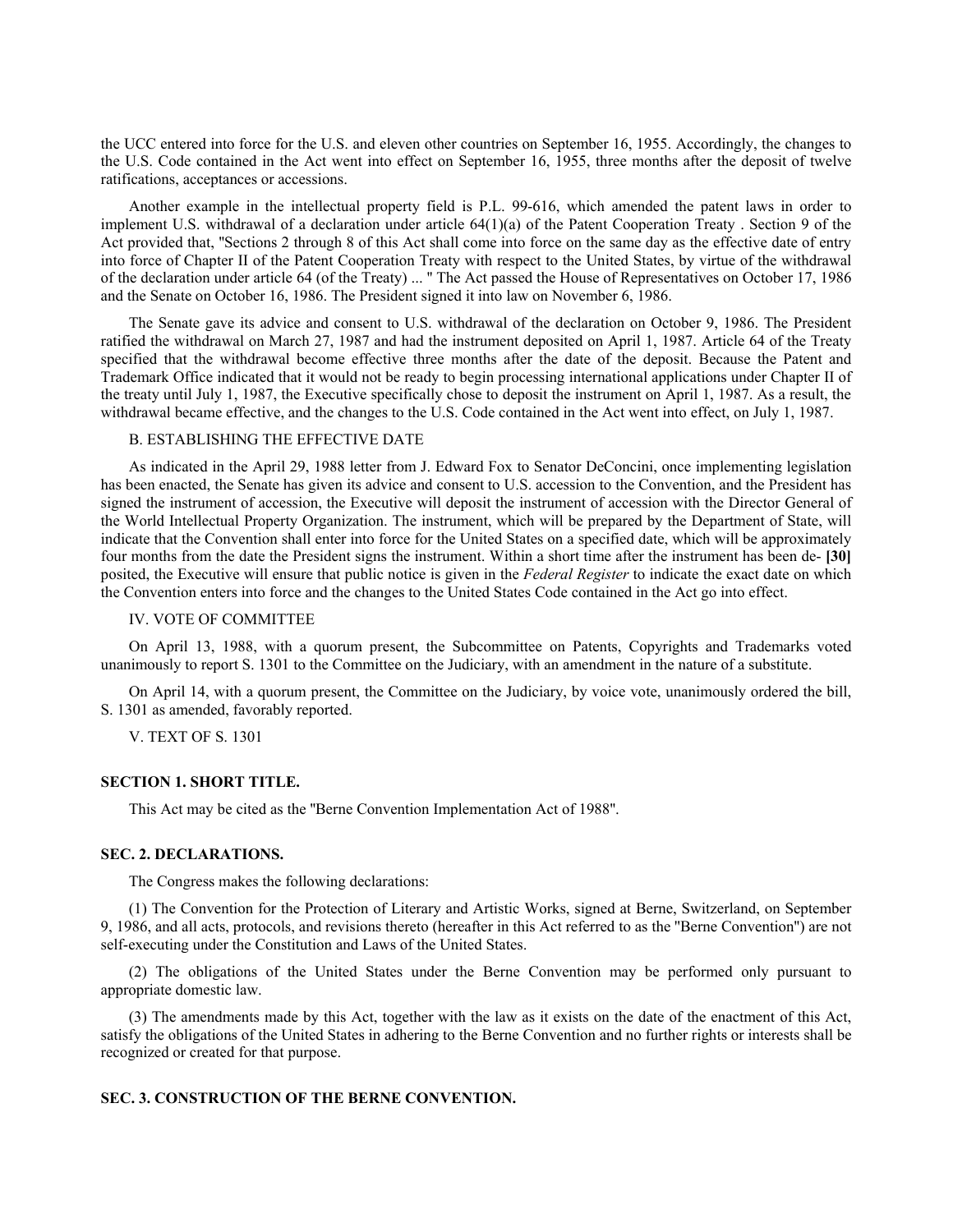(a) RELATIONSHIP WITH DOMESTIC LAW--The provisions of the Berne Convention--

(1) shall be given effect under title 17, United States Code, as amended by this Act, and any other relevant provision of Federal or State law, including common law; and

(2) shall not be enforceable in any action brought pursuant to the provisions of the Berne Convention itself.

(b) CERTAIN RIGHTS NOT AFFECTED.--Any right of an author of a work, whether claimed under Federal, State, or common law, to claim authorship of the work, or to object to any distortion, mutilation, or other modification of, or other derogatory action in relation to, the work, that would prejudice the author's honor or reputation, shall not be expanded or reduced by virtue of, or in reliance upon, the provisions of the Berne Convention, the adherence of the United States thereto, or the satisfaction of United States obligations thereunder.

## **[31] SEC. 4. SUBJECT MATTER AND SCOPE OF COPYRIGHTS.**

Chapter 1 of title 17 of the United States Code is amended--

(1) in section 101--

(A) in the definition of ''Pictorial, graphic, and sculptural works'' by striking out in the first sentence ''technical drawings, diagrams, and models'' and inserting in lieu thereof ''diagrams, models, and technical drawings, including architectural plans''; and

(B) by inserting between the definition of ''Audiovisual works'' and the definition of ''The best edition'', the following:

''The ''Berne Convention' is the Convention for the Protection of Literary and Artistic Works, signed at Berne, Switzerland, on September 9, 1886, and all acts, protecols, and revisions thereto.

''A work is a ''Berne Convention work'if--

''(1) in the case of an unpublished work, one or more of the authors is a national of a State adhering to the Berne Convention, or in the case of a published work, one or more of the authors is a national of a State adhering to the Berne Convention on the date of first publication;

''(2) the work was first published in a State adhering to the Berne Convention, or was simultaneously published in a State adhering to the Berne Convention and in a foreign nation that does not adhere to the Berne Convention;

''(3) in the case of an audiovisual work--

''(A) if one or more of the authors is a legal entity, that author has its headquarters in a State adhering to the Berne Convention; or

''(B) if one or more of the authors is an individual, that author is domiciled, or has his or her habitual residence in, a State adhering to the Berne Convention; or

''(4) in the case of a pictorial, graphic, or sculptural work, such work is incorporated in a building or other structure located in a State adhering to the Berne Convention.

For purposes of paragraph (1), an author who is domiciled in or has his or her habitual residence in, a State adhering to the Berne Convention is considered to be a national of that State. For purposes of paragraph (2), a work is considered to have been simultaneously published in two or more nations if its dates of publication are within 30 days of one another.'';

(2) in section 104(b)-

(A) by redesignating paragraph (4) as paragraph (5); and

(B) by inserting after paragraph (3) the following new paragraph (4):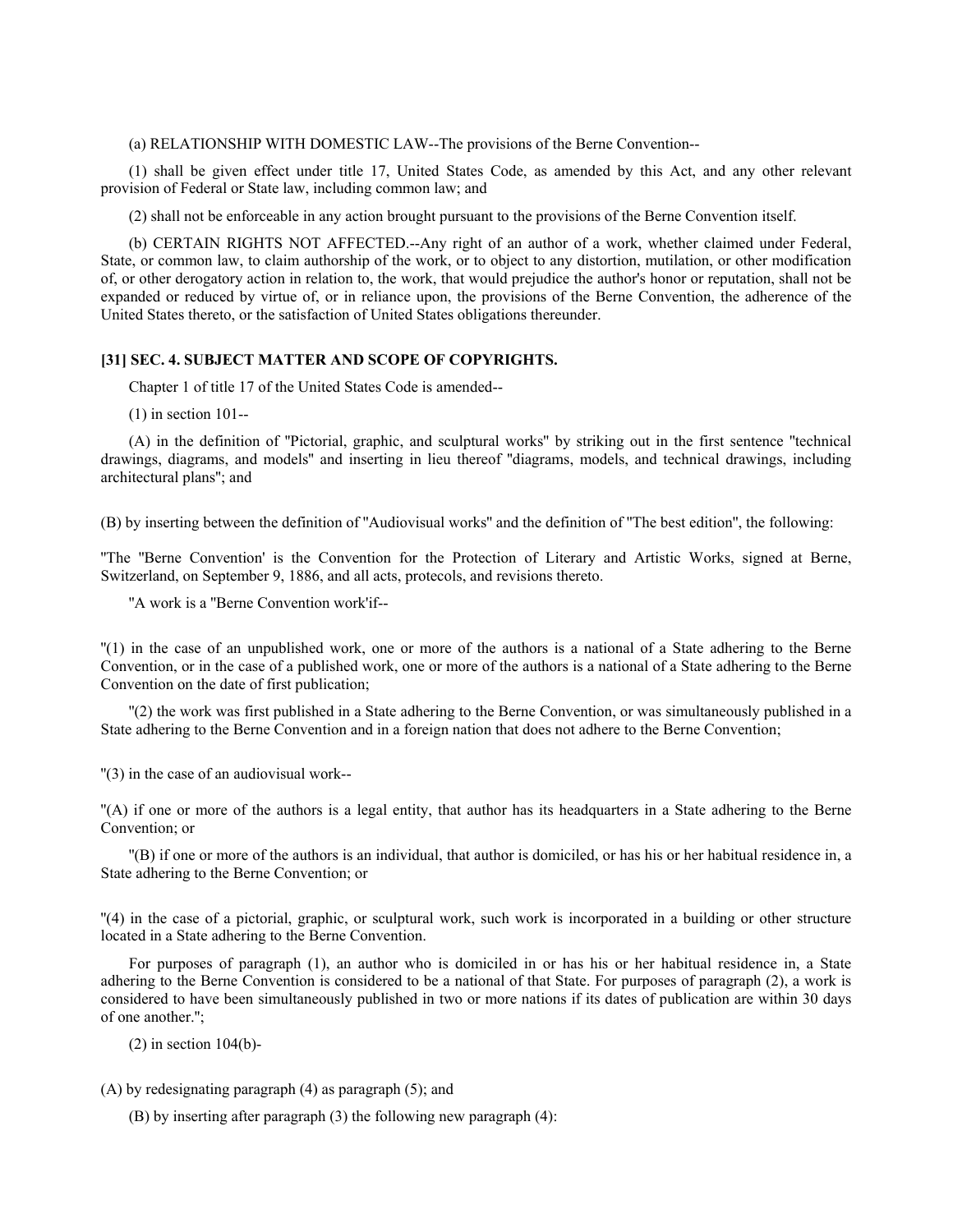"(4) the work is a Berne Convention work; or";

(3) in section 104 by adding at the end thereof the following:

''(c) EFFECT OF BERNE CONVENTION.--No right or interest in a work eligible for protection under this title may be claimed by virtue of, or in reliance upon, the provisions of the Berne Convention, or the United States adherence thereto. Any rights in a work eligible for protection under this title that derive from this title, **[32]** other Federal or State statutes, or the common law, shall not be expanded or reduced by virtue of, or in reliance upon the provisions of the Berne Convention, or United States adherence thereto.'';

 $(4)$  in section 108 $(a)$ --

(A) by inserting after the semicolon at the end of paragraph (1), ''and'';

(B) by striking out ''; and'' at the end of paragraph (2) and inserting in lieu thereof a period; and

(C) by repealing paragraph (3); and

(5) by amending section 116 to read as follows:

§ ''116. Scope of exclusive rights in nondramatic musical works: Public performances by means of coin-operated phonorecord players

''(a) This section applies to any nondramatic musical work embodied in a phonorecord.

 $\binom{n}{k}$  In the case of a work to which this section applies, the exclusive right under paragraph (4) of section 106 to perform the work publicly by means of a coin-operated phonorecord player is limited to the extent that paragraph (2) applies.

''(2) If, one year after the effective date of the Berne Convention Implementation Act of 1988, the Copyright Royalty Tribunal certifies by publication in the Federal Register that negotiated licenses authorized by subsection (c) have not come into effect so as to provide permission to use a quantity of musical works not substantially smaller than the quantity of such works performed on coin-operated phonorecord players during the one-year period ending on the effective date of such Act, then section 116 as in effect on the day before the effective date of such Act shall be effective with respect to musical works that are not the subject of such negotiated licenses.

''(c)(1) Notwithstanding any provision of the antitrust laws, any owners of copyright in works to which this section applies and any operators of coin-operated phonorecord players may negotiate and agree upon the terms and rates of royalty payments for the performance of such works and the proportionate division of fees paid among various copyright owners, and may designate common agents to negotiate, agree to, pay, or receive such royalty payments.

''(2) Parties to such a negotiation, within such time as may be specified by the Copyright Royalty Tribunal by regulation, may determine the result of the negotiation by arbitration. Such arbitration shall be governed by the provisions of title 9, to the extent such title is not inconsistent with this section. The parties shall give notice to the Copyright Royalty Tribunal of any determination reached by arbitration and any such determination shall, as between the parties to the arbitration, be dispositive of the issues to which it relates.

''(d) License agreements between one or more copyright owner and one or more operator of coin-operated phonorecord players, which are negotiated in accordance with subsection (c), shall be given effect in lieu of any otherwise applicable determination by the Copyright Royalty Tribunal.

**[33]** ''(e) Not later than 60 days after the effective date of the Berne Convention Implementation Act of 1988, if the Chairman of the Copyright Royalty Tribunal has not received notice, from copyright owners and operators of coinoperated phonorecord players referred to in subsection  $(c)(1)$ , of the date and location of the first meeting between such copyright owners and such operators to commence negotiations authorized by subsection (c), the Chairman shall announce the date and location of such meeting. Such meeting may not be held more than 90 days after the effective date of such Act.

''(f) The Copyright Royalty Tribunal shall not conduct any rate making activity with respect to coin-operated phonorecord players unless, at any time more than one year after the effective date of the Berne Convention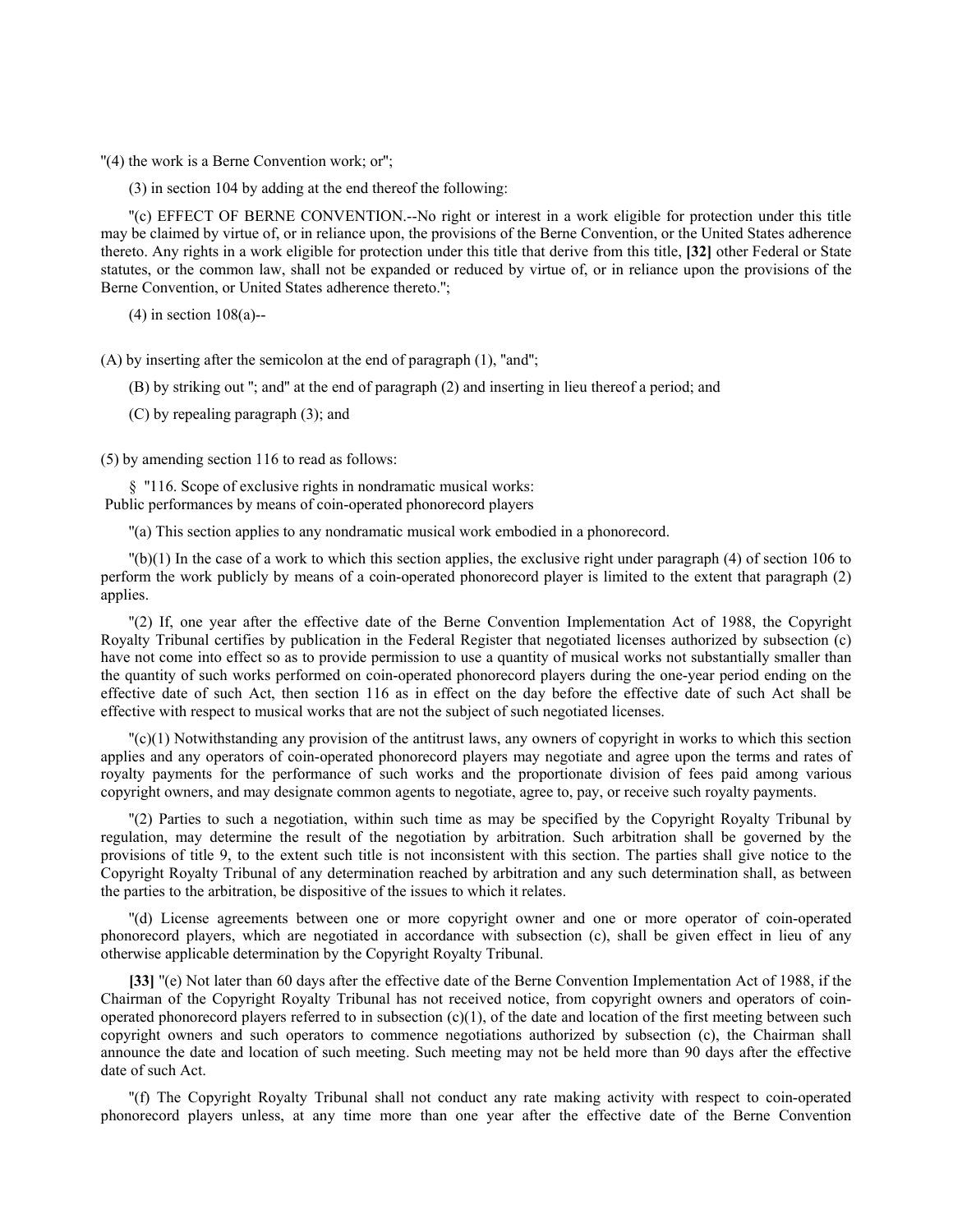Implementation Act of 1988, the negotiated licenses adopted by the parties under this section do not provide permission to use a quantity of musical works not substantially smaller than the quantity of such works performed on coin-operated phonorecord players during the one-year period ending on the effective date of such Act.

''(g) Until such time as licensing provisions are determined by the parties under this section, the terms of the compulsory license, with respect to the public performance of nondramatic musical works by means of coin-operated phonorecord players, which is in effect on the day before the effective date of the Berne Convention Implementation Act of 1988, shall remain in force. If the negotiated licenses authorized by this section come into force so as to supersede previous determinations of the Copyright Royalty Tribunal, as provided in subsection (d), but thereafter are terminated or expire without replacement by subsequent agreements, then section 116 as in effect on the day before the effective date of such Act shall be effective with respect to musical works that are not the subject of such negotiated licenses.

''(h) As used in this section, the following terms and their variant forms mean the following:

''(1) A ''coin-operated phonorecord player' is a machine or device that--

''(A) is employed solely for the performance of nondramatic musical works by means of phonorecords upon being activated by insertion of coins, currency, tokens, or other monetary units or their equivalent;

''(B) is located in an establishment making no direct or indirect charge for admission;

''(C) is accompanied by a list of the titles of all the musical works available for performance on it, which list is affixed to the phonorecord player or posted in the establishment in a prominent position where it can be readily examined by the public; and

''(D) affords a choice of works available for performance and permits the choice to be made by the patrons of the establishment in which it is located.

''(2) An ''operator' is any person who, alone or jointly with others--

''(A) owns a coin-operated phonorecord player; or

**[34]** ''(B) has the power to make a coin-operated phonorecord player available for placement in an establishment for purposes of public performance; or

''(C) has the power to exercise primary control over the selection of the musical works made available for public performance on a coin-operated phonorecord player.''.

#### **SEC. 5. RECORDATION.**

Section 205 of title 17, United States Code, is amended--

(1) by striking out subsection (d); and

(2) by redesignating subsections (e) and (f) as subsections (d) and (e), respectively.

# **SEC. 6. PREEMPTION WITH RESPECT TO OTHER LAWS NOT AFFECTED.**

Section 301 of title 17, United States Code, is amended by adding at the end thereof the following:

''(e) The scope of preemption under this section shall be neither expanded nor reduced by virtue of, or in reliance upon, the adherence of the United States to the Berne Convention, or the satisfaction of United States obligations thereunder.''

## **SEC. 7. NOTICE OF COPYRIGHT.**

(a) VISUALLY PERCEPTIBLE COPIES.--Section 401 of title 17, United States Code is amended--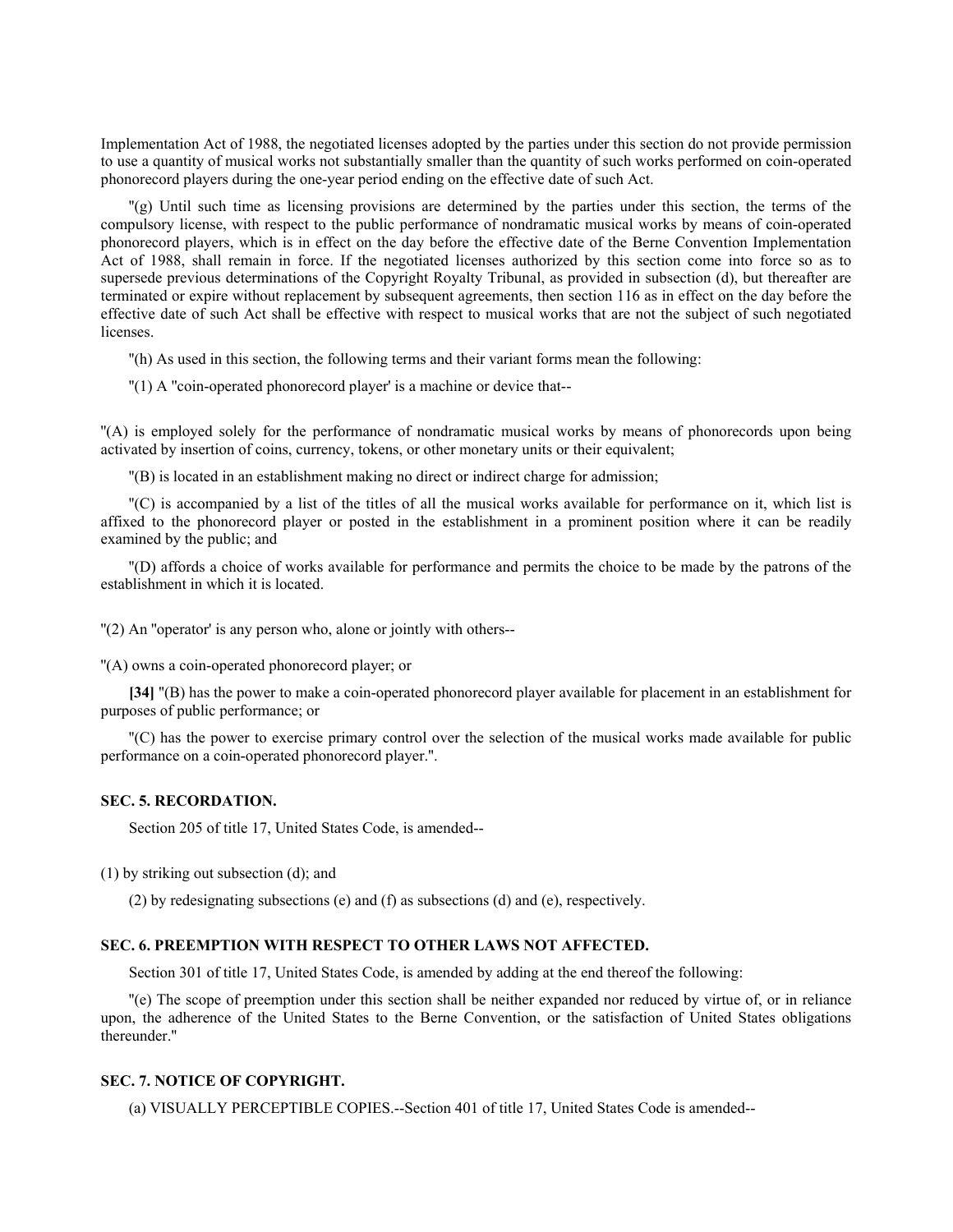(1) in subsection (a) by striking out ''shall be placed on all'' and inserting in lieu thereof ''may be placed on'';

(2) in subsection (b) by striking out ''The notice appearing on the copies'' and inserting in lieu thereof ''If a notice appears on the copies, it'';

(3) by striking out ''The notice'' in subsection (c), and inserting in lieu thereof ''Any notice referred to in subsection (a)''; and

(4) by adding at the end the following:

''(d) EVIDENTIARY WEIGHT OF NOTICE.--If a notice of copyright in the form and position specified by this section appears on the published copy or copies to which a defendant in a copyright infringement suit had access, then no weight shall be given to such a defendant's interposition of a defense based on ''innocent infringement'' in mitigation of actual or statutory damages.''

(b) PHONORECORDS OF SOUND RECORDINGS.--Section 402 of title 17, United States Code, is amended--

(1) in subsection (a) by striking out ''shall be placed on all'' and inserting in lieu thereof ''may be placed on'';

(2) by striking out ''The notice appearing on the phonorecords'' in subsection (b), and inserting in lieu thereof ''If a notice appears on the phonorecords, it'';

(3) by striking out ''The notice'' in subsection (c), and inserting in lieu thereof ''Any notice referred to in subsection  $(a)$ "; and

(4) by adding at the end thereof the following new subsection:

''(d) EVIDENTIARY WEIGHT OF NOTICE.--If a notice of copyright in the form and position specified by this section appears on the pub lished copy or copies to which a defendant in a copyright infringement suit had access, then no weight shall be given to such a de- **[35]** fendant's interposition of a defense based on ''innocent infringement' in mitigation of actual or statutory damages..''

(c) PUBLICATIONS INCORPORATING UNITED STATES GOVERNMENT WORKS.--Section 403 of title 17, United States Code, is amended by amending such section to read as follows:

''Sections 401(d) and 402(d) shall not apply to a work published in copies or phonorecords consisting preponderantly of one or more works of the United States Government unless the notice of copyright appearing on the published copies or phonorecords to which a defendant in the copyright infringement suit had access includes a statement identifying, either affirmatively or negatively, those portions or the copies or phonorecords embodying any work or works protected under this title.''

(d) NOTICE OF COPYRIGHT; CONTRIBUTIONS TO COLLECTIVE WORKS.--Section 404 of title 17, United States Code, is amended--

(1) in subsection (a), by striking out ''to satisfy the requirements of sections 401 through 403, and inserting in lieu thereof ''to invoke the provisions of section 401(d) or 402(d), as applicable''; and

(2) in subsection (b), by striking out ''Where'' and inserting in lieu thereof, ''With respect to copies and phonorecords pub licly distributed by authority of the copyright owner before the effective date of the Berne Convention Implementation Act of 1988, where.''

(e) OMISSION OF NOTICE.--Section 405 of title 17, United States Code, is amended--

(1) in subsection (a), by striking out ''The omission of the copyright notice prescribed by'' and inserting in lieu thereof ''With respect to copies and phonorecords publicly distributed by authority of the copyright owner before the effective date of the Berne Convention Implementation Act of 1988, the omission of the copyright notice described in'';

(2) in subsection (b), by striking out ''omitted,'' in the first sentence and inserting in lieu thereof ''omitted and which was publicly distributed by authority of the copyright owner before the effective date of the Berne Convention Implementation Act of 1988,''; and

(3) by amending the heading of section 405 to read as follows:

§ ''405. Notice of Copyright: Omission of Notice on Certain Copies and Phonorecords''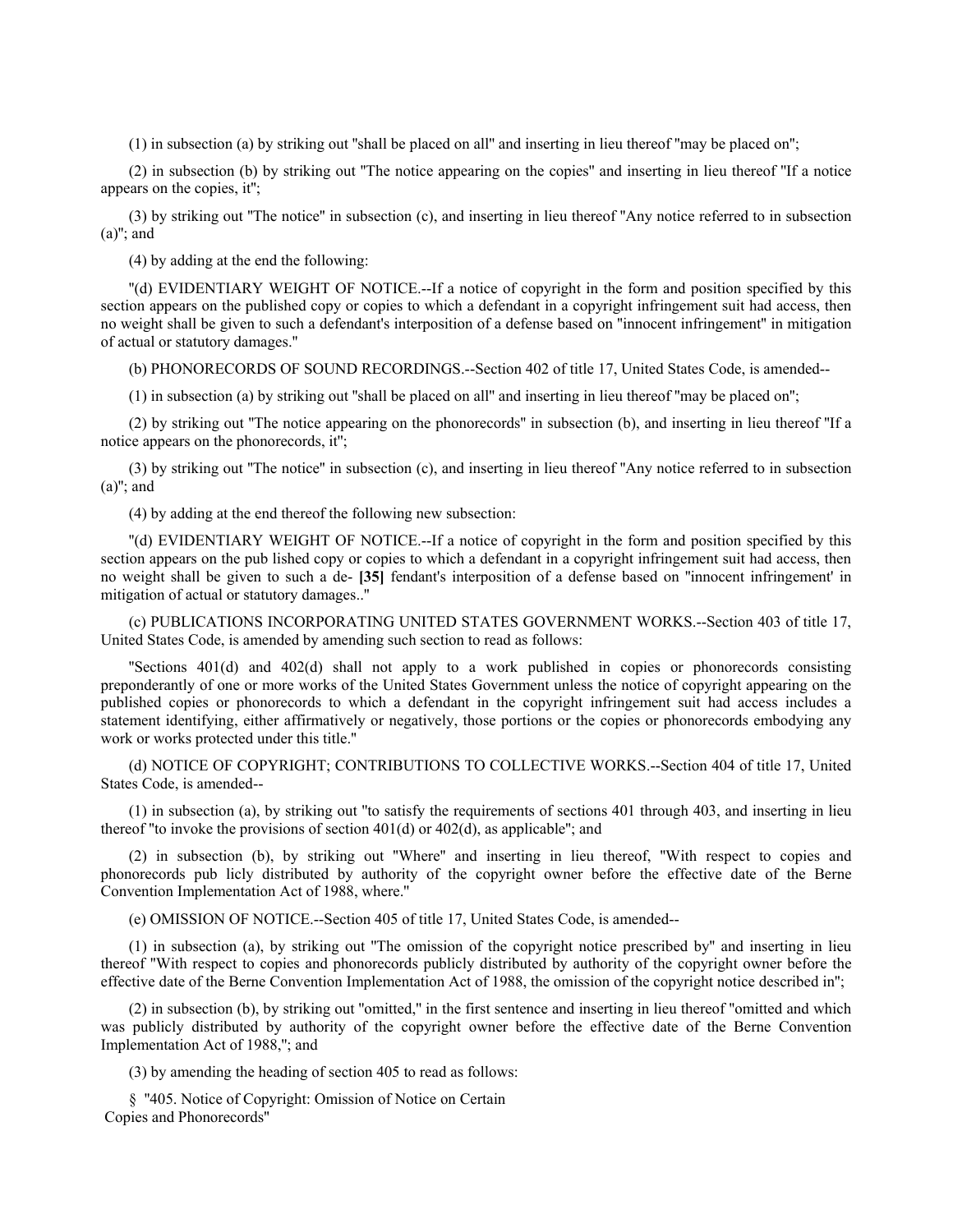(f) ERROR IN NAME OR DATE.--Section 406 of title 17, United States Code, is amended--

(1) in the section heading by inserting ''on certain copies and phonorecords'' after ''date'';

(2) in subsection (a) by striking out ''Where'' and inserting in lieu thereof ''With respect to copies and phonorecords publicly distributed by authority of the copyright owner before the effective date of the Berne Convention Implementation Act of 1988, where'';

(3) in subsection (b) by inserting ''before the effective date of the Berne Convention Implementation Act of 1988'' after ''distributed''; and

(4) in subsection (c)--

**[36]** (A) by inserting ''before the effective date of the Berne Convention Implementation Act of 1988'' after ''publicly distributed''; and

(B) by inserting after ''405'' the following: ''as in effect on the day before the effective date of the Berne Convention Implementation Act of 1988.''

(g) CLERICAL AMENDMENT.--The table of sections at the beginning of chapter 4 of title 17, United States Code, is amended by striking out the items relating to sections 405 and 406 and inserting in lieu thereof the following:

''405. Notice of copyright: Omission of noticeon certain copies and phonorecords.

"406. Notice of copyright: Error in name or date on certain copies and phonorecords.''

## **SEC. 8. DEPOSIT OF COPIES OR PHONORECORDS FOR LIBRARY OF CONGRESS.**

Section 407 of title 17, United States Code, is amended in subsection (a), by striking out ''with notice of copyright''.

## **SEC. 9. COPYRIGHT REGISTRATION.**

(a) REGISTRATION IN GENERAL.--Section 408 of title 17, United States Code, is amended--

(1) in subsection (a), by striking out ''Subject to the provisions of section 405(a), such'' in the second sentence and inserting in lieu thereof ''Such'';

 $(2)$  in subsection  $(c)(2)$ --

(A) by striking out "all of" in the matter before subparagraph  $(A)$ ;

(B) by striking out subparagraph (A); and

(C) by redesignating subparagraphs (B) and (C) as sub paragraphs (A) and (B), respectively.(b) INFRINGEMENT ACTIONS.--

(1) REGISTRATION AS A PREREQUISITE.--Section 411 of title 17, United States Code, is amended to read as follows:

''§ 411. Registration and infringement actions

''(a) Registration is not a prerequisite to the institution of a civil action for infringement of copyright.

''(b) In the case of a work consisting of sounds, images, or both, the first fixation of which is made simultaneously with its transmission, the copyright owner may, either before or after such fixation takes place, institute an action for infringement under section 501, fully subject to the remedies provided by sections 502 through 506 and sections 509 and 510, if, in accordance with requirements that the Register of Copyrights shall prescribe by regulation, the copyright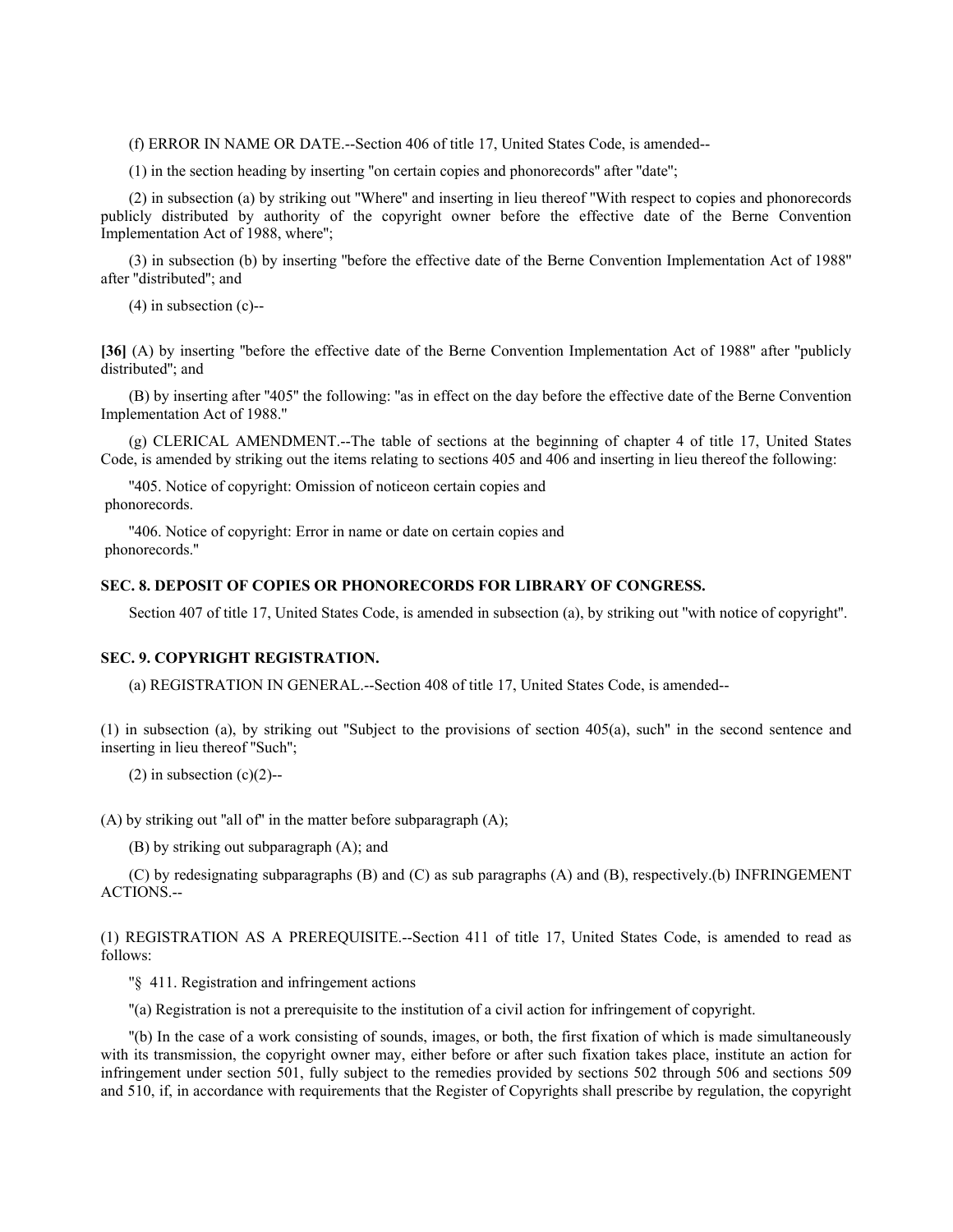owner serves notice upon the infringer, not less than 10 or more than 30 days before such fixation, identifying the work and the specific time and source of its first transmission, and declaring an intention to secure copyright in the work.''

(2) TABLE OF SECTIONS.--The table of sections at the beginning of chapter 4 of such title 17, United States Code, is amended by striking out the item relating to section 411 and inserting in lieu thereof the following:

''411. Registration and infringement actions.''

### **[37] SEC. 10. COPYRIGHT INFRINGEMENT AND REMEDIES.**

(a) INFRINGEMENT.--Section 501(b) of title 17, United States Code, is amended by striking out ''sections 205(d) and 411,'' and inserting in lieu thereof ''section 411(b),''.

(b) DAMAGES AND PROFITS.--Section 504(c) of title 17, United States Code, is amended--

 $(1)$  in paragraph  $(1)$ --

(A) by striking out ''\$ 25O'', and inserting in lieu thereof ''\$ 500''; and

(B) by striking out ''\$ 10,00O'', and inserting in lieu thereof ''\$ 20,00O''; and

(2) in paragraph (2)-

(A) by striking out ''\$ 50,000'', and inserting in lieu thereof ''\$ 100,000''; and

(B) by striking out ''\$ 100.'', and inserting in lieu thereof ''\$ 200.''.

## **SEC. 11. COPYRIGHT ROYALTY TRIBUNAL.**

Chapter 8 of title 17, United States Code, is amended--

(1) in section 801, by adding at the end of subsection (b) the following: ''In determining whether a return to a copyright owner under section 116 is fair, appropriate weight shall be given to--

''(i) the rates most recently determined by the Tribunal to provide a fair return to the copyright owner, and

''(ii) the rates contained in any license negotiated under the authorization of section 116 of this title''; and

(2) in section 804, by striking out the period at the end of section  $804(a)(2)(C)$  and inserting in lieu thereof the following:'', and at any time within 1 year after negotiated licenses authorized by section 116 are terminated or expire without replacement by subsequent agreements; and

''(3) if negotiated licenses authorized by section 116 come into force so as to supersede previous determinations of the Tribunal, as provided in section 116(d), but thereafter are terminated or expire without replacement by subsequent agreements, the Tribunal shall, upon petition of any party to such terminated or expired negotiated license agreement, promptly establish an interim royalty rate or rates for the public performance by means of a coin-operated phonorecord player of nondramatic musical works embodied in phonorecords which had been subject to the terminated or expired negotiated license agreement. Such interim royalty rate or rates shall remain in force until the conclusion of proceedings to adjust the royalty rates applicable to such works, or until superseded by a new negotiated license agreement, as provided in section 116(d). The Tribunal may order that the royalty rates finally determined by the Tribunal to be reasonable shall be retroactive to the date such previously negotiated license agreements were terminated or expired.''.

# **SEC. 12. WORKS IN THE PUBLIC DOMAIN.**

Title 17, United States Code, as amended by this Act, does not provide copyright protection for any work that is in the public domain in the United States.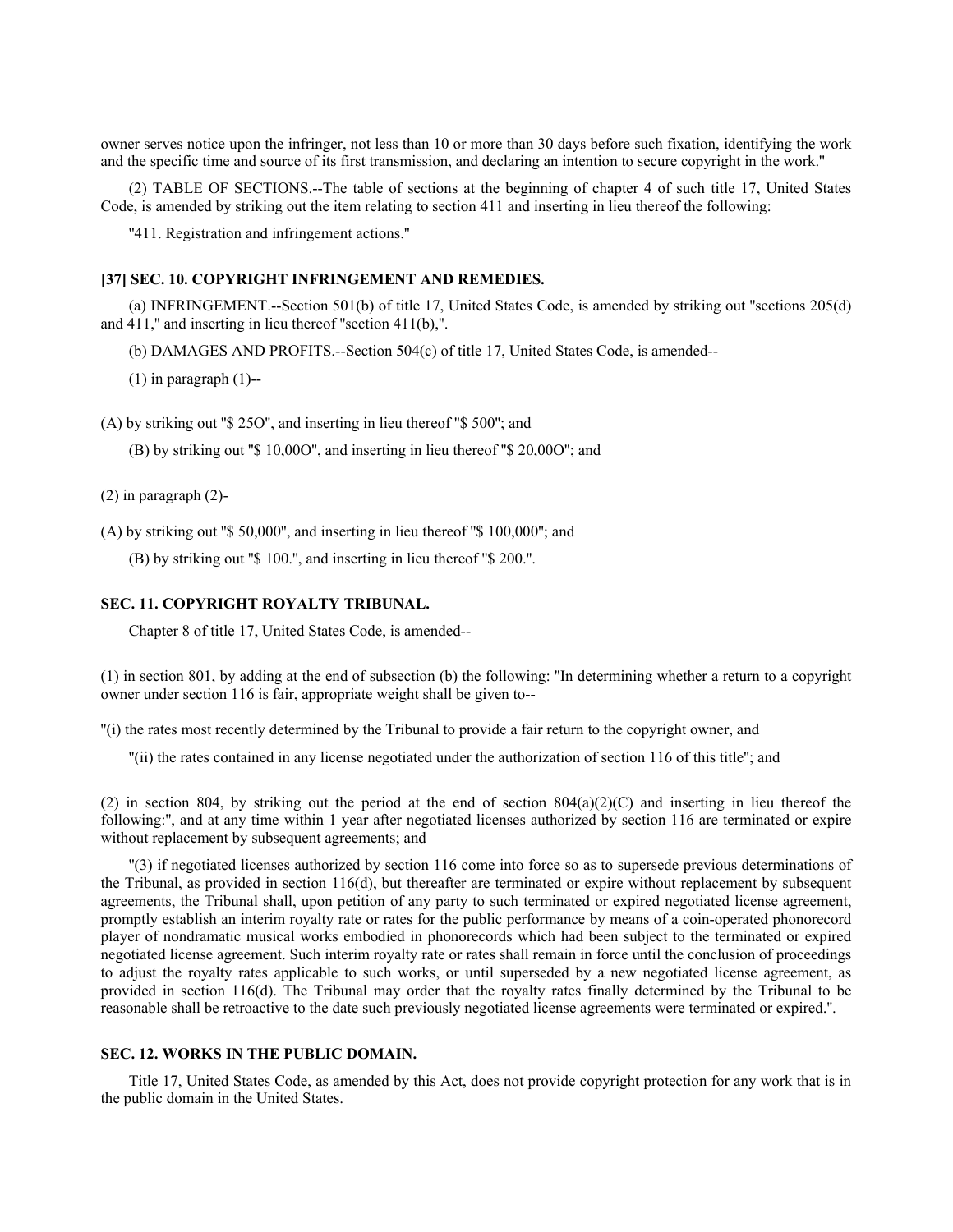# **[38] SEC. 13. EFFECTIVE DATE ON PENDING CASES.**

(a) EFFECTIVE DATE.--This Act and the amendments made by this Act take effect on the same day the Berne Convention (as defined in section 101 of title 17, United States Code) enters into force with respect to the United States.

(b) EFFECT ON PENDING CASES.--Any cause of action arising under title 17, United States Code, before the effective date of this Act shall be governed by the provisions of such title as in effect when the cause of action arose.

### VI. SECTION-BY-SECTION ANALYSIS

#### *Section 1--Short Title*

The Act may be cited as the ''Berne Convention Implementation Act of 1988.''

#### *Section 2--Declarations*

## *Section 2(1)--Berne is not Self-executing*

Section 2(1) of S. 1301 constitutes a Congressional declaration that the Berne Convention is not self-executing under U.S. law.

Testimony before the subcommittee has made it amply clear that the question of whether a treaty is self-executing is a question of U.S. law to be decided by U.S. courts. One of the most authoritative sources to which the courts may look in answering this question are declarations of legislative intent accompanying the passage of implementing legislation. The committee considers it advisable to include these declarations in the legislation in order to make it absolutely clear to the courts that any claim that Berne is self-executing should be rejected. Rights and responsibilities of authors, copyright owners, users of copyrighted materials, and other parties must be resolved under appropriate domestic law, not under Berne itself. Appropriate domestic law includes the Copyright Act, other federal and state statutes, and common law precedents that may be relevant to the issue under consideration.

## *Section 2(2)--Preeminence of Domestic Law*

Section 2(2) constitutes a Congressional declaration that U.S. obligations under Berne may be performed only pursuant to domestic law.

#### *Section 2(3)-Existing Law Satisified U.S. Obligations*

Section 2(3) declares that existing law, along with the amendments made by this Act, satisfy U.S. obligations under Berne. No further rights or interests shall be recognized or created for that purpose. This is a further direction to the courts to apply U.S. law, and not the terms of the Berne Convention itself, in resolving copyright and copyright-related disputes within their jurisdiction. Of course, enactment of this legislation does not restrict the courts from their customary role of interpreting and applying the Copyright Act, other statutes, or common law principles, to the facts of particular disputes which may be before them. The committee intends that U.S. adherence to Berne, in and of itself, should have no **[39]** impact, one way or the other, on the development of the law in this area.

#### *Section 3--Construction of the Berne Convention*

#### *Section 3(a)--Preeminence of Domestic Law*

Section 3(a)(1) restates the principle declared in section 2 that the Berne Convention shall be given effect under the Copyright Act (Title 17 of the U.S. Code) and any other relevant provision of federal, state, or common law. It explicitly instructs the courts to apply this principle as a rule of construction. Section  $3(a)(2)$  makes explicit what is implicit in the foregoing: that the Berne Convention is not directly enforceable in U.S. courts.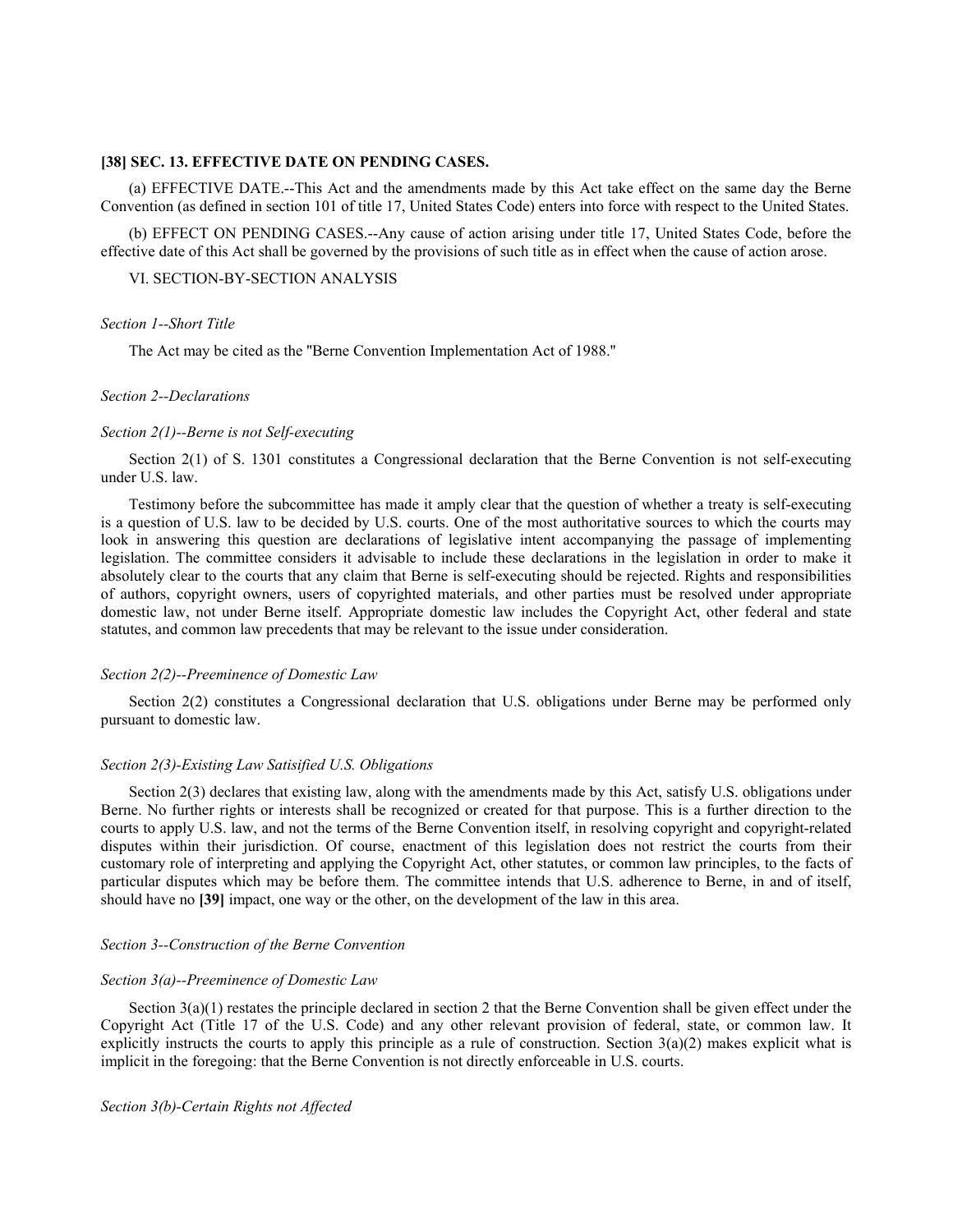Section 3(b) addresses the effect of Berne adherence on the resolution of disputes under U.S. law with regard to the subject matter covered by Article 6b is of the Berne Convention: the so-called rights of paternity and integrity. Neither Berne adherence, nor the satisfaction of U.S. obligations under Berne, should be used by the courts as a justification either for expanding or reducing the recognition of these rights under U.S. law. The courts remain free, of course, to expand or reduce the recognition of these rights based on other principles of statutory construction or common law decision making, wholly apart from U.S. adherence to Berne. This provision also restates the rule that the provisions of Berne itself may not be used as the basis for a decision in cases involving rights of paternity or integrity. (The general principle, stated in section  $3(a)(2)$ , is here applied to the specific issues of the rights of paternity and integrity.)

### *Section 4--Subject Matter and Scope of Copyrights*

## *Section 4(1)--Architectural Works*

Section 4(1) amends the definition of ''Pictorial, graphic, and sculptural works'' contained in section 101 of Title 17, United States Code. The Act strikes from the definition the phrase, ''technical drawings, diagrams, and models,'' and inserts in lieu thereof, ''diagrams, models, and technical drawings, *including architectural plans* (emphasis added).''

The amendment made by this Act makes it clear that, ''pictorial, graphic, and sculptural works,'' include architectural plans and merely codifies the current law governing architectural plans. Thus, it will continue to be an infringement to reproduce the architectural plans themselves without permission of the copyright holder. Simply to construct a building that is represented in copyrighted architectural plans remains subject, however, to *17 U.S.C. 113* , which is not amended by S. 1301.

## *Section 4(1)--Berne Convention Work*

Section 4 contains a definition of ''Berne Convention work'' in order to identify the conditions under which the United States will protect foreign works to which the Berne Convention applies. Section 104(b) of Title 17 , United States Code, is amended to provide **[40]** that ''Berne Convention works'' are among the works protected under Title 17. The conditions for protection are stated in the alternative, reflecting the broad criteria of eligibility in Articles 3 and 4 of the Berne Convention itself.

Paragraph (1) of the definition states the criterion of nationality of the author--unpublished works are protected if one or more of the authors is a national of a Berne member State, and published works are protected if one or more of the authors is a national of a Berne member State on the date of first publication. An author is a national of the State where he or she is domiciled or habitually resides.

Paragraph (2) of the definition sets out the criteria for determining the place of first publication. Under the Act, works will be protected by Title 17, United States Code, if they are published in a Berne member State, or if the first publication is made simultaneously in a Berne member State and a State that does not adhere to the Berne Convention. Under the terms of the Berne Convention, the two dates of publication must be within 30 days of each other to qualify as a simultaneous publication.

Paragraph (3) of the definition sets out the criteria for determining whether an audiovisual work (as defined in section 101, Title 17 ) is a Berne Convention work. Where paragraphs (1) and (2) establish whether a work is a Berne Convention work based on the place of publication, paragraph (3) relies upon the author's headquarters, in the case of a legal entity, or the author's domicile or residence, in the case of an individual.

Paragraph (4) of the definition covers pictorial, graphic and sculptural works that are incorporated into a building or other structure located in a Berne member State. Paragraph (4) pertains to separately identifiable pictorial, graphic and sculptural works and does not in any way change the laws governing the copyrightability of buildings or other structures. It also has no application to a pictoral, graphic or sculptural work *not* incorporated in a building or structure.

#### *Section 4(2)-- Works Eligible for Protection*

Section 4(2) of S. 1301 amends *17 U.S.C. 104* , which lists the categories of works eligible for protection under U.S. law in terms of their national origin, to add ''Berne Convention Works,'' as defined in *17 U.S.C. 101* as amended by section 4(1) of S. 1301, to the list of categories of published works eligible for protection.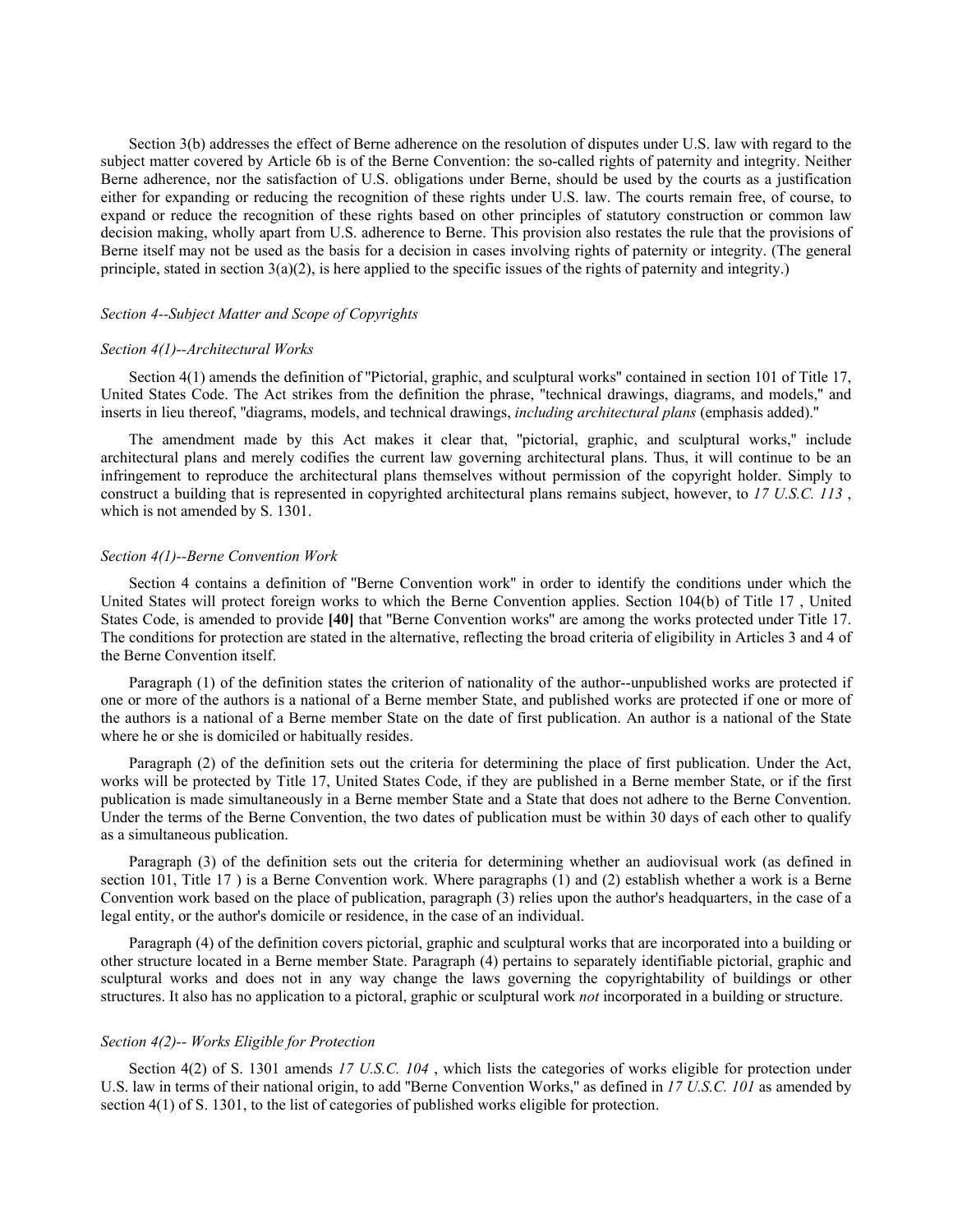## *Section 4(3)--Effect of the Berne Convention*

Section 4(3) of S. 1301 amends section 104 of the Copyright Act to codify the principles expressed in the declarations in section 2, and the rules of construction in section 3. As with our adherence to the Universal Copyright Convention and other copyright treaties, neither the fact of U.S. adherence to the Berne Convention nor the Convention's provisions may be the basis for a claim in the United States of a right or interest in a work subject to copyright protection under the U.S. copyright law. The scope and application of such rights, whether they derive from the Copyright Act, other statutes, or common law, or even the existence of such rights in a case in which the existence of the right is contested, are unaffected **[41]** by U.S. adherence to Berne or the provisions of the Berne Convention itself. The courts are to resolve issues of the existence, scope, or application of rights in works subject to copyright through the normal processes of statutory interpretation and the application of common law precedents, as appropriate, rather than by reference to the provisions of Berne or the fact of U.S. adherence to the Convention.

## *Section 4(4)--Reproduction of Works By Libraries and Archives*

Section 4(4) of S. 1301 amends section 108 of the Copyright Act , which deals with reproduction of works by libraries and archives. *17 U.S.C. 108*(a) declares that it is not an infringement of copyright for a library or archive to reproduce and distribute a single copy of a work under specified conditions. One of these conditions, set forth in section 108(a)(3), is satisfied if ''the reproduction or distribution of the work includes a notice of copyright.'' Since, after enactment of S. 1301, copyright protection will be available for works distributed without notice of copyright, this provision in its current form is unnecessary and potentially confusing. Consequently, S. 1301 eliminates it.

However, the repeal of section 108(a)(3) should not be interpreted as authorizing or condoning the removal or obliteration of a copyright notice from a copy of a work before it is copied by a library or archive under section 108. Nor does the committee intend to disturb what it understands to be the prevailing current practice of many libraries and archives to mark copies distributed under the authority of section 108 in order to indicate that the material contained therein is subject to a claim of copyright protection, even if the actual material page or pages copied--for example, an excerpt from a scholarly journal--does not bear a notice of copyright.

#### *Section 4(5)--Jukebox Provisions*

S. 1301 creates a new section 116 . Like the current Section 116 , the new Section 116 , as clarified by subsection (a), ''applies to any nondramatic musical work embodied in a phonorecord.''

Subsection (b)(1) limits the exclusive right to perform works "by means of a coin-operated phonorecord player" according to the provisions of paragraph (b)(2).

Subsection (b)(2) specifies that if the Copyright Royalty Tribunal "certifies by publication in the Federal Register" that the parties have not yet negotiated a voluntary license agreement ''during the one year prior to the effective date of this Act,'' then the prior fixed rate of Section 116 shall remain in force. The compulsory license is available when the quantity of works available under voluntary licensing agreements is less than the quantity of the musical works performed in the year prior to the effective date of the Act. Under subsection (b)(2), the negotiations between the parties are to be completed within one year after the effective date of this bill to avoid reinstatement of Section 116 "as in effect on the day before the effective date of this Act.'' This will provide incentives to both parties to achieve a suitable voluntary licensing arrangement.

Under subsection  $(c)(1)$ , owners of copyrights and operators of jukeboxes may negotiate licensing agreements ''notwithstanding **[42]** any provision of antitrust law.'' This exemption from antitrust review extends to the ''terms and rate of royalty payments,'' ''the proportionate division of fees,'' and the designation of agents to ''negotiate, agree to, pay, or receive'' payment of royalties. This exemption also applies to any arbitration processes. This exemption is patterned after those contained in existing copyright law (*see*, e.g., *17 U.S.C. 116* (b) (jukebox compulsory license) and *17 U.S.C. 118* (b) (non-commercial broadcasting)).

Subsection  $(c)(2)$  permits the copyright owners and jukebox operators "to determine the result of the negotiations by arbitration,'' if necessary. Any arbitration is to be governed by the provisions of Title 9,.''to the extent such title is not inconsistent with this section.'' In the event of arbitration, the parties have the duty to report any determination reached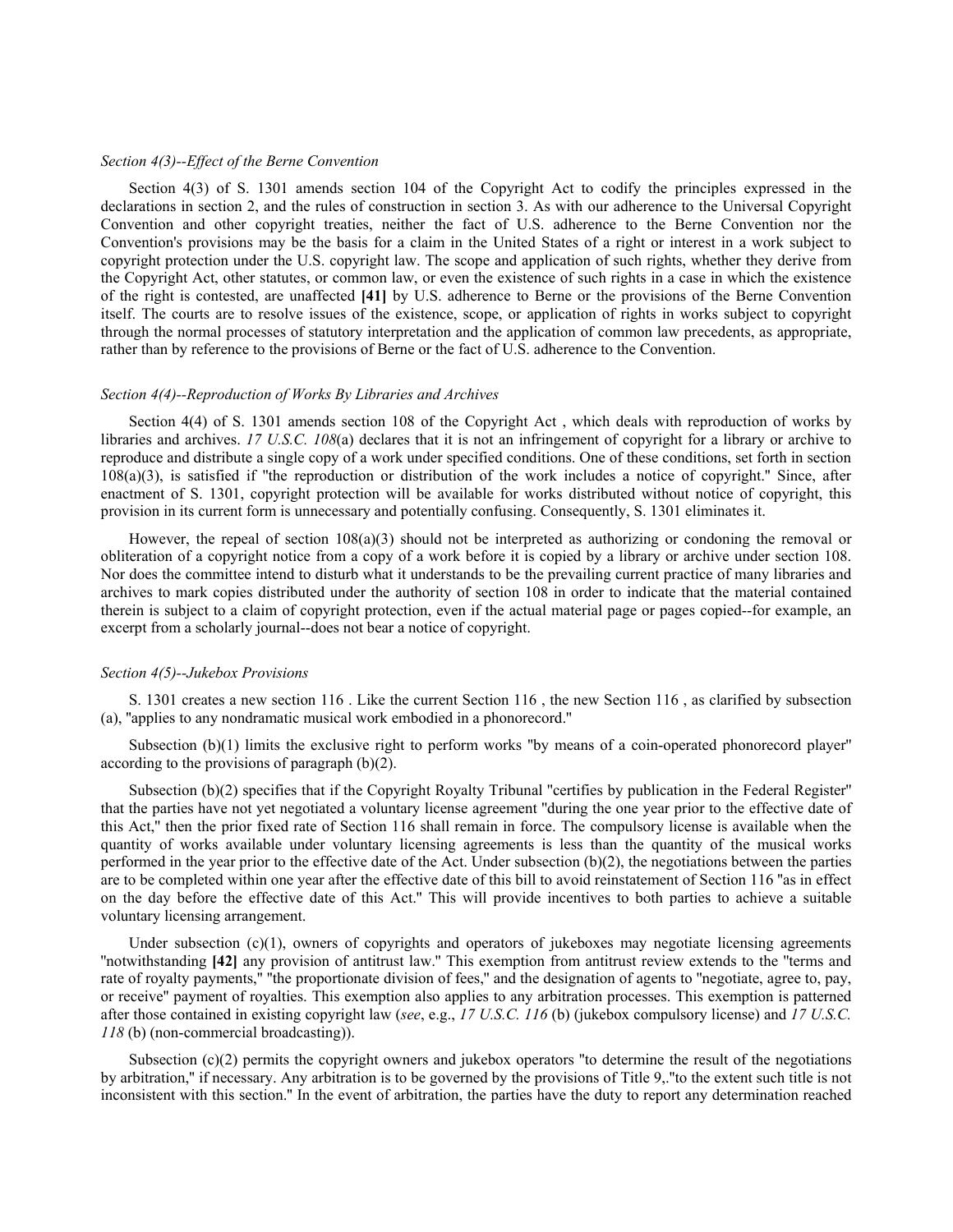by arbitration to the CRT. A determination by arbitration will bind the parties on the issues to which the determination relates.

Under subsection (d), negotiations that result in license agreements between one or more copyright owners and one or more jukebox operators, if conducted in accordance with this new section 116, shall be ''in lieu of any otherwise applicable determination by the Tribunal.''

Subsection (e) of revised 116 places an obligation on jukebox operators and copyright owners to notify the chairman of the Copyright Royalty Tribunal of meetings to commence negotiations. If notified within 60 days of the effective date of this Act, the chairman shall set a date and location for the first meeting between copyright owners and owners of coin-operated phonorecord players. In no event shall the first meeting be held ''more than 90 days after the effective date of [this] Act.

Subsection (f) clarifies that the Copyright Royalty Tribunal no longer has any rate making authority with respect to copyright owners and jukebox operators unless the parties are unable to formulate a voluntary licensing agreement within one year of the effective date of this Act.

Subsection (g) states that the current compulsory license remains in effect until the parties have agreed on voluntary licensing arrangements in compliance with this Act. This will fill the gap between the effective date of this Act and the successful completion of negotiations. Further, if a negotiated license comes into effect but later lapses, expires or otherwise terminates, leaving no suitable licensing arrangement in place, then the current Section 116 returns to full force.

Finally, subsection (h) does not change any of the definitions listed in the original Section 116. However, this subsection does not include a definition of a ''performing rights society'' which was included in the original, since that term does not appear in section 116 as amended.

### *Section 5--Recordation*

 Section 205(d) of the Copyright Act makes recordation of a transfer of ownership of, or of exclusive rights in, a copyright a prerequisite to the initiation of an infringement action by a transferee. For the reasons discussed in part III of this report, the committee concludes that this provision creates a formality which is incompat- **[43]** ible with the Berne Convention. Section 5 of the bill simply deletes this provision, leaving intact the other statutory incentives for recordation found in sections 205(c) (recordation of a transfer pertaining to a registered work provides constructive notice of the transfer) and 205(e), redesignated as 205(d), (recordation of transfer gives it priority over conflicting transfers under certain circumstances).

#### *Section 6--Preemption*

Section 6 of the bill amends section 301 of the Copyright Act, dealing with federal preemption, by creating a new section 301(e). This provision applies to the issue of preemption the general principles expressed in the declarations contained in section 2 of the Act, the rules of construction established by section 3 of the Act, and the amendment to *17 U.S.C. 104* made by section 4(3) of the Act. Questions of the existence or scope of federal preemption of state statutory and decisional law, like other questions of rights and interests in works subject to copyright, shall be reserved through the normal processes of statutory interpretation and analysis of precedent, rather than by reference to U.S. adherence to the Berne Convention or the satisfaction of U.S. obligations thereunder.

### *Section 7 --Notice of Copyright*

### *Section 7(a)--Visually Perceptible Copies*

As discussed in Part III of this report, the requirement in current law of notice as a condition of copyright protection is inconsistent with the Berne prohibition on formalities. Section 7(a) of the bill eliminates the mandatory notice provisions of current law, while creating a limited incentive for notice which is compatible with Berne.

Section 7(a) amends *17 U.S.C. 401* to eliminate references to mandatory placement of notice on all publicly distributed copies of works. However, the committee recognizes the value of including notice of copyright on publicly distributed works. The placement of such notices on copies of works alerts users to the fact that copyright is claimed in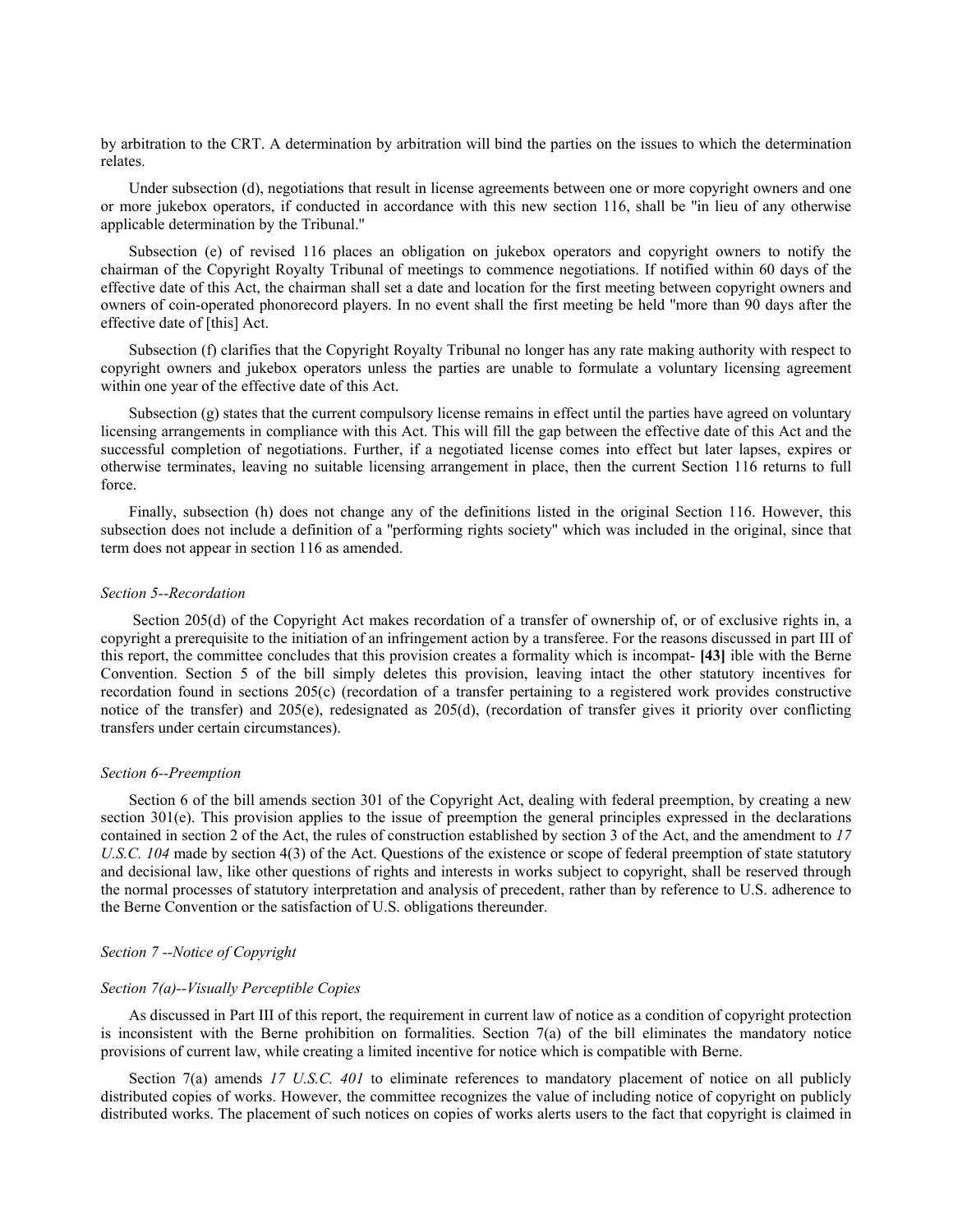the work in question, and may prevent many instances of unintentional infringement. Accordingly, section 7(a) also creates an additional incentive for notice by adding to *17 U.S.C. 401* a new subsection (d), which, in specified circumstances, will allow a copyright proprietor who places notice on copies of the work to prevent an attempt by an infringer to mitigate damages.

The second sentence of *17 U.S.C. 504*(c)(2) , the statutory damages provision of the Copyright Act, provides that ''in a case where the infringer sustains the burden of proving, and the courts finds, that such infringer was not aware and had no reason to believe that his or her acts constituted an infringement of copyright, the court in its discretion may reduce the award of statutory damages to a sum of not less than \$ 100." (This provision is not otherwise affected by S. 1301, except that section 10(b) of the bill doubles the \$ 100 figure to \$ 200, as part of the general doubling of statutory damages.) Obviously, in a case in which the copies of the work to which the defendant had access to not contain a notice of copyright, the defendant may be able to meet this burden, thereby invoking the discretion of the court to mitigate statutory damages.

**[44]** New section 401(d) of the Copyright Act , as enacted by section 7(a)(4) of S. 1301, directs the court to give ''no weight'' to this defense in a case in which the copies to which the defendant had access included a notice of copyright in the form and position specified by the statute. In order to benefit from this provision, the copyright proprietor need not prove that notice was placed on *all* published copies of the work; but the proprietor must prove that the copies to which the defendant had access bore such notice. (Of course, proof that notice was placed on all published copies will satisfy this burden.)

While proof that notice appears on the copies to which the defendant had access prevents the defendant from prevailing in its plea for mitigation of damages, the absence of such notice from the copies in question does not guarantee the success of such a plea. The availability of the mitigation of damages provided for in section 504 (c)(2) remains a matter committed to the court's discretion in these cases to which new section 401(d) (or, in the case of phonorecords, new section 402(d)) does not apply.

#### *Section 7(b)--Phonorecords of Sound Recordings*

Current section 402 of the Copyright Act contains mandatory notice provisions for phonorecords of sound recordings. Section 7(b) of S. 1301 amends this section to eliminate these provisions, and to provide a statutory incentive for placing notice on phonorecords parallel to the provisions applicable to other works under section 401, as amended.

### *Section 7(c)--Publications Incorporating U.S. Government Works*

Current section 403 of the Copyright Act requires that the mandadory [sic] notice on copies or phonorecords ''consisting preponderantly of one or more works of the United States Government'' include a statement identifying portions as to which copyright is claimed (since copyright is not available for U.S. government works). Section 7(c) of S. 1301 amends section 403 by eliminating the reference to mandatory notice, and by specifying that the notice which renders mitigation of damages unavailable under new section 401(d) or 402(d) must, in the case of works described in section 403, contain a statement identifying these portions as to which copyright is claimed.

### *Section 7(d)--Notice of Copyright; Contributions to Collective Work*

Current section 404(a) of the Copyright Act provides for so-called ''masthead notice,'' whereby a single notice applicable to a collective work serves as notice with respect to the separate contributions it contains (other than certain advertisments). Section 7(d)(1) of S. 1301 adapts this provision to the optional notice regime required in order to comply with Berne, and specifies that ''masthead notice'' is sufficient to invoke the provisions of sections 401(d) or 402(d) with respect to the separate contributions (other than certain advertisments) in a collective work.

**[45]** *Section 7(e) Omission of Notice*

*Section 7(f) Error in Name or Date*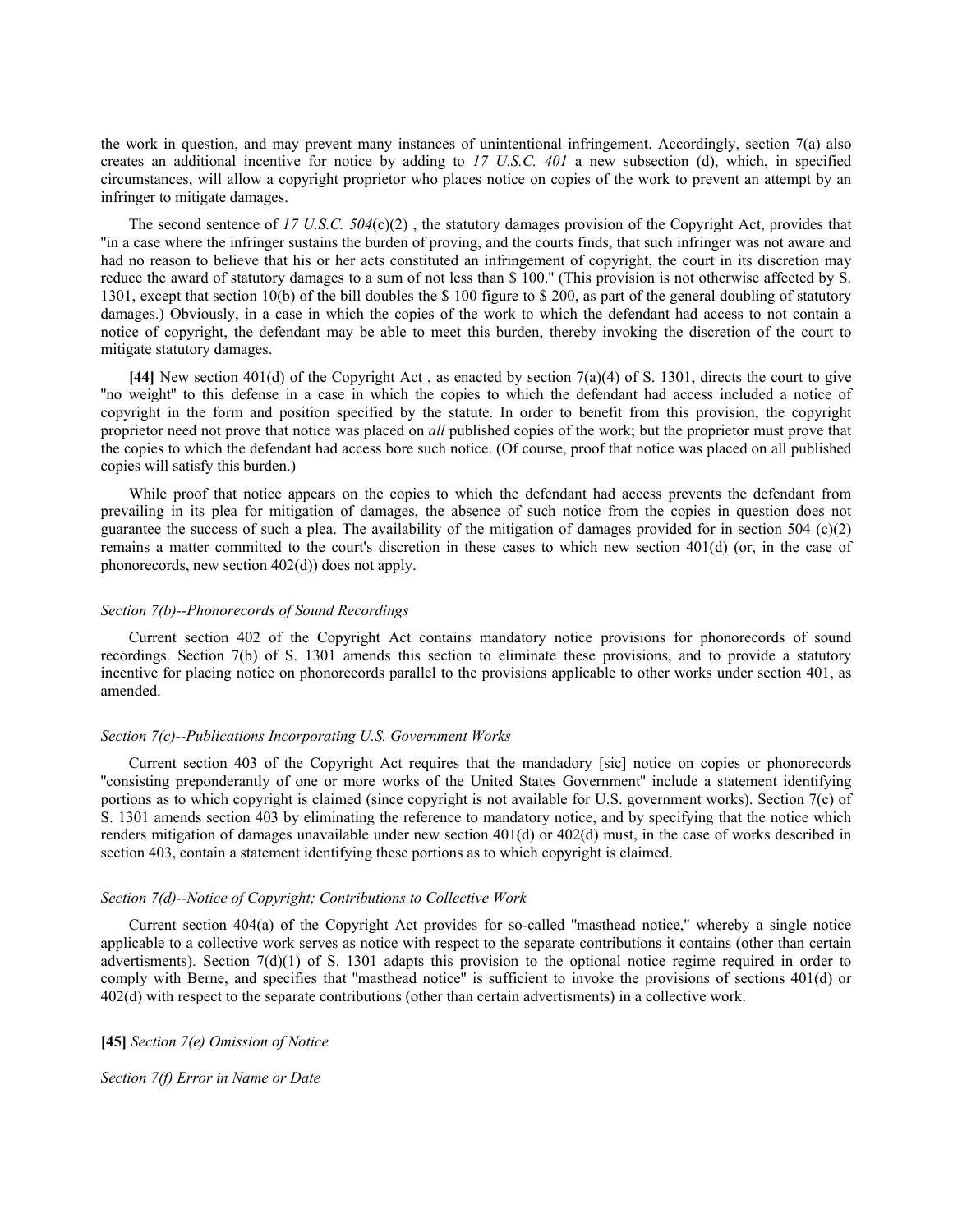Sections 404(b), 405, and 406 of the current Copyright Act govern situations in which the mandatory notice requirement has not been fully complied with, because the notice has been improperly omitted or contains erroneous information. Since S. 1301 eliminates the mandatory notice requirement, sections 7(d)(2), 7(e), and 7(f) of the bill amend these sections to limit their applicability to copies and phonorecords publicly distributed by authority of the copyright owner before the effective date of the Berne Implementation Act of 1988. To determine the applicability of these provisions, the operative date is the date of authorized public distribution, not the date of affixation or omission of the notice.

#### *Section 8--Deposit of Copies or Phonorecords*

Section 8 of S. 1301 amends the provisions of *17 U.S.C. 407*(a) requiring deposit of copies or phonorecords with the Library of Congress by eliminating the phrase ''with notice of copyright.'' Under the bill, deposit is required with respect to any copyrighted work published in the United States, regardless of whether it is published with notice of copyright. As noted above, the deposit requirement is not a prohibited formality under the Berne Convention since failure to comply has no consequences for the enjoyment and exercise of copyright. At the same time, the committee recognizes that the requirement of deposit of all published works advances the purposes of the Copyright Clause of the Constitution, Art. I, sec. 8, cl. 8, and that although deposit is not a condition of copyright protection, it is, in a sense, an element of the ''quid pro quo'' paid by authors and copyright owners for the benefits they enjoy as copyright proprietors. The expansion of the deposit requirement to include works published without notice further underscores the importance of the requirement, and should enhance the usefulness of this means of acquisition by the Library of Congress of works for its collections.

# *Section 9--Copyright Registration*

#### *Section 9(a) Registration in General*

Under current law, the omission of mandatory copyright notice may be cured, and copyright protection thereby retained, under the conditions specified in *17 U.S.C. 405*(a) . One of these conditions is the timely registration of the work (17 U.S.C. 405(a)(2)). Registration of a work as a condition of the existence of copyright protection is indisputably inconsistent with Berne's prohibition of formalities. Section  $9(a)(1)$  of the bill eliminates the reference in *17 U.S.C. 408*(a) to section 405(a). (As noted above, after enactment of this legislation, section 405 will be of merely transitory significance in the case of pre-enactment public distributions of works.)

Section 9(a)(2) of the bill eliminates *17 U.S.C. 408*(c)(2)(A) and makes conforming changes to the remaining provisions of section  $408(c)(2)$ . The deleted provision addresses the use of a copyright notice that may qualify a work for a group registration procedure. **[46]** In light of the elimination of mandatory notice, this provision is unnecessary and potentially confusing.

### *Section 9(b) Infringement Actions*

Section 9(b) of the bill revises section 411 of the Copyright Act. This section contains the statutory prerequisite of registration as a condition to an infringement suit. As discussed above, the committee concludes that this requirement is incompatible with Berne standards, at least as applied to foreign works originating in Berne member States. The new section 411(a) simply states that "registration is not a prerequisite to the institution of a civil action for infringement of copyright.'' Under current law, registration is not a statutory precondition for criminal enforcement of copyright, and the bill makes no change in this area. Similarly, the bill retains the other statutory incentives for registration, such as the *prima facie* effect of registration certificate in infringement litigation (section 410(c)); the limitations on the availability of statutory damages and attorneys' fees to cases involving registered works (section 412); and the limitation on the availability of constructive notice and priority for recorded transfers to those involving registered works (section 205(c) and (e)). As discussed above, these valuable and powerful incentives for registration are fully consistent with Berne standards.

Section 411(b) of the current law imposes a registration requirement for infringement suits with respect to works such as live broadcasts that are first fixed simultaneously with transmission. In accordance with the committee's conclusion that registration as a condition of copyright enforcement is incompatible with Berne standards, the new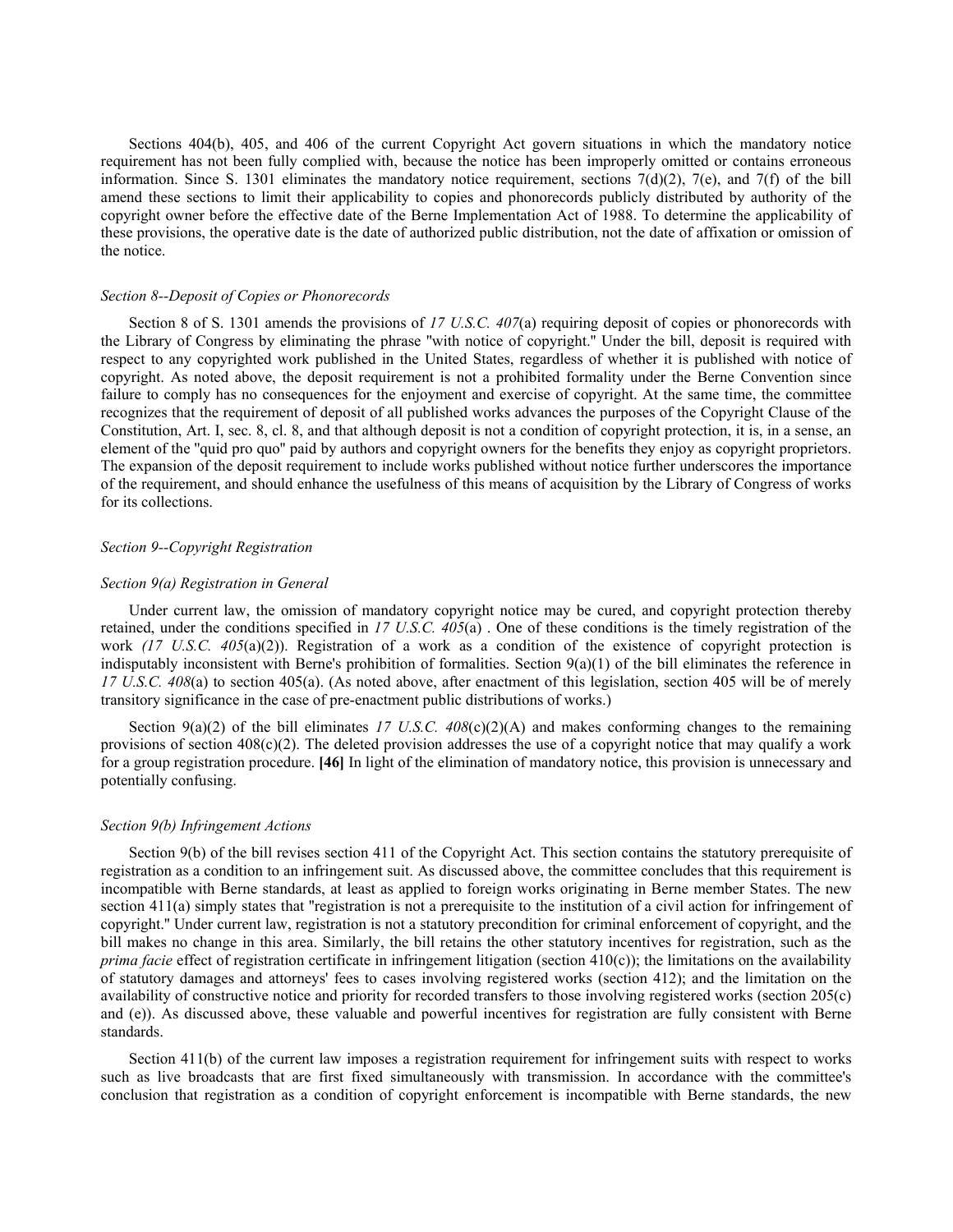section 411(b) omits this registration requirement, and substitutes for it requirement that the copyright owner declare to the potential infringer ''an intention to secure copyright in the work.''

## *Section 10--Copyright Infringement Remedies*

#### *Section 10(a) Infringement*

*17 U.S.C. 501*(b) restates the rule of current law that registration, and, where applicable, recordation, are statutory prerequisites to the initiation of an infringement lawsuit. Section 10(a) of S. 1301 eliminates the references in section 501(b) to the other provisions of the Copyright Act (sections 205(d) and 411) that create this prerequisite, which the committee has concluded is incompatible with the Berne Convention. It substitutes a reference to the Berne-compatible requirements of section 411(b) in the case of live broadcasts.

## *Section 10(b) Damages and Profits*

Section 10(b) of S. 1301 amends the statutory damages provisions of *17 U.S.C. 504* by doubling the statutory damage levels contained therein. As noted above, the committee is motivated by two factors in making these changes. First, the committee wishes to encourage registration of all copyrighted works, even though it has concluded that registration as a precondition to an infringement suit is not permitted by Berne Convention. Doubling the statutory damages, which, of course, remain available only with respect to registered **[47]** works significantly enhances the incentives to registration *(17 U.S.C. 412).* Second, as the Copyright Office testified as long ago as 1986, the statutory damage levels enacted in 1976 have been eroded by inflation, and a doubling of these figures is neceseary in order to retain the deterrent effect against potential infringers that Congress intended to create in the 1976 copyright revision.

### *Section 11--Copyright Royalty Tribunal*

As noted above, S. 1301 replaces the existing statutory compulsory license for jukebox performance with provisions that authorize voluntary negotiations among copyright proprietors and jukebox operators. These provisions are intended to encourage the negotiation of comprehensive licensing agreements in this field. The rate setting powers of the Copyright Royalty Tribunal (CRT) are retained simply as a back-up mechanism if these voluntary negotiations prove fruitless.

Section 11 of S. 1301 makes certain technical changes to chapter 8 of Title 17, United States Code, in order to accommodate this new method of licensing jukebox performances of musical works. Three principal technical changes are included.

First, section 11(1) of the bill amends *17 U.S.C. 801* with respect to the factors the CRT should consider in the event that a voluntary agreement among the parties is not reached, or lapses at same future time without a new agreement to replace it. Under these circumstances, in setting a royalty rate that, among other statutory factors, provides a fair return to copyright owners *(17 U.S.C. 80l*(b)(1)(B)), the CRT should give ''appropriate weight'' to two types of pre-existing rates: the rates determined in the most recent CRT jukebox proceeding under old section 116 of the Act (''past CRT rates''), and the rates contained in any voluntary licensing agreement (''licensed rates'').

The committee considered whether to direct the CRT to tie the royalty rate it orders more closely to past CRT rates and licensed rates. It concluded that the CRT should retain the flexibility to give these rates the weight it considers appropriate. In some factual situations, past CRT rates and/or licensed rates will, by themselves, provide an appropriate benchmark for new CRT determinations. In other factual situations, however, these rates will properly have less relevance to the CRT's new determination.

For example, if negotiations after enactment of S. 1301 lead quickly to a comprehensive voluntary licensing agreement, but some years later that agreement lapses and is not renewed, the CRT will once again be responsible for setting jukebox license rates. At that point, the most recent CRT rate, set years in the past, may have little if any relevance to the fairness of a rate to be set by the CRT under economic conditions wholly different from those prevailing at the time of the most recent CRT rate determination.

Similarly, licensed rates could include those found in a license covering a small, and relatively atypical, group of musical works, or a small and unrepresentative group of jukebox operators, and could, as well, result from negotiations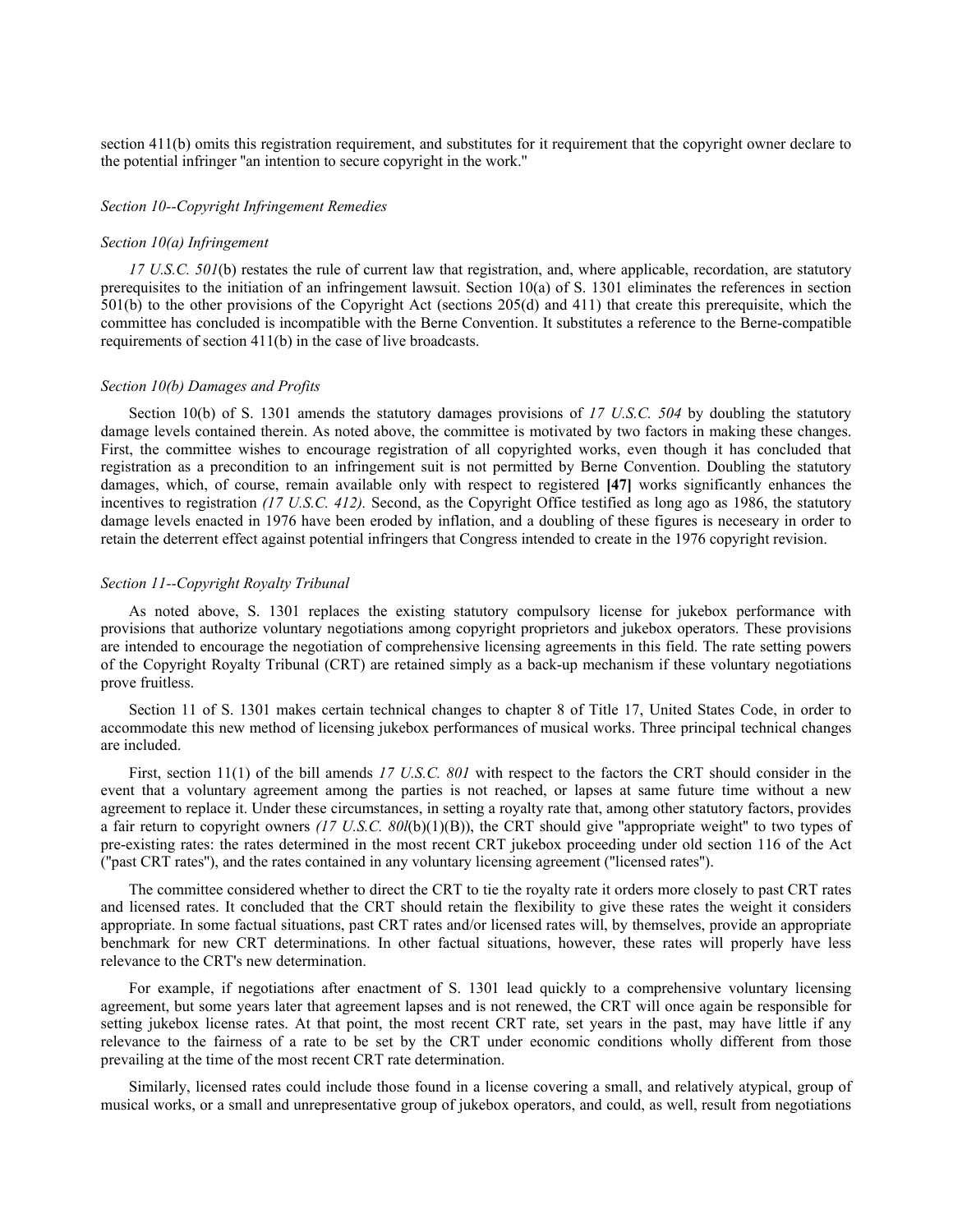occurring long before the CRT is once again called upon to set rates. Under these circum- **[48]** stances, it would be imprudent to bind the CRT to these licensed rates in making its new determination.

The committee recognizes that the flexibility that S. 1301 gives to the CRT in setting jukebox rates in the absence or upon the lapse of voluntary licensing agreements may increase the uncertainties attendant upon the back-up licensing procedures. In the committee's view, some degree of uncertainty is desirable. One of the best incentives to the parties to reach agreement on voluntary licensing arrangements is uncertainty about the rate the CRT would set if negotiations fail. At the same time, or course, the CRT retains the responsibility to set rates that are "calculated ... to minimize and disruptive impact on the structure of the industries involved and on generally prevailing industry practices.'' *17 U.S.C. 801*(b)(1)(D).

The second technical change made by section 11 of S. 1301 pertains to the timing of petitions to the CRT for adjustments in the jukebox royalty rate. Under current law, *17 U.S.C. 804*(a)(2)(C), ''such petitions may be filed in 1990 and in each subsequent tenth calendar year.'' In order to accommodate this provision to the situation in which the CRT's rate-setting authority will be invoked, if at all, only intermittently, upon the failure of private parties to reach or to renew voluntary licensing agreements, S. 1301 adds authority to petition at any time within one year after negotiated licenses terminate or expire without replacement.

Finally, section 11 adds a new provision (section  $804(a)(3)$ ), which also concerns the situation in which a ratesetting petition is filed upon the termination or expiration of a voluntary agreement. In such circumstances, the CRT is directed to establish promptly an interim royalty rate for jukebox performance of musical works, which will remain in effect until the conclusion of rate-setting proceedings under the petition (which under the old section 804(e) must take place within a year from initiation of the proceedings), or until a new voluntary license is negotiated, whichever comes first. This section also authorizes the CRT to apply retroactively the rate that it finally determines to be appropriate. These new provisions, along with those described in the preceding paragraph, should eliminate the possibility of a hiatus in licensing arrangements upon the lapse of a voluntary agreement, and prevent the creation of a situation in which the authority for jukebox performances of musical works, and the compensation to be paid for such performance if legally authorized, may be in doubt.

### *Section 12--Works in the Public Domain (Retroactivity)*

Section 12 provides that no retroactive protection is provided for any work that is in the public domain in the United States. In effect, this means that if a work has enjoyed protection in the United States, either as an unpublished or as a published work, and has subsequently had its term of protection expire there is no obligation to renew protection in that work. The obligations of the United States under the Berne Convention therefore will apply only to works which are protected in the United States on the effective date of this Act or to works which subsequently become subject to such protection.

### **[49]** *Section 13--Effective Date*

#### *Section 13(a)-Effective Date*

Section 13 specifies that the Act and the amendments to title 17, United States Code, made by the Act take effect on the same day on which the Berne Convention enters into force for the United States. The committee concludes that the Act and the amendments made by the Act should take effect on the same day the treaty enters into force for the United States based on recommendations from the State Department. (See April 7, 1988 letter from Betsy R. Warren, Acting Assistant Secretary for Legislative Affairs, U.S. Department of State, to Congressman Robert W. Kastenmeier, April 24, 1988 letter from J. Edward Fox, Assistant Secretary for Legislative Affairs, U.S. Department of State, to Senator Dennis DeConcini.)

#### *Section 13(b)--Effect on Pending Case*

In order to minimize any potential disruptive effect of this legislation on pending litigation, section 13(b) provides that the amendments made by this Act do not apply to causes of action arising before the effective date.

## VII. AGENCY VIEWS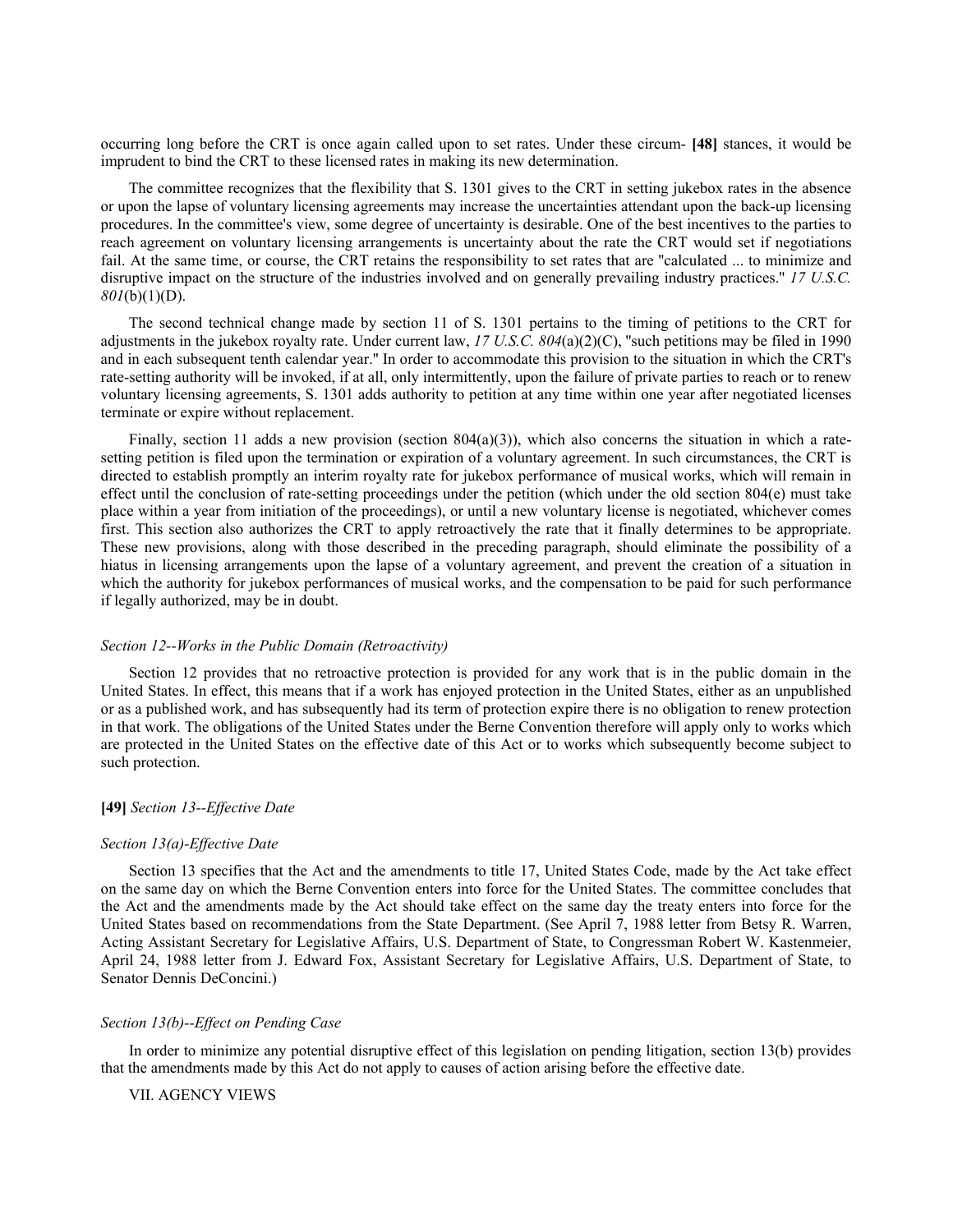During the Patents, Copyrights and Trademarks Subcommittee's hearings on S. 1301 and S. 1971, the Department of State, the Department of Commerce and the U.S. Trade Representative expressed strong support for legislation that would amend Title 17 of the United States Code to being U.S. laws into compliance with the requirements of the Berne Convention. The Copyright Office also articulated its support for U.S. membership in the Berne Convention. These officials testified that adherence to Berne would foster U.S. participation in international trade and enhance protection of U.S. intellectual property. See testimony of Ambassador Clayton Yeutter, United States Trade Representative; Secretary C. Wi111am Verity, Department of Commerce; Allen Wallis, Under Secretary of Economic Affairs, Department of State; and Ralph Oman, Register of Copyrights.

### VIII. COST ESTIMATE

On May 5, 1988, the committee received the following letter from the Congressional Budget Office.

U.S. CONGRESS, CONGRESSIONAL BUDGET OFFICE, *Washington, DC, May 5, 1988.*

Hon. JOSEPH R. BIDEN, Jr., *Chairman*, Committee on the Judiciary, U.S. Senate, Washington, DC.

DEAR MR. CHAIRMAN: The Congressional Budget Office has reviewed S. 1301, the Berne Convention Implementation Act of 1988, as ordered reported by the Senate Committee on the Judiciary, April 14, 1988. We expect that enactment of the bill would result in additional cost to the federal government of about \$ 700,000 to \$ 1 **[50]** million in fiscal year 1989 and \$ 450,000 to \$ 750,000 each year thereafter.

The Berne Convention, which has been signed by 76 countries, sets minimum copyright standards aimed at giving copyrighted works international protection. S. 1301 would make certain changes to existing U.S. copyright law to conform to codes established under the convention. These changes would be required because several Berne provisions conflict with current U.S. copyright law. Specifically, the bill makes several changes that would (1) give guidance to the courts about how to construe U.S. adherence to the convention, (2) define the subject matter and scope of copyrights under Berne, and (3) define the type of notice, filing, or registration that is required for a work to be protected against unauthorized use.

The change in scope of U.S. copyright law would require an initiative on the part of the Copyright Office, a branch of the Library of Congress, to educate both present and potential copyright owners of the changes to existing law. The Copyright Office has indicated that in order to disseminate this new public information they would meet with affected parties, prepare (and subsequently mail) informational pamphlets, and hire several additional information officers. Based on information from the Copyright Office, CBO estimates that the cost of this public information initiative, along with some additional printing costs, would cost the federal government about \$400,000 in fiscal year 1989, decreasing to about \$ 150,000 each year thereafter.

The bill would relax a requirement that a copyrighted work must be registered with the Copyright Office before a civil action for infringement of the copyright can be instituted. Under current law, a fee is charged to each applicant seeking to register a work with the Copyright Office. These fees are used to offset administrative expenses. If the requirement is relaxed it is possible that fewer persons would perceive the need to register works with the Copyright Office, resulting in a reduction in the amount of fees collected. Based on information from the Copyright Office, we expect a 5 to 10 percent decrease in the number of works registered, resulting in a reduction in revenue of about \$ 300,000 to \$ 600,000 each year beginning in fiscal year 1989.

No costs would be incurred by state or local governments as a result of enactment of this bill.

If you wish further details on this estimate, we will be pleased to provide them.

With best wishes, Sincerely,

JAMES L. BLUM, *Acting Director.*

IX. REGULATORY IMPACT STATEMENT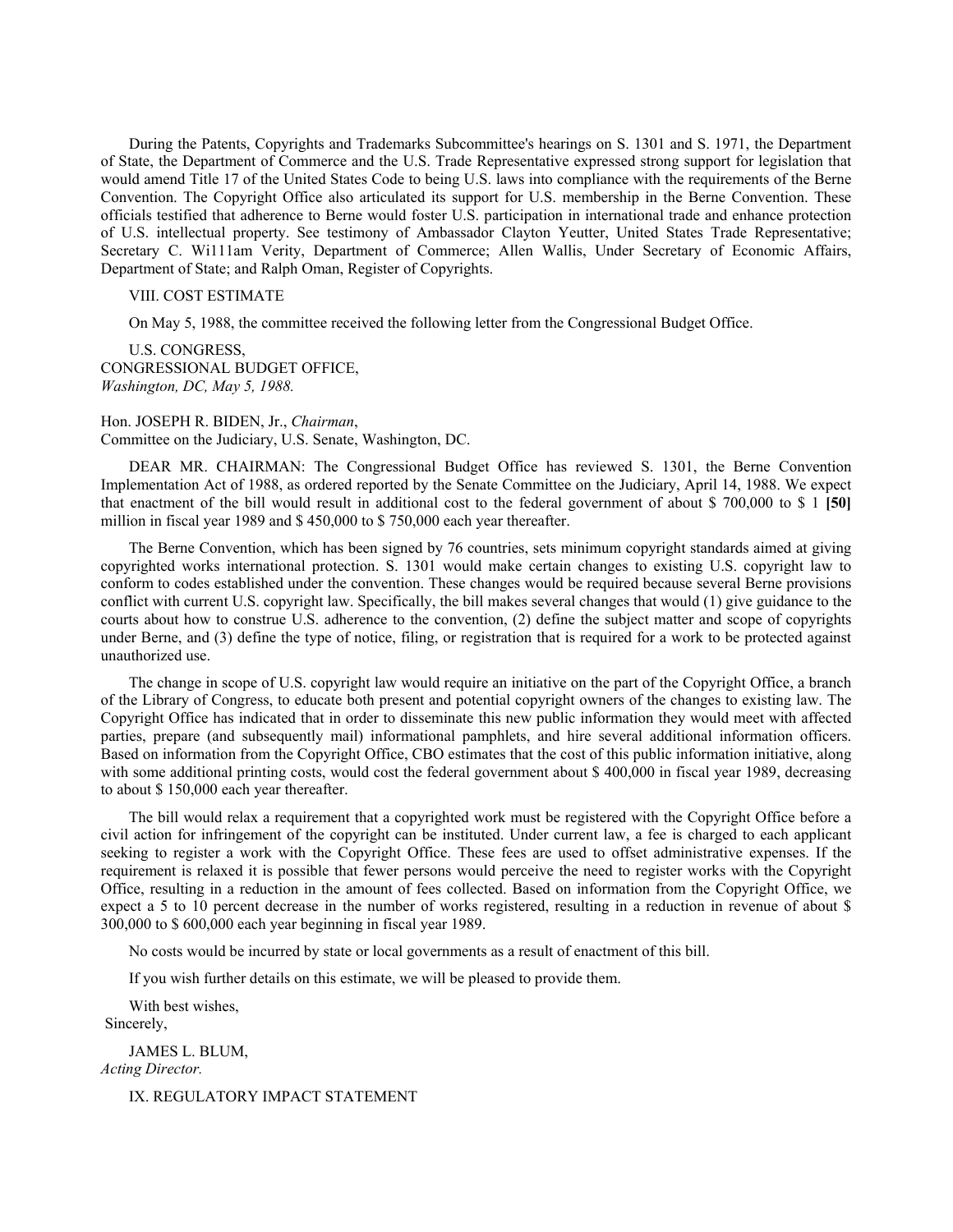In compliance with paragraph 11(b), Rule XXVI, of the Standing Rules of the Senate, the committee concludes that enactment of S. 1301 would beneficially reduce regulatory burdens on copyright holders. Under S. 1301, copyright owners would no longer be required to register their work with the Copyright Office or mark **[51]** their products as a prerequisite to enforcing their legal rights. However, substantial statutory incentives for registration and notice will probably lead most copyright proprietors to continue to undertake these activities. It is noteworthy that a different section of the bill will afford copyright owners and jukebox operators the opportunity to negotiate voluntary licensing agreements. Rate making by the Copyright Royalty Tribunal would only take place if negotiations fail. After due consideration, the committee concludes that enactment of S. 1301 will reduce paperwork burdens.

### X. CHANGES IN EXISTING LAW

In compliance with paragraph (12) of rule XXVI of the Standing rules of the Senate, changes in existing law made by S. 1301 are as follows: Existing law proposed to be omitted is enclosed in black brackets, new material is printed in italic, existing law in which no change is proposed is shown in roman.

### UNITED STATES CODE \* \* \* \* \* \* \* TITLE 17--COPYRIGHTS \* \* \* \* \* \*

Click here to view image.

## **Chapter 1.-- SUBJECT MATTER AND SCOPE OF COPYRIGHT**

### **§ 101. Definitions**

As used in this title, the following terms and their variant forms means the following:

An ''anonymous work'' is a work on the copies or phonorecords of which no natural person is identified as author.

''Audiovisual works'' are works that consist of a series of related images which are intrinsically intended to be shown by the use of machines or devices such as projectors, viewers, or electronic equipment, together with accompanying sounds, if any, regardless of the nature of the material objects, such as films or tapes, in which the works are embodied.

 *The ''Berne Convention'' is the Convention for the Protection of Literary and Artistic Works, signed at Berne, Switzerland, on September 9, 1886, and all acts, protocols, and revisions thereto.*

*A work is a ''Berne Convention work'' if--*

**[52]** *(1) in the case of an unpublished work, one or more of the authors is a national of a State adhering to the Berne Convention, or in the case of a published work, one or more of the authors is a national of a State adhering to the Berne Convention on the date of first publication,*

*(2) the work was first published in a State adhering to the Berne Convention, or was simultaneously published in a State adhering to the Berne Convention and in a foreign nation that does not adhere to the Berne Convention;*

*(3) in the case of an audiovisual work--*

*(A) if one or more of the authors is a legal entity, that author has its headquarters in a State adhering to the Berne Convention; or*

*(B) if one or more of the authors is an individual, that author is domiciled, or has his or her habitual residence in, a State adhering to the Berne Convention; or*

*(4) in the case of a pictorial, graphic, or sculptural work, such work is incorprated in a building or other structure located in a State adhering to the Berne Convention.*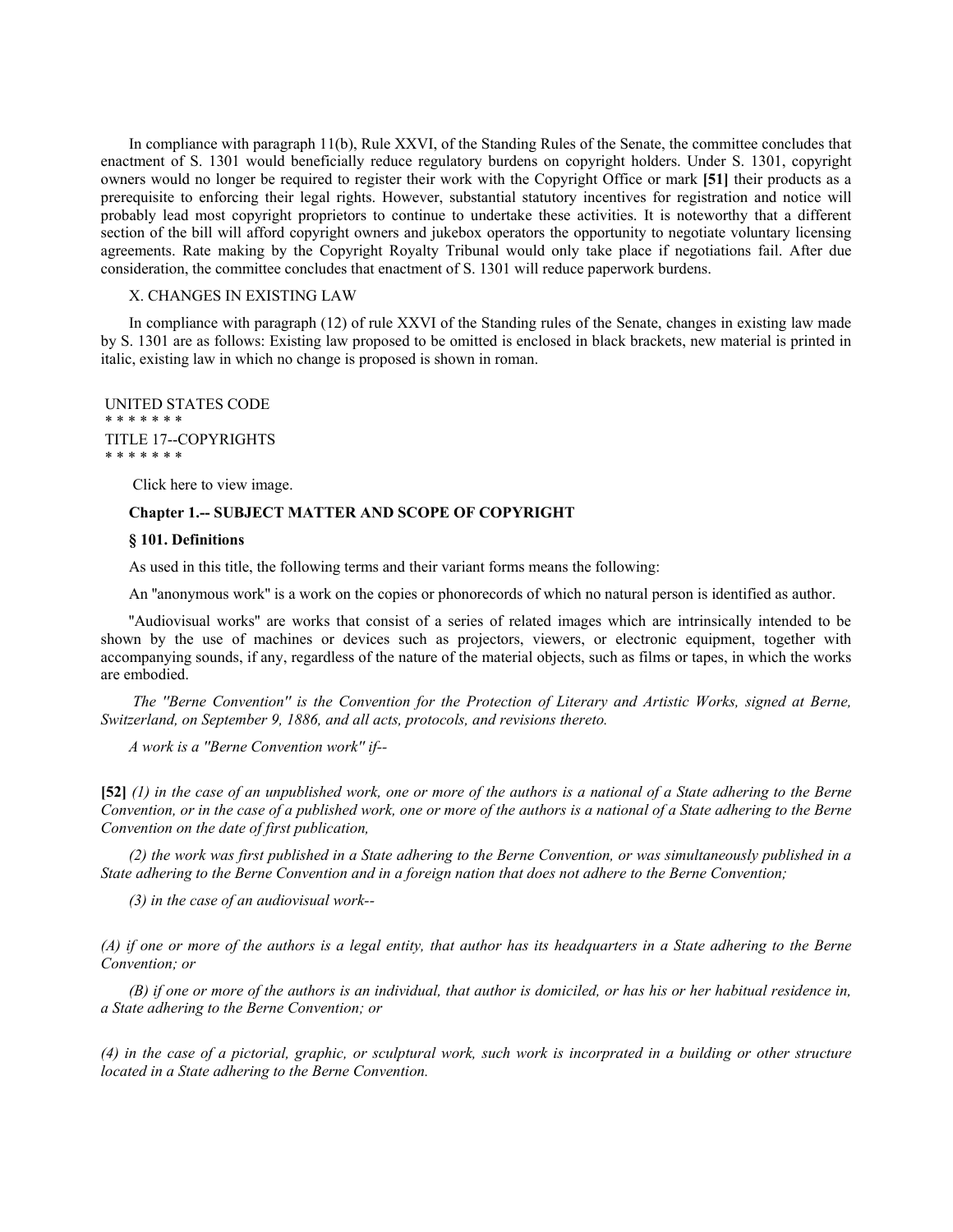*For purposes of paragraph (1), an author who is domiciled in or has his or her habitual residence in, a State adhering to the Berne Convention is considered to be a national of that State. For purposes of paragraph (2), a work is considered to have been simultaneously published in two or more nations if its dates of publication are within 30 days of one another.*

The ''best edition'' of a work is the edition, published in the United States at any time before the date of deposit, that the Library of Congress determines to be most suitable for its purposes.

**\* \* \* \* \* \* \***

''Pictorial, graphic, and sculptural works'' include two-dimensional and three-dimensional works of fine, graphic, and applied art, photographs, prints and art reproductions, maps, globes, charts, **[**technical drawings, diagrams, and models.**]**, *diagrams, models, and technical drawings, including architectural plans.* Such works shall include works of artistic craftsmanship insofar as their form but not their mechanical or utilitarian aspects are concerned; the design of a useful article, as defined in this section, shall be considered a pictorial, graphic, or sculptural work only if, and only to the extent that, such design incorporates pictorial, graphic, or sculptural features that can be identified separately from, and are capable of existing independently of, the utilitarian aspects of the article.

**\* \* \* \* \* \* \***

# **§ 104. Subject matter of copyright: National origin**

(a) UNPUBLISHED WORKS.--The works specified by sections 102 and 103, while unpublished, are subject to protection under this title without regard to the nationality or domicile of the author.

(b) PUBLISHED WORKS.--The works specified by sections 102 and 103, when published, are subject to protection under this title if--

(1) on the date of first publication, one or more of the authors is a national or domiciliary of the United States, or is a **[53]** national, domiciliary, or sovereign authority of a foreign nation that is a party to a copyright treaty to which the United States is also a party, or is a stateless person, wherever that person may be domiciled; or

**\* \* \* \* \* \* \***

## *(4) the work is a Berne Convention work; or*

**[**(4)**]** *(5)* the work comes within the scope of a Presidential proclamation. Whenever the President finds that a particular foreign nation extends, to works by authors who are nationals or domiciliaries of the United States or to works that are first published in the United States, copyright protection on substantially the same basis as that on which the foreign nation extends protection to works of its own nationals and domiciliaries and works first published in that nation, the President may by proclamation extend protection under this title to works of which one or more of the authors is, on the date of first publication, a national, domiciliary, or sovereign authority of that nation, or which was first published in that nation. The President may revise, suspend, or revoke any such proclamation or impose any conditions or limitations on protection under a proclamation.

*(c) EFFECT OF BERNE CONVENTION.--No right or interest in a work eligible for protection under this title may be claimed by virtue of or in reliance upon, the provisions of the Berne Convention, or the United States adherence thereto. Any rights in a work eligible for protection under this title that derive from this title, other Federal or State statutes, or the common law, shall not be expanded or reduced by virtue of, or in reliance upon the provisions of the Berne Convention, or United States adherence thereto.*

**\* \* \* \* \* \* \***

#### **§ 108. Limitations on exclusive rights. Reproduction by libraries and archives**

(a) Notwithstanding the provisions of section 106, it is not an infringement of copyright for a library or archives, or any of its employees acting within the scope of their employment, to reproduce no more than one copy or phonorecord of a work, or to distribute such copy or phonorecord, under the conditions specified by this section, if--

(1) the reproduction or distribution is made without any purpose of direct or indirect commercial advantage; *and*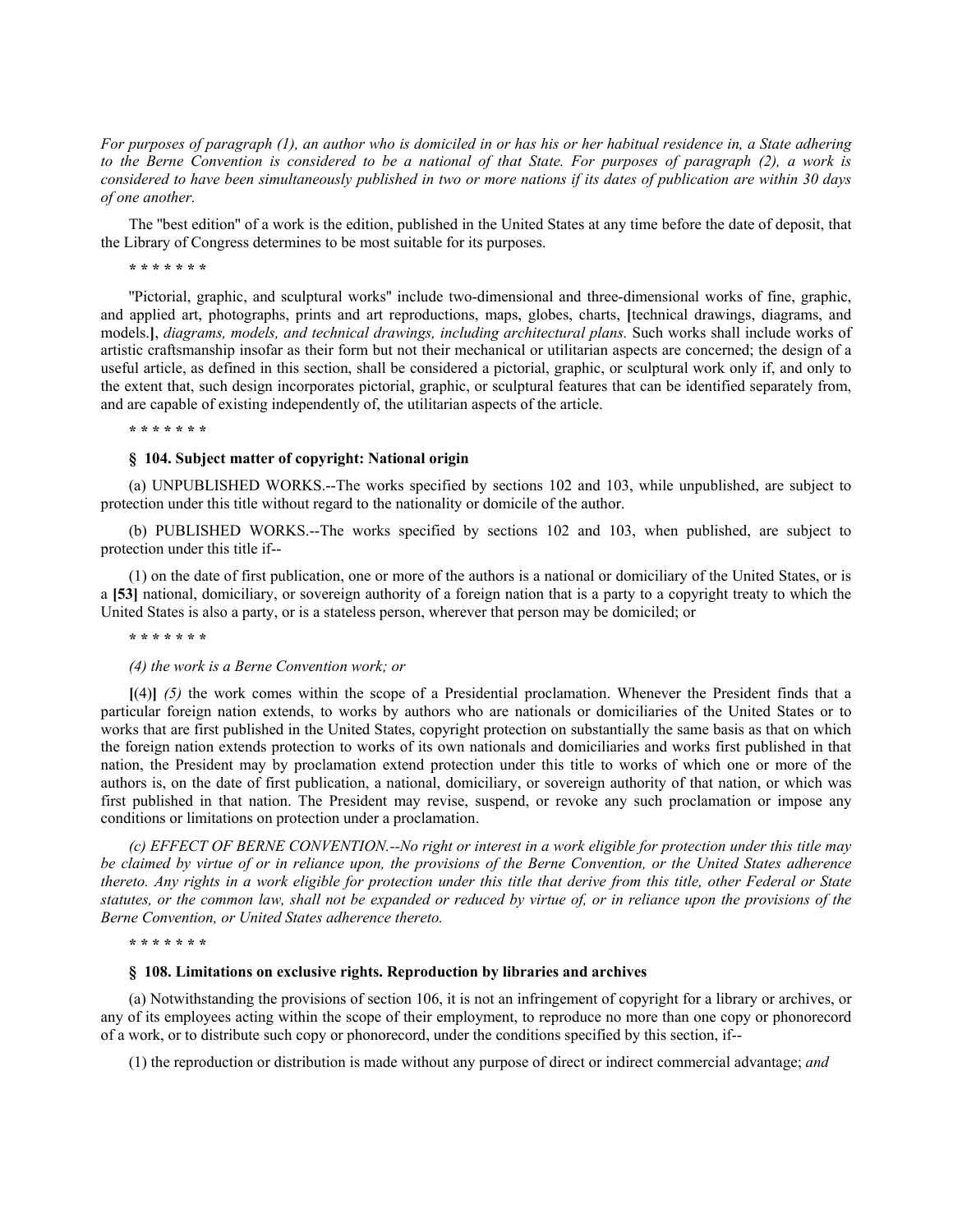(2) the collection of the library or archives are (i) open to the public, or (ii) available not only to researchers affiliated with the library or archives or with the institution of which it is a part, but also to other persons doing research in a specialized **[**field; and**]** *field*.

**[**(3) the reproduction or distribution of the work includes a notice of copyright.**]**

**\* \* \* \* \* \* \***

## **[54] § 116. Scope of exclusive rights in nondramatic musical works: Public performances by means of coin operated phonorecord players**

**[**(a) LIMITATION ON EXCLUSIVE RIGHT.--In the case of a non-dramatic musical work embodied in a phonorecord, the exclusive right under clause (4) of action 106 to perform the work publicly by means of a coinoperated phonorecord player is limited as follows:

**[**(1) The proprietor of the establishment in which the public performance takes place is not liable for infringement with respect to such public performance unless--

**[**(A) such proprietor is the operator of the phonorecord player; or

**[**(B) such proprietor refuses or fails, within one month after receipt by registered or certified mail of a request, at a time during which the certificate required by clause  $(1)(C)$  of subsection (b) is not affixed to the phonorecord player, by the copyright owner, to make full discounts, by registered or certified mail, of the identity of the operator of the phonorecord player.

(2) The operator of the coin-operated phonorecord player may obtain a compulsory license to perform the work publicly on that phonorecord player by filing the application, affixing the certificate, and paying the royalties provided by subsection (b).

**[**(b) RECORDATION OF COIN-OPERATED PHONORECORD PLAYER, AFFIXATION OF CERTIFICATE, AND ROYALTY PAYABLE UNDER COMPULSORY LICENSE.--

**[**(1) Any operator who wishes to obtain a compulsory license for the public performance of works on a coinoperated phonorecord player shall fulfill the following requirements:

**[**(A) Before or within one month after such performances are made available on a particular phonorecord player, and during the month of January in each succeeding year that such performances are made available on that particular phonorecord player, the operator shall file in the Copyright Office, in accordance with requirements that the Register of Copyrights, after consultation with the Copyright Royalty Tribunal (if and when the Tribunal has been constituted), shall prescribe by regulation, an application containing the name and address of the operator of the phonorecord player and the manufacturer and serial number or other explicit identification of the phonorecord player, and deposit with the Register of Copyrights a royalty fee for the current calendar year of \$ 8 for that particular phonorecord player. If such performances are made available on a particular phonorecord player for the first time after July 1 of any year, the royalty fee to be deposited for the remainder of that year shall be \$ 4.

**[**(B) Within twenty days of receipt of an application and a royalty fee pursuant to subclause (A), the Register of Copyrights shall issue to the applicant a certificate for the phonorecord player.

**[55] [**(C) On or before March 1 of the year in which the certificate prescribed by subclause (B) of this clause is issued, or within ten days after the date of issue of the certificate, the operator shall affix to the particular phonorecord player, in a position where it can be readily examined by the public, the certificate, issued by the Register of Copyrights under subclause (B), of the latest application made by such operator under subclauses (A) of this clause with respect to that phonorecord player.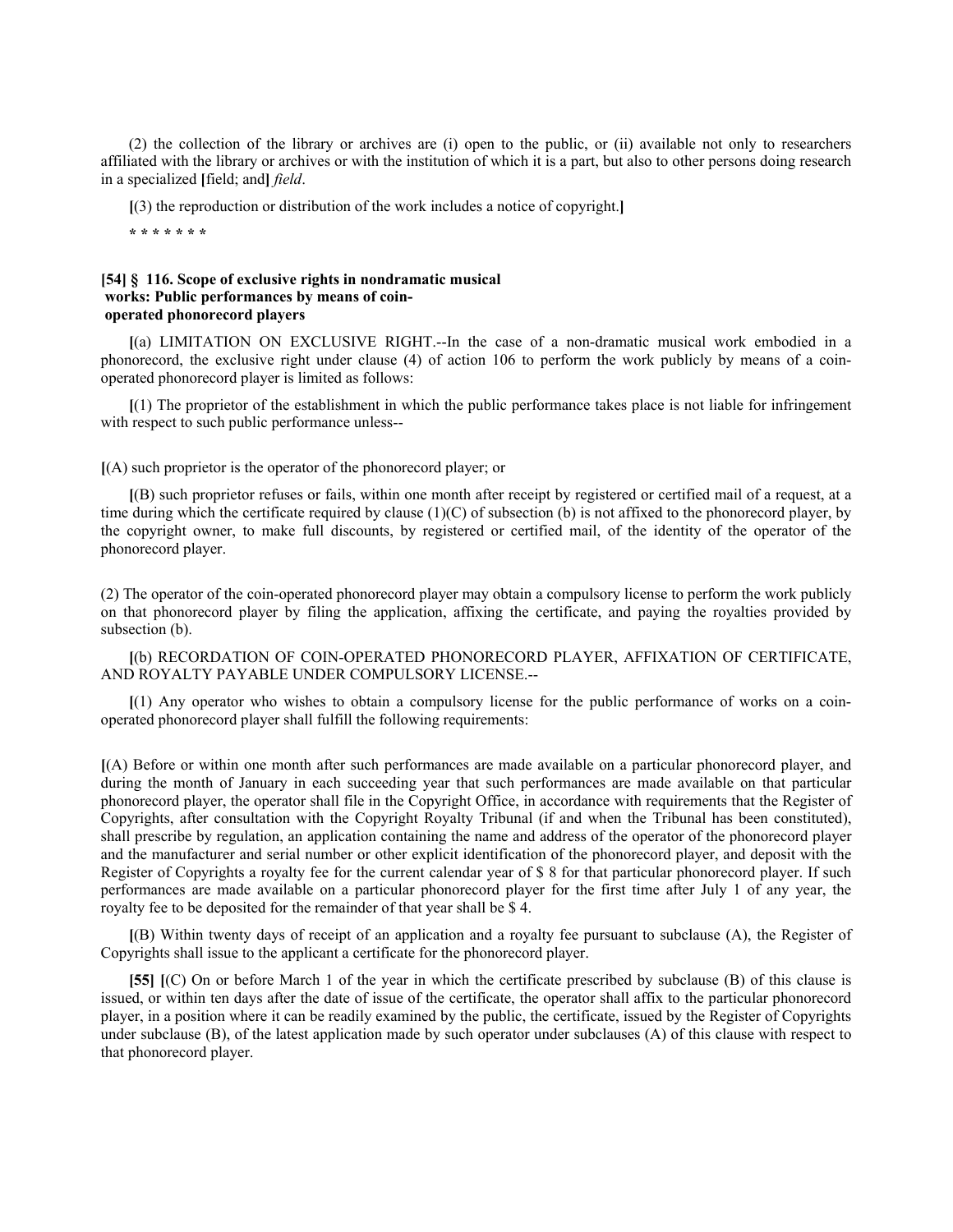**[**(2) Failure to file the application, to affix the certificate, or to pay the royalty required by clause (1) of this subsection renders the public performance actionable as an act of infringement under section 501 and fully subject to the remedies provided by sections 502 through 506 and 509.

**[**(c) DISTRIBUTION OF ROYALTIES.--

**[**(1) The Register of Copyrights shall receive all fees deposited under this section and, after deducting the reasonable costs incurred by the Copyright Office under this section, shall deposit the balance in the Treasury of the United States, in such manner as the Secretary of the Treasury directs. All funds held by the Secretary of the Treasury shall be invested in interest-bearing United States securities for later distribution with interest by the Copyright Royalty Tribunal as provided by this title. The Register shall submit to the Copyright Royalty Tribunal, on an annual basis, a detailed statement of account covering all fees received for the relevant period provided by subsection (b).

**[**(2) During the month of January in each year, every person claiming to be entitled to compulsory license fees under this section for performances during the preceding twelve-month period shall file a claim with the Copyright Royalty Tribunal, in accordance with requirements that the Tribunal shall prescribe by regulation. Such claim shall include an agreement to accept as final, except as provided in section 810 of this title, the determination of the Copyright Royalty Tribunal in any controversy concerning the distribution of royalty fees deposited under subclause (A) of subsection (b)(1) of this section to which the claimant is a party. Notwithstanding any provisions of the antitrust laws, for purposes of this subsection any claimants may agree among themselves as to the proportionate division of compulsory licensing fees among them, may lump their claims together and file them jointly or as a single claim, or may designate a common agent to receive payment on their behalf.

**[**(3) After the first day of October of each year, the Copyright Royalty Tribunal shall determine whether there exists a controversy concerning the distribution of royalty fees deposited under subclause (A) of subsection (b)(1). If the Tribunal determines that no such controversy exists, it shall, after deducting its reasonable administrative costs under this section, distribute such fees to the copyright owners entitled, or to their designated agents. If it finds that such a controversy exists, it shall, pursuant to *chapter 8* of this title, conduct a proceeding to determine the distribution of royalty fees.

**[56] [**(4) The fees to be distributed shall be divided as follows:

**[**(A) to every copyright owner not affiliated with a performing rights society, the pro rate share of the fees to be distributed to which such copyright owner proves entitlement.

**[**(B) to the performing rights societies, the remainder of the fees to be distributed in such pro rata shares as they shall by agreement stipulate among themselves, or, if they fail to agree, the pro rata share to which such performing rights societies prove entitlement.

**[**(C) during the pendency of any in proceeding under this section, the Copyright Royalty Tribunal shall withhold from distribution an amount sufficient to satisfy all claims with respect to which a controversy exists, but shall have discretion to proceed to distribute any amounts that are not in controversy.

**[**(5) The Copyright Royalty Tribunal shall promulgate regulations under which persons who can reasonably be expected to have claims may, during the year in which performances take place, without expense to or harassment of operators or proprietors of establishments in which phonorecord players are located, have such access to such establishments and to the phonorecord players located therein and such opportunity to obtain information with respect thereto as may be reasonably necessary to determine, by sampling procedures or otherwise, the proportion of contribution of the musical works of each such person to the earnings of the phonorecord players for which fees shall have been deposited. Any person who alleges that he or she has been denied the access permitted under the regulations prescribed by the Copyright Royalty Tribunal may bring an action in the United States District Court for the District of Columbia for the cancellation of the compulsory license of the phonorecord player to which such access has been denied, and the court shall have the power to declare the compulsory license thereof invalid from the date of issue thereof.

**[**(d) CRIMINAL PENALITIES.--Any person who knowingly makes a false representation of a material fact in an application filed under clause  $(1)(A)$  of subsection (b), or who knowingly alters a certificate issued under clause  $(1)(B)$ of subsection (b) or knowingly affixes such certificate to a phonorecord player other then the one it covers, shall be fined not more than \$ 2,500.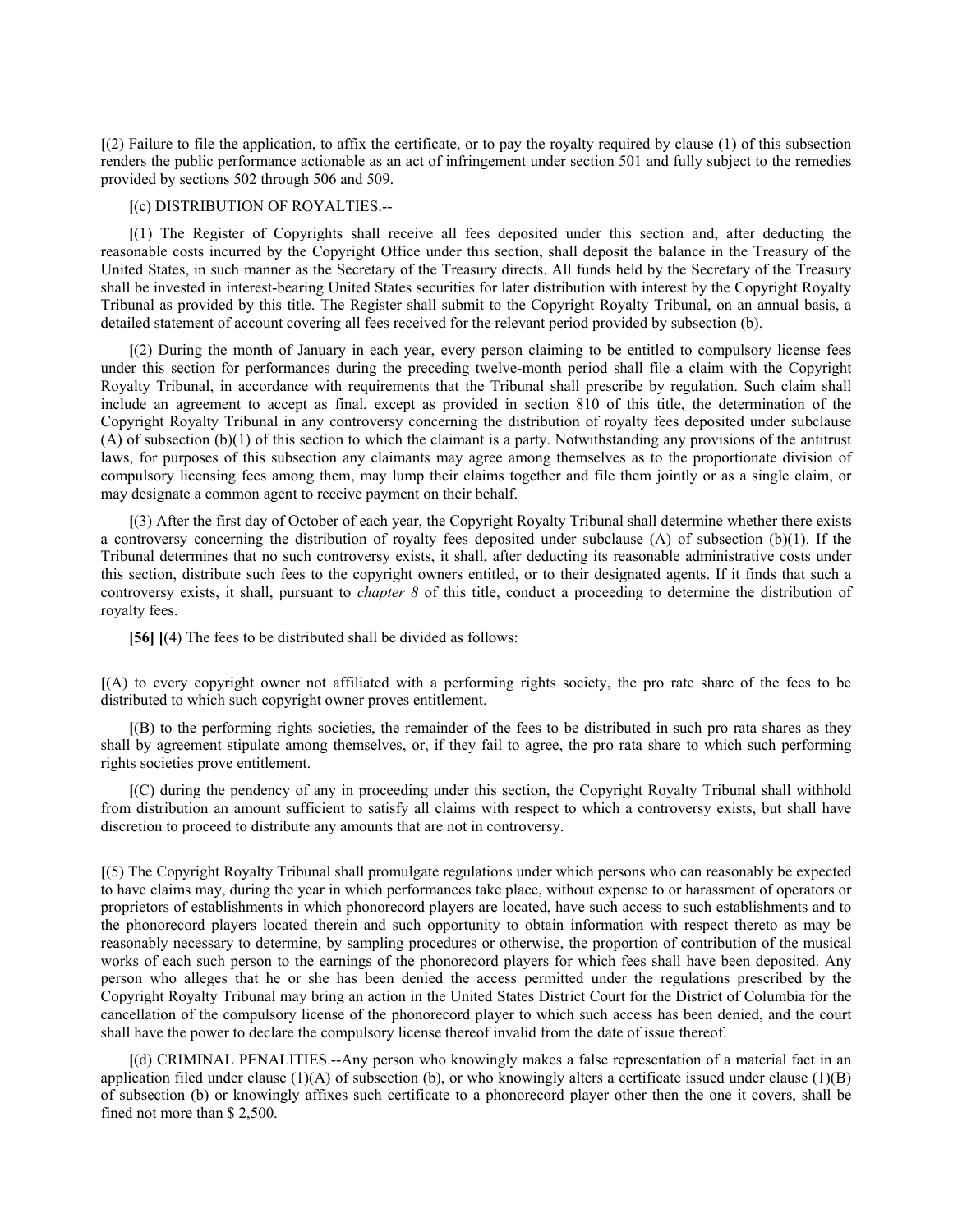**[**(e) DEFINITIONS.--As used in this section, the following terms and their variant forms mean the following:

**[**(1) A ''coin-operated phonorecord player'' is a machine or device that--

**[**(A) is employed solely for the performance of nondramatic musical works by means of phonorecords upon being activated by insertion of coins, currency, tokens, or other monetary units or their equivalent;

**[**(B) is located in an establishment making no direct or indirect charge for admission;

**[**(C) is accompanied by a list of the titles of all the musical works available for performance on it, which list is affixed to the phonorecord player or posted in the estab- **[57]** lishment in a prominent position where it can be readily examined by the public; and

**[**(D) affords a choice of works available for performance and permit choice to be made by the patrons of the establishment in which it is located.

**[**(2) An ''operator'' is any person who, alone or jointly with others:

**[**(A) owns a coin-operated phonorecord player; or

**[**(B) has the power to make a coin-operated phonorecord player available for placement in an establishment for purposes of public performance; or

**[**(C) has the power to exercise primary control over the selection of the musical works made available for public performance on a coin-operated phonorecord player.

**[**(3) A ''performing rights society'' is an association or corporation that licenses the public performance of nondramatic musical works on behalf of the copyright owners, such as the American Society of Composers, Authors and Publishers, Broadcast Music, Inc., and SESAC, Inc.**]**

# *§ 116. Scope of exclusive rights in nondramatic musical works: Public performances by means of coin-operated phonorecord players*

*(a)This section applies to any nondramatic musical work embodied in a phonorecord.*

*(b)(1) In the case of a work to which this section applies, the exclusive right under paragraph (4) of section 106 to perform the work publicly means of a coin-operated phonorecord player is limited to the extent that paragraph (2) applies.*

*(2) If, one year after the effective date of the Berne Convention Implementation Act of 1988, the Copyright Royalty Tribunal certifies by publication in the Federal Register that negotiated licenses authorized by subsection (c) have not come into effect so as to provide permission to use a quantity of musical works not substantially smaller than the quantity of such works performed on coin-operated phonorecord players during the one-year period ending on the effective date of such Act, then section 116 as in effect on the day before the effective date of such Act shall be effective with respect to musical works that are not the subject of such negotiated licenses.*

*(c)(1) Notwithstanding any provision of the antitrust laws, any owners of copyright in works to which this section applies and any operators of coin-operated phonorecord players may negotiate and agree upon the terms and rates of royalty payments for the performance of such works and the proportionate division of fees paid among various copyright owners, and may designate common agents to negotiate, agree to, pay, or receive such royalty payments.*

*(2) Parties to such a negotiation, within such time as may be specified by the Copyright Royalty Tribunal by*  regulation, may determine the result of the negotiation by arbitration. Such arbitration shall be governed by the *provisions of title 9, to the extent such title is not inconsistent with this section. The parties shall give notice to the Copyright Royalty Tribunal of any determination reached by arbitration and any such determination shall, as between the parties to the arbitration, be dispositive of the issues to which it relates.*

**[58]** *(d) License agreements between one or more copyright owner and one or more operator of coin-operated phonorecord players, which are negotiated in accordance with subjection (c), shall be given effect in lieu of any otherwise applicable determination by the Copyright Royalty Tribunal.*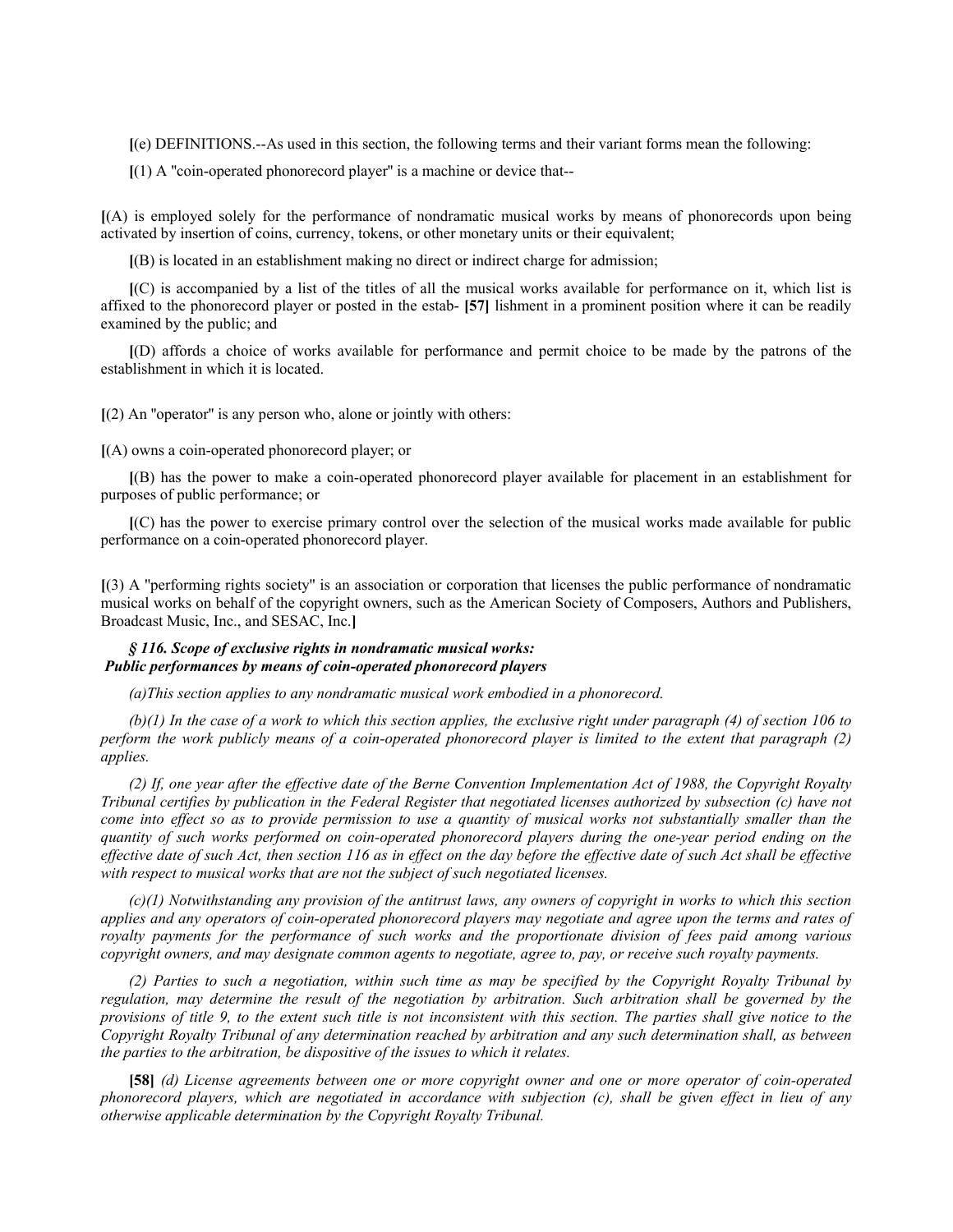*(e) Not later than 60 days after the effective date of the Berne Convention Implementation Act of 1988, if the Chairman of the Copyright Royalty Tribunal has not received notice, from copyright owners and operators of coinoperated phonorecord players referred to in subsection (c)(1), of the date and location of the first meeting between such copyright owners and such operators to commence negotiations authorized by subsection (c), the Chairman shall announce the date and location of such meeting. Such meeting may not be held more than 90 days after the effective date of such Act.*

*(f) The Copyright Royalty Tribunal shall not conduct any rate making activity with respect to coin-operated phonorecord players unless, at any time more than one year after the effective date of the Berne Convention Implementation Act of 1988, the negotiated licenses adopted by the parties under this section do not provide permission to use a quantity of musical works not substantially smaller than the quantity of such works performed on coin-operated phonorecord players during the one-year period ending on the effective date of such Act.*

*(g) Until such time as licensing provisions are determined by the parties under this section, the terms of the compulsory license, with respect to the public performance of nondramatic musical works by means of coin-operated phonorecord players, which is in effect on the day before the effective date of the Berne Convention Implementation Act of 1988, shall remain in force. If the negotiated licenses authorized by this section come into force so as to supersede previous determinations of the Copyright Royalty Tribunal, as provided in subsection (d), but thereafter are terminated or expire without replacement by subsequent agreements, then section 116 as in effect on the day before the effective date of such Act shall be effective with respect to musical works that are not subject of such negotiated licenses.*

*(h) As used in this section, the following terms and their variant forms mean the following:*

*(1) A ''coin-operated phonorecord player'' is a machine or device that--*

*(A) is employed solely for the performance of nondramatic musical works by means of phonorecords upon being activated by insertion of coins, currency, tokens, or other monetary units or their equivalent;*

*(B) is located in an establishment making no direct or indirect charge for admission;*

*(C) is accompanied by a list of the titles of all the musical works available for performance on it, which list is affixed to the phonorecord player or posted in the establishment in a prominent position where it can be readily examined by the public; and*

*(D) affords a choice of works available for performance and permits the choice to be made by the patrons of the establishment in which it is located.*

**[59]** *(2) An ''operator'' is any person who, alone or jointly with other--*

*(A) owns a coin-operated phonorecord player; or*

*(B) has the power to make a coin-operated phonorecord player available for placement in an establishment for purposes of public performance; or*

*(C) has the power to excercise primary control over the selection of the musical works made available for public performance on a coin-operated phonorecord player.*

**\* \* \* \* \* \* \*** 

## **Chapter 2--COPYRIGHT OWNERSHIP AND TRANSFER**

**\* \* \* \* \* \* \*** 

# **§ 205. Recordation of transfers and other documents**

(a) CONDITIONS FOR RECORDATION.--Any transfer of copyright ownership or other document pertaining to a copyright may be recorded in the Copyright Office if the document filed for recordation bears the actual signature of the person who executed it, or if it is accompanied by a sworn or official certification that it is a true copy of the original, signed document.

**\* \* \* \* \* \* \***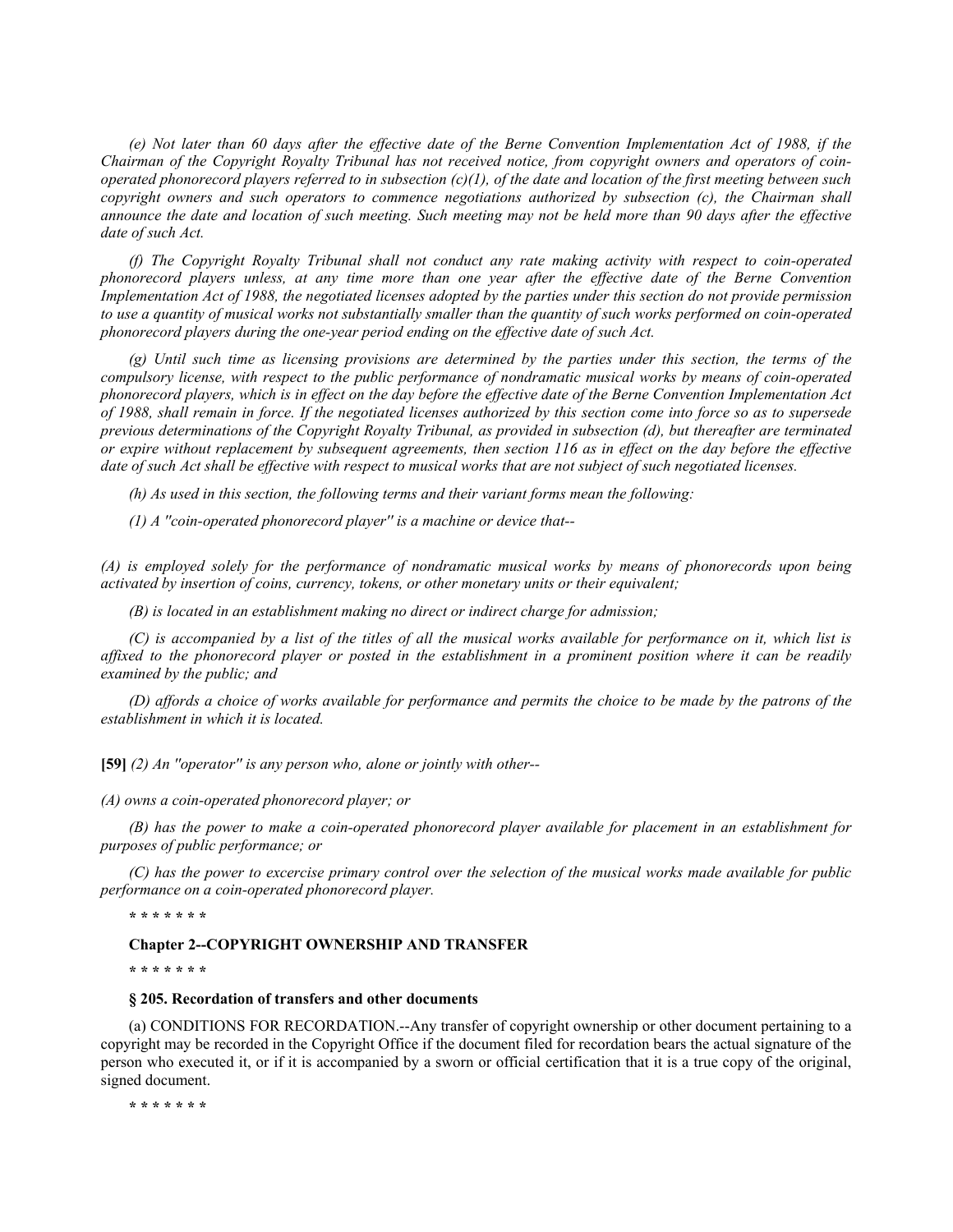**[**(d) RECORDATION AS PREREQUISTE TO INFRINGEMENT SUIT.--No person claiming by virtue of a transfer to be the owner of copyright or of any exclusive right under a copyright is entitled to institute an infringement action under this title until the instrument of transfer under which such person claims has been recorded in the Copyright Office, but suit may be instituted after such recordation on a cause of action that it arose before recordation.**]**

**[**(e)**]** *(d)* PRIORITY BETWEEN CONFLICTING TRANSFERS.--As between two conflicting transfers, the one executed first prevails if it is recorded, in the manner required to give constructive notice under subsection (c), within one month after its execution in the United States or within two months after its execution outside the United States, or at any time before recordation in such manner of the later transfer. Otherwise the later transfer prevails if recorded first in such manner, and if taken in good faith, for valuable consideration or on the basis of a binding promise to pay royalties, and without notice of the earlier transfer.

**[**(f)**]** *(e)* PRIORITY BETWEEN CONFLICTING TRANSFER OF OWNERSHIP AND NONEXCLUSIVE LICENSE.--A nonexclusive license, whether recorded or not, prevails over a conflicting transfer of copyright ownership if the license is evidenced by a written instrument signed by the owner of the rights licensed or such owner's duly authorized agent, and if--

(1) the license was taken before execution of the transfer; or

(2) the license was taken in good faith before recordation of the transfer and without notice of it.

**\* \* \* \* \* \* \*** 

# **[60] Chapter 3.-- DURATION OF COPYRIGHT**

## **§ 301. Preemption with respect to other laws**

(a) On and after January 1, 1978, all legal or equitable rights that are equivalent to any of the exclusive rights within the general scope of copyright as specified by section 106 in works of authorship that are fixed in a tangible medium of expression and come within the subject matter of copyright as specified by sections 102 and 103, whether created before or after that date and whether published or unpublished, are governed exclusively by this title. Thereafter, no person is entitled to any such right or equivalent right in any such work under the common law or statutes of any **State** 

**\* \* \* \* \* \* \***

*(e) The scope of preemption under this section shall be neither expanded nor reduced by virtue of or in reliance upon, the adherence of the United States to the Berne Convention, or the satisfaction of United States obligations thereunder.*

**\* \* \* \* \* \* \***

## **Chapter 4.--COPYRIGHT NOTICE, DEPOSIT, AND REGISTRATION**

Sec.

- 401. Notice of copyright: Visually perceptible copies.
- 402. Notice of copyright: Phonorecords of sound recordings.
- 403. Notice of copyright: Publications incorporating United States Government works.
- 404. Notice of copyright: Contributions to collective works.
- **[**405. Notice of copyright: Omission of notice.**]**
- *405. Notice of copyright: Omission of notice on certain copies and* phonorecords.
- **[**406. Notice of copyright: Error in name or date.**]**
- *406. Notice of copyright: Error in name or date on certain copies and* phonorecords.
- 407. Deposit of copies or phonorecords for Library of Congress.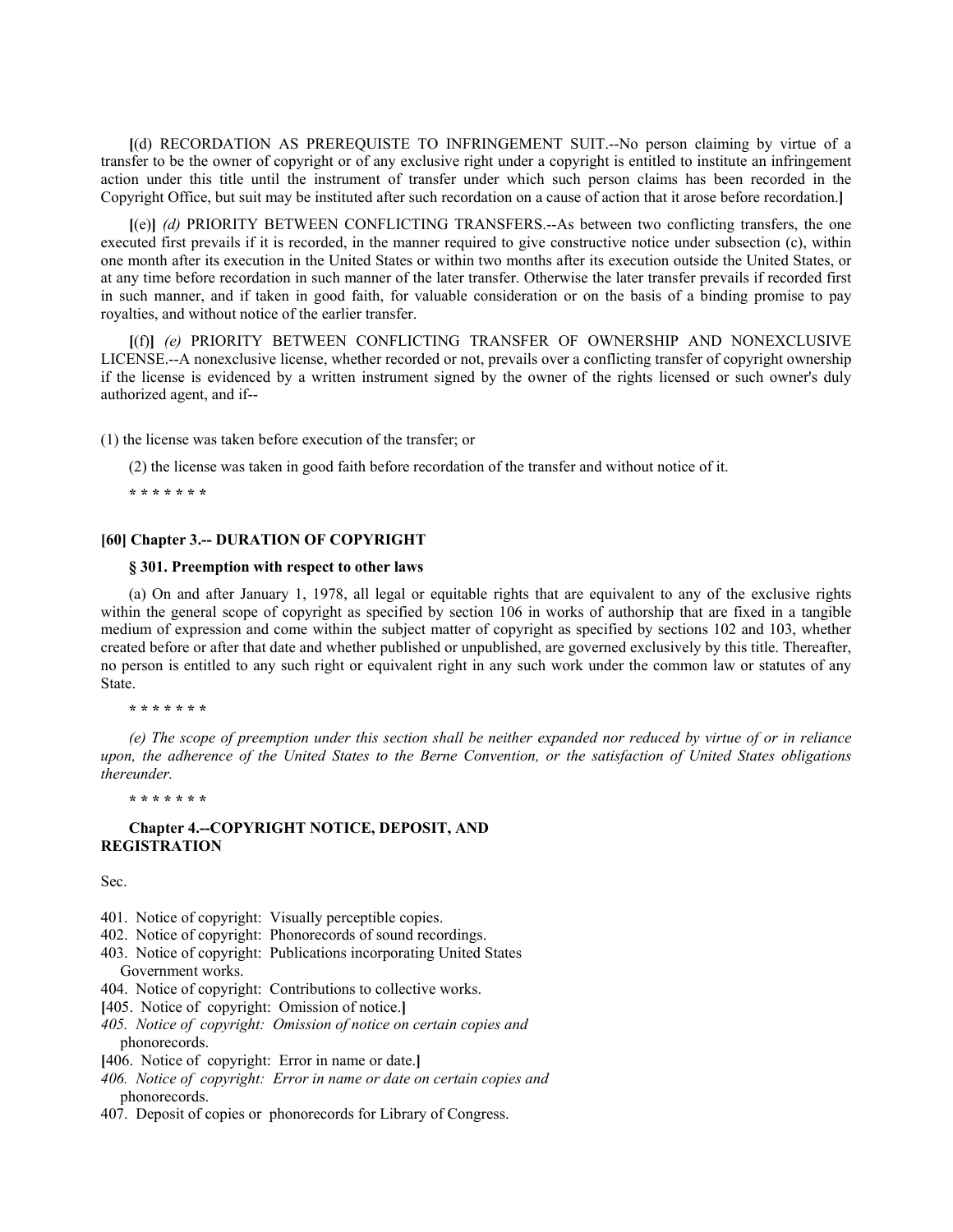- 408. Copyright registration in general.
- 409. Application for copyright registration.
- 410. Registration of claim and issurance of certificate.
- **[**411. Registration as prerequisite to infringement suit.**]**
- *411. Registration and infringement actions.*
- 412. Registration as prerequisite to certain remedies for infringement.

## **Chapter 4.--COPYRIGHT NOTICE, DEPOSIT, AND REGISTRATION**

### **§ 401. Notice of copyright: Visually perceptible copies**

(a) GENERAL REQUIREMENT.--Whenever a work protected under this title is published in the United States or elsewhere by authority of the copyright owner, a notice of copyright as provided by this section **[**shall be placed on all**]** *may be placed on* publicly distributed copies from which the work can be visually perceived, either directly or with the aid of a machine or device.

(b) FORM OF NOTICE.--**[**The notice appearing on the copies**]** *If a notice appears on the copies, it* shall consist of the following three elements:

(1) the symbol (c) (the letter C in a circle), or the word ''Copyright'', or the abbreviation ''Copr.''; and

**[61]** (2) the year of first publication of the work; in the case of compilations or derivative works incorporating previously published material, the year date of first publication of the compilation or derivative work is sufficient. The year date may be omitted where a pictorial, graphic, or sculptural work, with accompanying text matter, if any, is reproduced in or on greeting cards, postcards, stationary, jewelry, dolls, toys, or any useful articles; and

(3) the name of the owner of copyright in the work, or an abbreviation by which the name can be recognize, or a generally known alternative designation of the owner.

(c) POSITION OF NOTICE.-**[**The notice**]** *Any notice referred to in subsection (a)* shall be affixed to the copies in such manner and location as to give reasonable notice of the claim of copyright. The Register of Copyrights shall prescribe by regulation, as examples, specific methods of affixation and positions of the notice on various types of works that will satisfy this requirement, but there specifications shall not be considered exhaustive.

*(d) EVIDENTIARY WEIGHT OF NOTICE.--If a notice of copyright in the form and position specified by this section appears on the published copy or copies to which a defendant in a copyright infringement suit had access, then no weight shall be given to such a defendant's interposition of a defense based on ''innocent infringement'' in mitigation of actual or statutory damages.*

### **§ 401. Notice of copyright: Phonorecords of sound recordings**

(a) GENERAL REQUIREMENT.--Whenever a sound recording protected under this title is published in the United States or elsewhere by authority of the copyright owner, a notice of copyright as provided by this section **[**shall be placed on**]** *may be placed on* all publicly distributed phonorecords of the sound recording.

(b) FORM OF NOTICE.-**[**The notice appearing on the phonorecords**]** *If a notice appears on the phonorecords, it* shall consist of the following three elements:

(1) the symbol  $#$  (the letter e (in a circle); and

(2) the year of first publication of the sound recording; and (3) the name of the owner of copyright in the sound recording, or an abbreviation by which the name can be recognized, or a generally known alternative designation of the owner; if the producer of the sound recording is named on the phonorecord labels or containers, and if no other name appears in conjunction with the notice, the producer's name shall be considered a part of the notice.

(c) POSITION OF NOTICE.-**[**The notice**]** *Any notice referred to in subsection (a)* shall be placed on the surface of the phonorecord, or on the phonorecord label or container, in such manner and location as to give reasonable notice of the claim of copyright.

*(d) EVIDENTIARY WEIGHT OF NOTICE.--If a notice of copyright in the form and position specified by this section appears on the published copy or copies to which a defendant in a copyright infringement suit had access, then*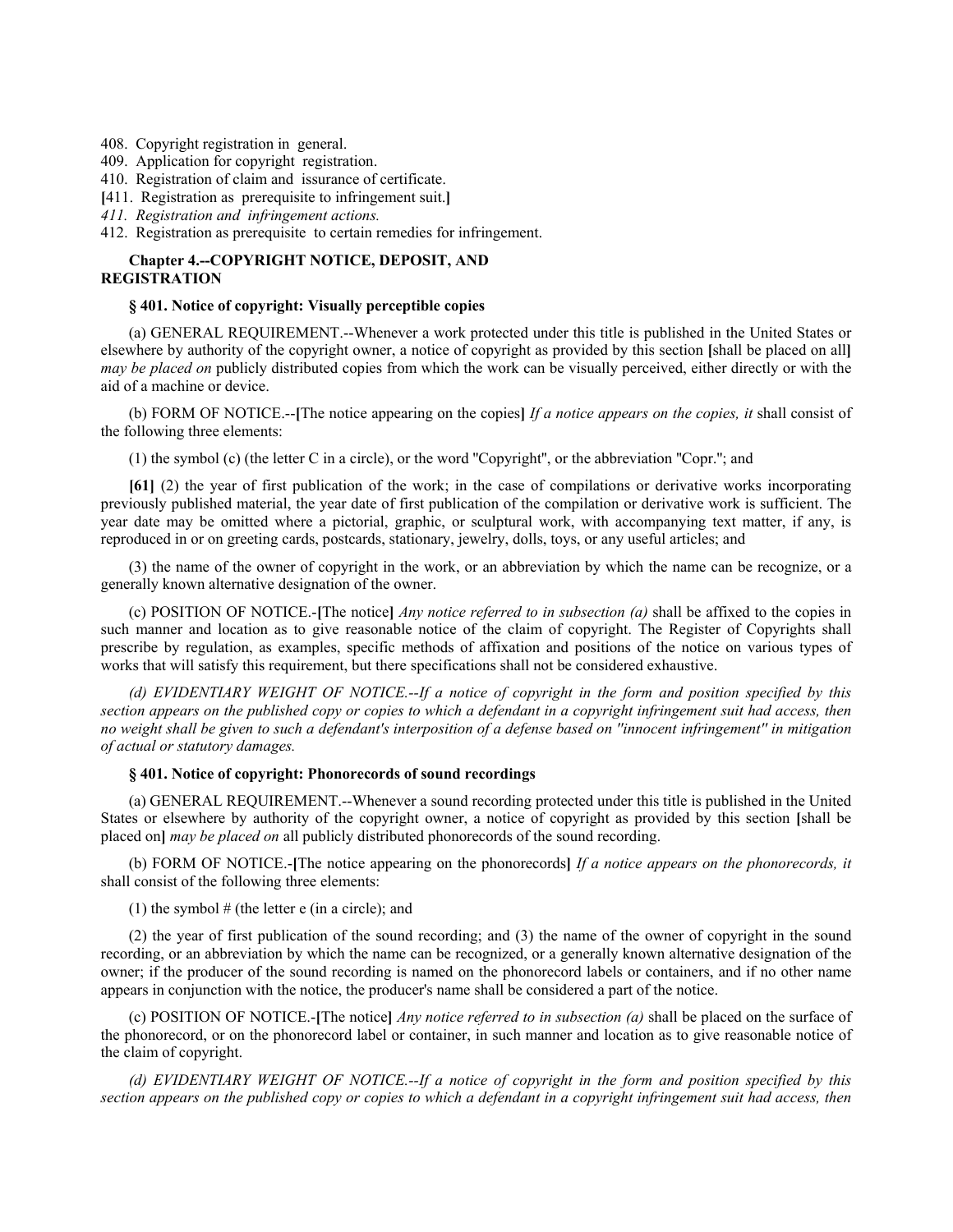*no weight shall be given to such a defendant's interposition of a defense based on ''innocent infringement'' in mitigation of actual or statutory damages.*

## **[62] § 403. Notice of copyright: Publications incorporating United States Government works**

**[**Whenever a work is published in copies or phonorecords consisting preponderantly of one or more works of the United States Government, the notice of copyright provided by sections 401 or 402 shall also include a statement identifying, either affirmatively or negatively, those portions of the copies or phonorecords embodying any work or works protected under this title.**]**

*Sections 401(d) and 402(d) shall not apply to a work published in copies or phonorecords consisting preponderantly of one or more works of the United States Government unless the notice of copyright appearing on the published copies or phonorecords to which a defendant in the copyright infringement suit had access includes a statement identifying, either affirmatively or negatively, those portions or the copies or phonorecords embodying any work or works protected under this title.*

### **§ 404. Notice of copyright: Contributions to collective works**

(a) A separate contribution to a collective work may bear its own notice of copyright, as provided by sections 401 through 403. However, a single notice applicable to the collective work as a whole is sufficient **[**to satisfy the requirements of sections 401 through 403**]** *to invoke the provisions of section 401(d) or 402(d), as applicable* with respect to the separate contributions it contains (not including advertisements inserted on behalf of persons other than the owner of copyright in the collective work), regardless of the ownership of copyright in the contributions and whether or not they have been previously published.

(b) **[**Where**]** *With respect to copies and phonorecords publicly distributed by authority of the copyright owner before the effective date of the Berne Convention Implementation Act of 1988, where* the person named in a single notice applicable to a collective work as a whole is not the owner of copyright in a separate contribution that does not bear its own notice, the case is governed by the provisions of section 406(a).

## **[§ 405. Notice of copyright: Omission of notice.]** *§ 405. Notice of Copyright. Omission of Notice on Certain Copies and Phonorecords*

(a) EFFECT OF OMISSION ON COPYRIGHT.-**[**The omission of the copyright notice prescribed by**]** *With respect*  to copies and phonorecords publicly distributed by authority of the copyright owner before the effective date of the *Berne Convention Implementation Act of 1988, the omission of the copyright notice described in* sections 401 through 403 from copies or phonorecords publicly distributed by authority of the copyright owner does not invalidate the copyright in a work if--

**\* \* \* \* \* \* \***

(b) EFFECT OF OMISSION ON INNOCENT INFRINGERS.--Any person who innocently infringes a copyright, in reliance upon an authorized copy or phonorecord from which the copyright notice has been omitted, **[** *omitted and which was publicly distributed by authority of the copyright owner before the effective date of the Berne Conven*- **[63]** *tion Implementation Act of 1988,***]** incurs no liability for actual or statutory damages under section 504 for any infringing acts committed before receiving actual notice that registration for the work has been made under section 408, if such person proves that he or she was misled by the omission of notice. In a suit for infringement in such a case the court may allow or disallow recovery of any of the infringer's profits attributable to the infringement, and may enjoin the continuation of the infringing undertaking or may require, as a condition or permitting the continuation of the infringing undertaking, that the infringer pay the copyright owner a reasonable license fee in an amount and on terms fixed by the court.

**\* \* \* \* \* \* \*** 

# **§ 406. Notice of copyright: Error in name or date** *on certain copies and phonorecords*

(a) ERROR IN NAME.-**[**Where**]** *With respect to copies and phonorecords publicly distributed by authority of the copyright owner before the effective date of the Berne Convention Implementation Act of 1988,* where the person named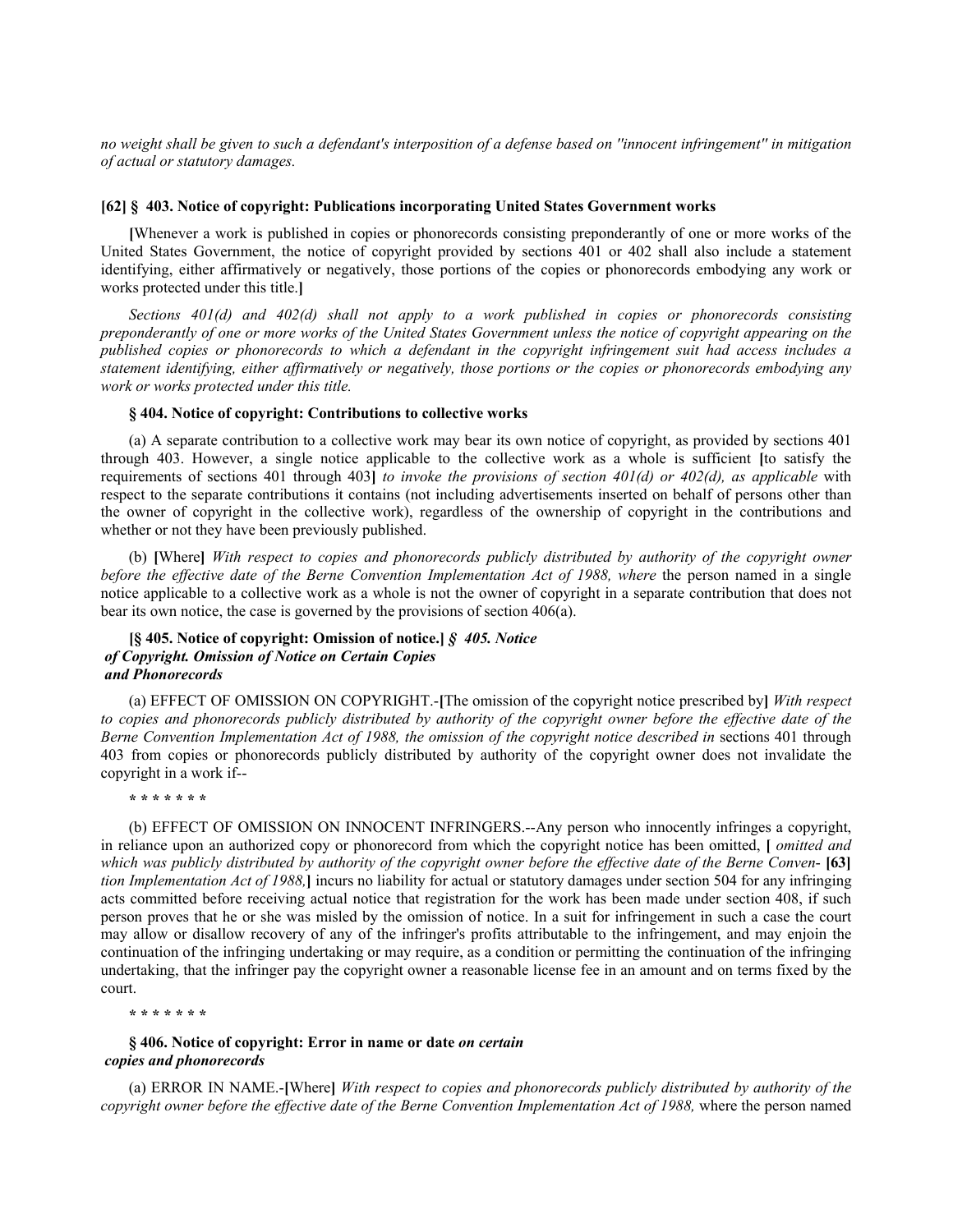in the copyright notice on copies or phonorecords publicly distributed by authority of the copyright owner is not the owner of copyright, the validity and ownership of the copyright are not affected. In such a case, however, any person who innocently begins an undertaking that infringes the copyright has a complete defense to any action for such infringement if such person proves that he or she was misled by the notice and began the undertaking in good faith under a purported transfer or license from the person named therein, unless before the undertaking was begun--

**\* \* \* \* \* \* \***

(b) ERROR IN DATE.--When the year date in the notice on copies or phonorecords *distributed before the effective date of the BerneConvention Implementation Act of 1988* by authority of the copyright owner is earlier than the year in which publication first occurred, any period computed from the year of first publication under section 302 is to be computed from the year in the notice. Where the year date is more than one year later than the year in which publication first occurred, the work is considered to have been published without any notice and is governed by the provisions of section 405.

(c) OMISSION OF NAME OR DATE.--Where copies or phonorecords publicly distributed, *before the effective date of the Berne Convention Implementation Act of 1988* by authority of the copyright owner contain no name or no date that could reasonably be considered a part of the notice, the work is considered to have been published without any notice and is governed by the provisions of section 405 *as in effect on the day before the effective date of the Berne Convention Implementation Act of 1988.*

## **§ 407. Deposit of copies or phonorecords for Library of Congress**

(a) Except as provided by subsection (c), and subject to the provisions of subsection (e), the owner of copyright or of the exclusive right of publication in a work published **[**with notice of copyright**] [64]** in the United States shall deposit, within three months after the date of such publication--

**\* \* \* \* \* \* \*** 

#### **§ 408. Copyright registration in general**

(a) REGISTRATION PREMISSIVE.--At any time during the subsistence of copyright in any published or unpublished work, the owner of copyright or of any exclusive right in the work may obtain registration of the copyright claim by delivering to the Copyright Office the deposit specified by this section, together with the application and fee specified by sections 409 and 708. **[**Subject to the provisions of section 405(a), such**]** *Such* registration is not a condition of copyright protection.

**\* \* \* \* \* \* \***

(c) ADMINISTRATIVE CLASSIFICATION AND OPTIONAL OEPOSIT.--

 $(1)$ \* \* \*

(2) Without prejudice to the general authority provided under clause (1), the Register of Copyrights shall establish regulations specifically permitting a single registration for a group of works by the same individual author, all first published as contributions to periodicals, including newspapers, within a twelve-month period, on the basis of a single deposit, application, and registration fee, under **[**all of**]** the following conditions--

**[**(A) If each of the works as first published bore a separate copyright notice, and the name of the owner of copyright in the work, or an abbreviation by which the name can be recognized, or a generally known alternative designation of the owner was the same in each notice; and**]**

**[**(B)**]** *(A)* if the deposit consists of one copy of the entire issue of the periodical, or of the entire section in the case of a newspaper, in which each contribution was first published; and

**[**(C)**]** *(B)* if the application identifies each work separately, including the periodical containing it and its date of first publication.

**\* \* \* \* \* \* \*** 

#### **[§ 411. Registration as prerequisite to infringement suit**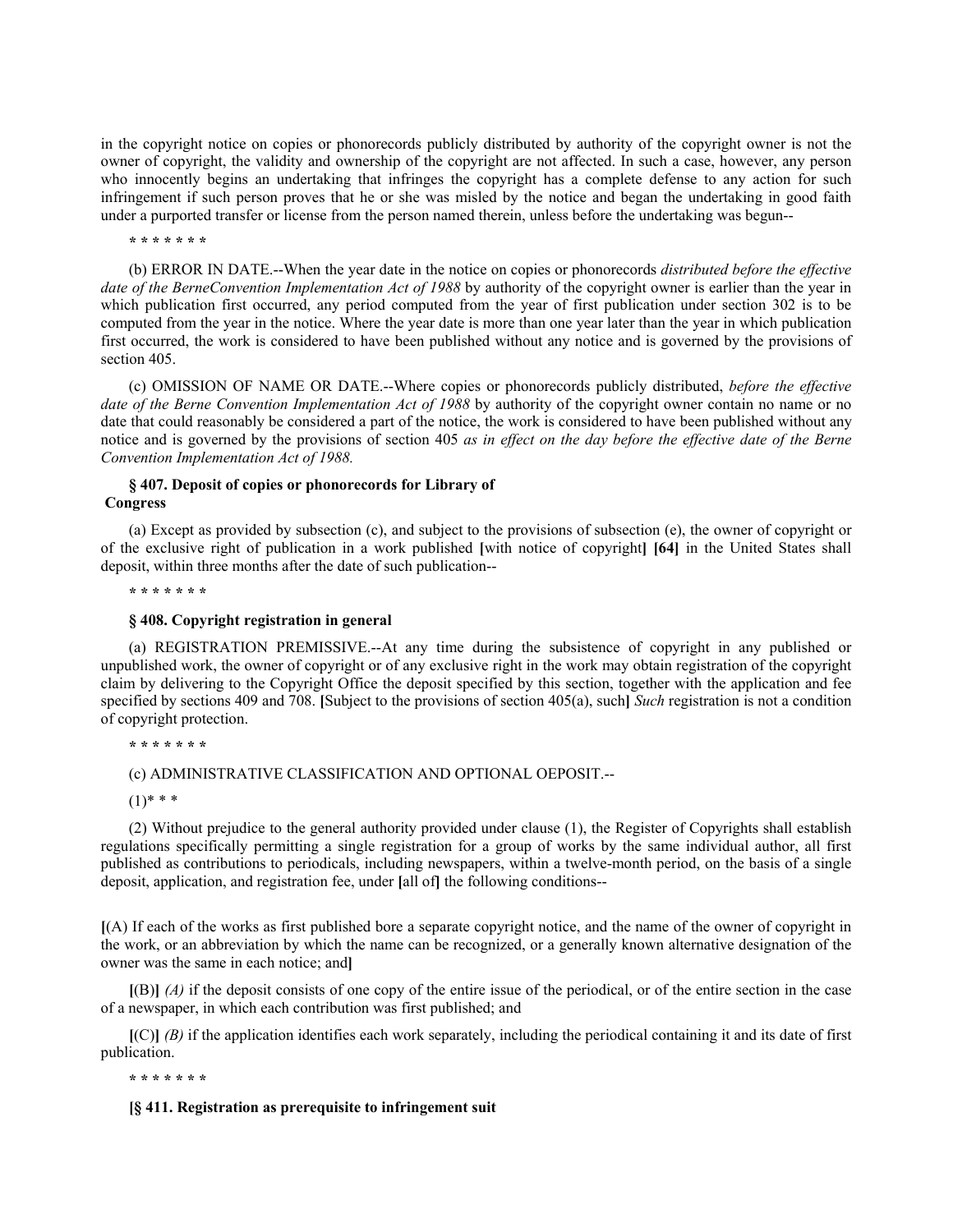**[**(a) Subject to the provisions of subsection (b), no action for infringement of the copyright in any work shall be instituted until registration of the copyright claim has been made in accordance with this title. In any case, however, where the deposit, application, and fee required for registration have been delivered to the Copyright Office in proper form and registration has been refused, the applicant is entitled to institute an action for infringement if notice thereof, with a copy of the complaint, is served on the Register of Copyrights. The Register may, at his or her option, become a party to the action with respect to the issue of registrability of the copyright claim by entering an appearance within sixty days after such service, but the Register's failure to beome a party shall not deprive the court of jurisdiction to determine that issue.

**[65] [**(b) In the case of a work consisting of sounds, images, or both, the first fixation of which is made simultaneously with its transmission, the copyright owner may, either before or after such fixation takes place, institute an action for infringement under section 501, fully subject to the remedies provided by sections 502 through 506 and sections 509 and 510, if, in accordance with requirements that the Register of Copyrights shall prescribe by regulation, the copyright owner--

**[**(1) serves notice upon the infringer, not less than ten or more than thirty days before such fixation, identifying the work and the specific time and source of its first transmission, and declaring an intention to secure copyright in the work; and

**[**(2) makes registration for the work within three months after its first transmission.**]**

### **§ 411. Registration and infringement actions**

*(a) Registration is not a prerequisite to the institution of a civil oction for infringement of copyright.*

*(b) In the case of a work consisting of sounds, images, or both, the first fixation of which is made simultaneously with its transmission, the copyright owner may, either before or after such fixation takes place, institute an action for infringement under section 501, fully subject to the remedies provided by sections 502 through 506 and sections 509 and 510, if in accordance with requirements that the Register of Copyrights shall prescribe by regulation, the copyright owner serves notice upon the infringer, not less than 10 or more than 30 days before such fixation, identifying the work and the specific time and source of its first transmission, and declaring an intention to secure copyright in the work.*

**\* \* \* \* \* \* \*** 

## **Chapter 5.--COPYRIGHT INFRINGEMENT AND REMEDIES**

### **§ 501. Infringement of copyright**

(a) Anyone who violates any of the exclusive rights of the copyright owner as provided by sections 106 through 118, or who imports copies or phonorecords into the United States in violation of section 602, is an infringer of the copyright.

(b) The legal or beneficial owner of an exclusive right under a copyright is entitled, subject to the requirements of **[**sections 205(d) and 411,**]** *section 411(b)*, to institute an action for any infringement of that particular right committed while he or she is the owner of it. The court may require such owner to serve written notice of the action with a copy of the complaint upon any person shown, by the records of the Copyright Office or otherwise, to have or claim an interest in the copyright, and shall require that such notice be served upon any person whose interest is likely to be affected by a decision in the case. The court may require the joinder, and shall permit the intervention, of any person having or claiming an interest in the copyright.

**\* \* \* \* \* \* \***

#### **[66] § 504. Remedies for infringement: Damages and profits**

(a) IN GENERAL.--Except as otherwise provided by this title, an infringer of copyright is liable for either--

**\* \* \* \* \* \* \***

(c) STATUTORY DAMAGES.--

(1) Except as provided by clause (2) of this subsection, the copyright owner may elect, at any time before final judgment is rendered, to recover, instead of actual damages and profits, an award of statutory damages for all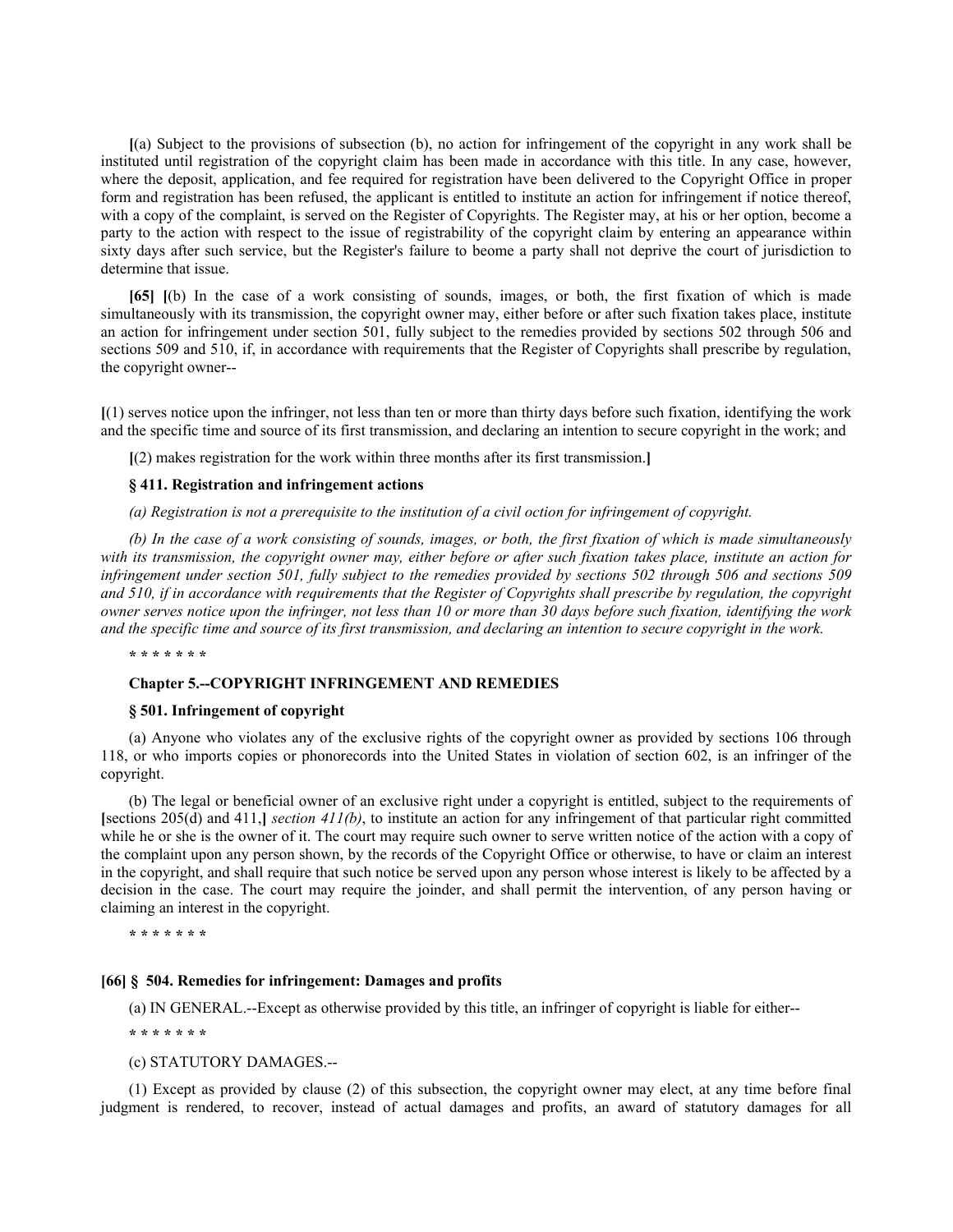infringements involved in the action, with respect to any one work, for which any one infringer is liable individually, or for which any two or more infringers are liable jointly and severally, in a sum of not less than **[**\$ 250**]** *\$ 500* or more than **[**\$ 10,000**]** *\$ 20,000* as the court considers just. For the purposes of this subsection, all the parts of a compilation or derivative work constitute one work.

(2) In a case where the copyright owner sustains the burden of proving, and the court finds, that infringement was committed willfully, the court in its discretion may increase the award of statutory damages to a sum of not more than **[**\$ 50,000.**]** *\$ 100,0000*. In a case where the infringer sustains the burden of proving, and the court finds, that such infringer was not aware and had no reason to believe that his or her acts constituted an infringement of copyright, the court in1 [sic] its discretion may reduce the award of statutory damages to a sum of not less than **[**\$ 100.**]** *\$ 200*. The court shall remit statutory damages in any case where an infringer believed and had reasonable grounds for believing that his or her use of the copyrighted work was a fair use under section 107, if the infringer was: (i) an employee or agent of a nonprofit educational institution, library, or archives acting within the scope of his or her employment who, or such institution, library, or archives itself, which infringed by reproducing the work in copies or phonorecords; or (ii) a public broadcasting entity which or a person who, as a regular part of the nonprofit activities of a public broadcasting entity (as defined in subsection (g) of section 118) infringed by performing a published nondramatic literary work or by reproducing a transmission program embodying a performance of such a work.

**\* \* \* \* \* \* \*** 

#### **Chapter 8.--COPYRIGHT ROYALTY TRIBUNAL**

#### **§ 801. Copyright Royalty Tribunal: Establishment and purpose**

(a) There is hereby created an independent Copyright Royalty Tribunal in the legislative branch.

(b) Subject to the provisions of this chapter, the purposes of the Tribunal shall be--

 $(1)$ \* \* \*

**\* \* \* \* \* \* \***

(3) to distribute royalty fees deposited with the Register of Copyrights under sections 111 and 116, and to determine, in cases where controversy exists, the distribution of such fees. *In* **[67]** *determining whether a return to a copyright owner under section 116 is fair, appropriate weight shall be given to--*

*(i) the rates most recently determined by the Tribunal to provide a fair return to the copyright owner, and*

*(ii) the rates contained in any license negotiated under the authorization of section 116 of this title.*

**\* \* \* \* \* \* \*** 

### **§ 804. Institution and conclusion of proceedings**

(a) With respect to proceedings under section  $801(b)(1)$  concerning the adjustment of royalty rates as provided in sections 115 and 116, and with respect to proceedings under section 801(b)(2) (A) and (D)-

(1) on January 1, 1980, the Chairman of the Tribunal shall cause to be published in the Federal Register notice of commencement of proceedings under this chapter; and  $(2)$ <sup>\*\*\*</sup>

(A) In proceedings under section  $801(b)(2)$  (A) and (D), such petition may be filed during 1985 and in each subsequent fifth calendar year.

**\* \* \* \* \* \* \***

(C) In proceedings under section 801(b)(1) concerning the adjustment of royalty rates under section 116, such petition may be filed in 1990 and in each subsequent tenth calendar year**]** *year, and at any time within 1 year after negotiated licenses authorized by section 116 are terminated or expire without replacement by subsequent agreements; and*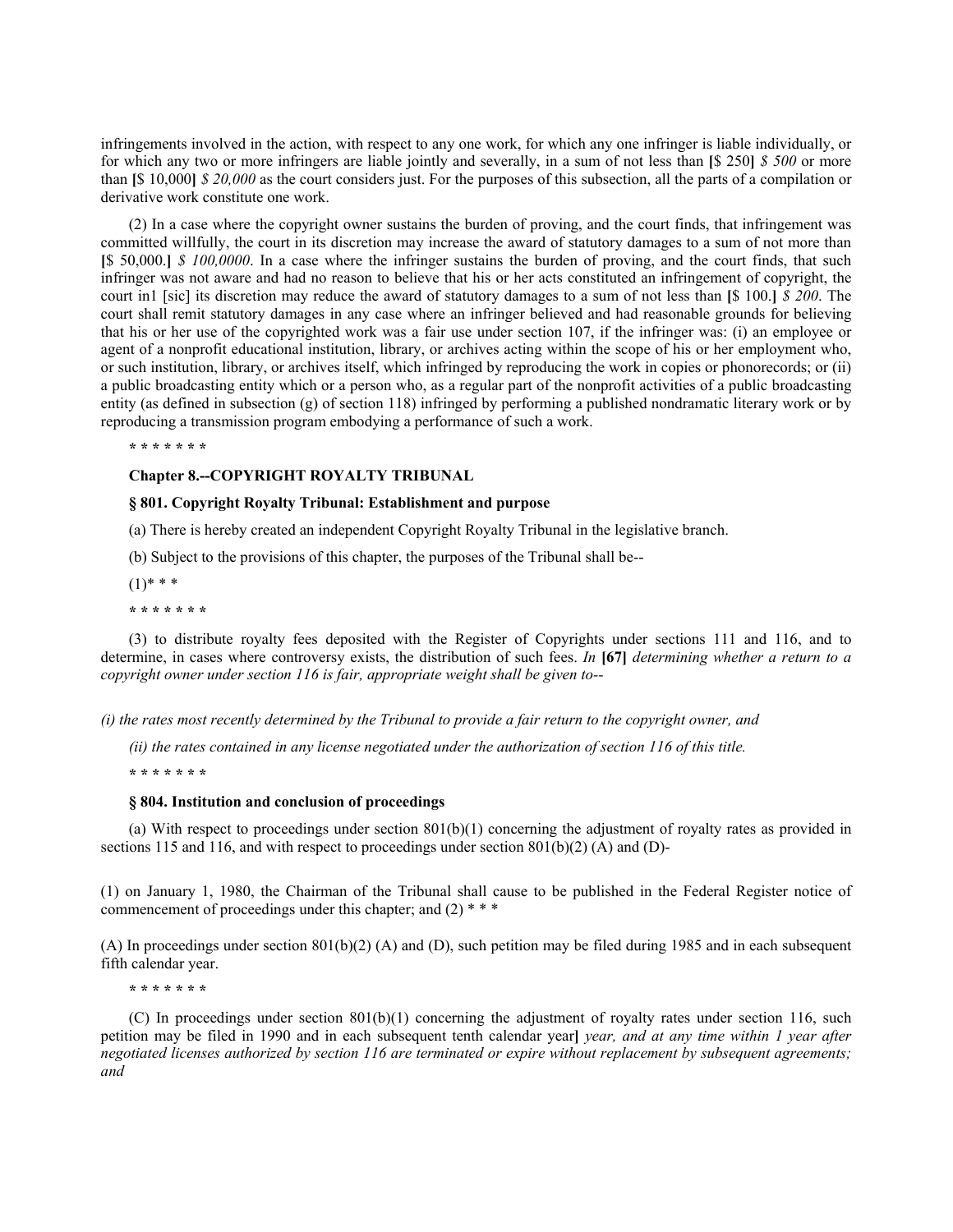*(3) if negotiated licenses authorized by section 116 come into force so as to supersede previous determinations of the Tribunal, as provided in section 116(d), but thereafter are terminated or expire without replacement by subsequent agreements, the Tribunal shall, upon petition of any party to such terminated or expired negotiated license agreement, promptly establish an interim royalty rate or rates for the public performance by means of a coin-operated phonorecord player of nondramatic musical works embodied in phonorecords which had been subject to the terminated or expired negotiated license agreement. Such interim royalty rate or rates shall remain in force until the conclusion of proceedings to adjust the royalty rates applicable to such works, or until superseded by a new negotiated license agreement, as provided in section 116(d). The Tribunal may order that the royalty rates finally determined by the Tribunal to be reasonable shall be retroactive to the date such previously negotiated license agreements were terminated or expired.*

**\* \* \* \* \* \* \***

## FOOTNOTES:

[n1] Footnote 1. A fourth type of formality in U.S. law was the manufacturing clause, which conditioned copyright protection for certain works on their manufacture in the United States or Canada. *See 17 U.S.C. 601* et seq. The most recent incarnation of the manufacturing clause expired on July 1, 1986, and has not been re-enacted.

A fifth provision of current U.S. law which is sometimes discussed as a formality is the requirement that copies of all works published with notice of copyright in the United States be deposited with the Library of Congress. *See 17 U.S.C. 407* . However, the statute explicitly states that the deposit requirements are not ''conditions of copyright protection,'' and the failure to comply with this requirement, even though it arises from a provision of the Copyright Act, has no consequences whatever for either the "enjoyment" or the 'exercise'of copyright protection. Accordingly, it is undisputed that the deposit requirement, even as applied to foreign works from Berne countries, is not a formality inconsistent with Berne standards.

[n2] Footnote 2. Section 411(a) contains an exception in the case of a work as to which the copyright proprietor has sought to register a claim, but the Copyright Office has refused to issue a certificate of registration. In this case, the author or other claimant ''is entitled to institute an action for infringement if notice thereof, with a copy of the complaint, is served on the Register of Copyrights.'The exception in section 411(a) for claims which the Copyright Office has refused to register ameliorates the situation somewhat in a handful of cases. (The Copyright Office reported to the Subcommittee that, "over the past five years, [it] has been served with a copy of complaint under section 411(a) in thirteen cases,'in eleven of which it entered an appearance on the issue of registrability. Responses of Register Oman to questions of Senator Leahy, March 31, 1988, at 18.) But the existence of this exception does not alter the fact that current U.S. law imposes the formality that a plaintiff must first seek to register his copyright claim, and thereby request the Copyright Office to make a determination of the validity of the claim, before the claim may be judicially enforced. The exception to section 411(a) merely provides that the Office must be accorded a second opportunity to express its views on the claim's validity after suit is filed if it has refused to recognize the claim before the suit is filed. Of course, the court is not bound by the views expressed by the Register in a case in which suit is filed despite his refusal to register the claim. But the same is true in any infringement lawsuit, in which the court may find that the claim is not valid despite the fact that the Register has recognized it by issuing a certificate of registration.

The fact remains that, in each of the thousands of copyright infringement lawsuits filed in federal courts throughout the United States since present section 411(a) was enacted, a review by the Register of Copyrights of the validity of a claim has been a necessary precondition for enforcement of copyright protection, even though such review is never sufficient by itself to enforce such protection; under U.S. law, copyright may be enforced only judicially, not administratively.

[n3] Footnote 3. In testimony before the Subcommittee on Patents, Copyrights and Trademarks, representatives of the Adminstration generally supported the view presented by the Copyright Office. However, as the Commissioner of Patents and Trademarks testified, the Administration would ''consider supporting'' elimination of section 411(a) on the basis of a proposal ''acceptable to the Copyright Office.'' Statement of Donald J. Quigg, at 13. Administration witnesses presented no independent arguments in support of the proposition that section 411(a) is compatible with Berne.

[n4] Footnote 4. In response to Senator Leahy's question about what rights the author or other copyright owner of an unregistered work may be said to ''enjoy or exercise'under current law, the Register responded by referring to the exception contained in section 411(a) which allows lawsuits by claimants who have been denied registration: ''registration must be attempted before filing an infringement action, but it does not bar the courthouse door.'Responses,